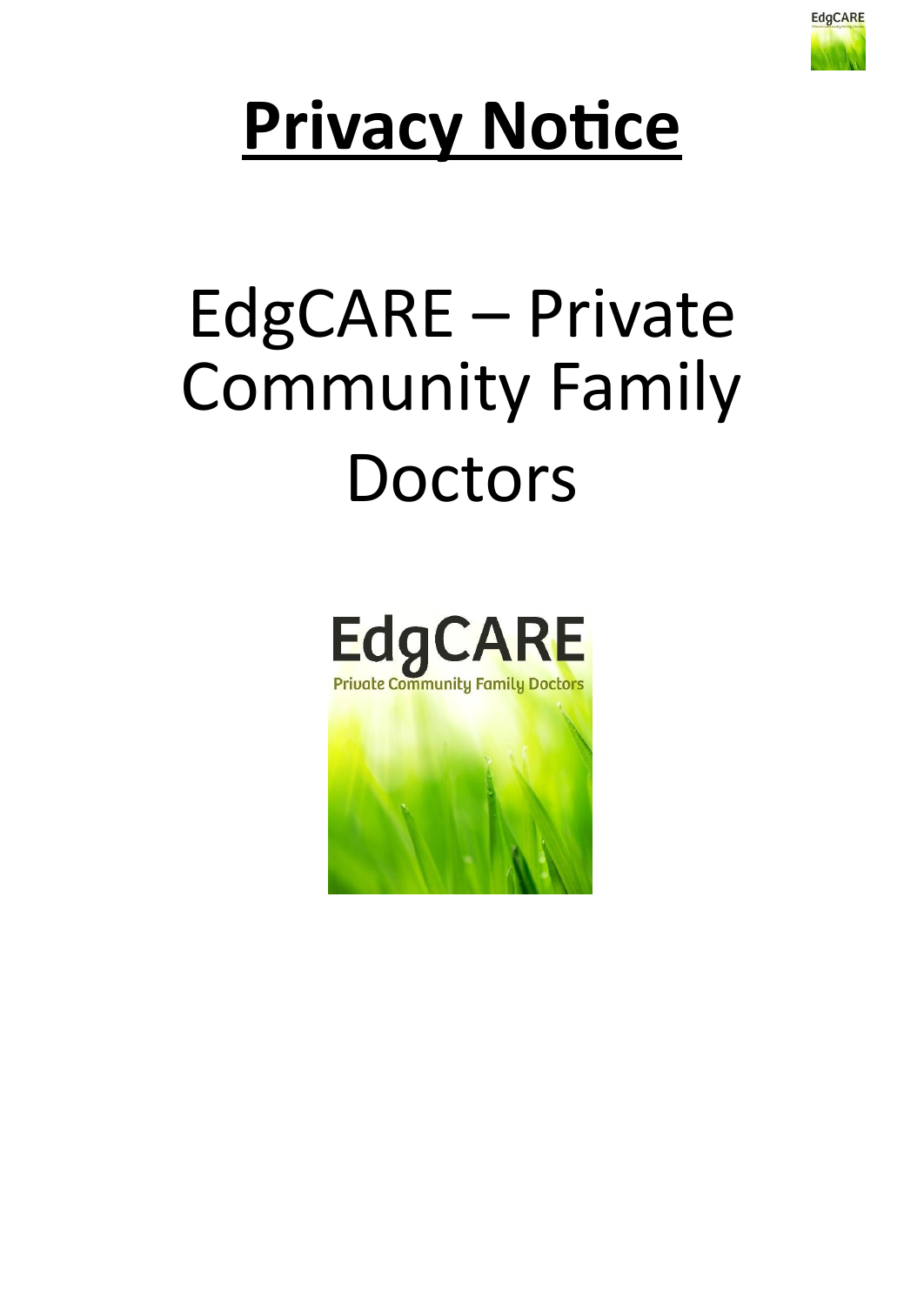

#### **1. Introduction**

We are required to provide you with this Privacy Notice by Law. It explains how we use the personal and healthcare information we collect, store and hold about you. If you are unclear about how we process or use your personal and healthcare information, or you have any questions about this Privacy Notice or any other issue regarding your personal and healthcare information, then please do contact our Data Protection Officer (details below).

#### **2. What is this Privacy Notice about?**

This Privacy Notice is written in line with the legal requirements that require the surgery/practice to be always transparent and to provide accessible information to individuals about how the surgery/practice will use your personal information. The most common way to provide this information is in a Privacy Notice. This Privacy Notice is part of our compliance procedures to make the data processing activities we are carrying out as part of our healthcare obligations, transparent.

This Privacy Notice also explains, the legal basis for collecting and holding the information, what we do with it, how we keep it secure (confidential), who we might share it with and what your rights are in relation to your information.

#### **3. Who we are?**

EdgCARE is a Private GP Practice which provides GP consultations, home visits, blood tests, immunisations and other primary care services to people in the North London area.

#### **4. Types of information we use.**

We use the following types of information/data:

- Personal data or sensitive personal/special categories of personal data suchas:
	- $\triangleright$  demographics name, address, date of birth, postcode, patient ID number, NHS number
	- $\triangleright$  racial or ethnic origin, political opinions, religious or philosophical beliefs, or trade union membership, genetic data, biometric data for the purpose of uniquely identifying a natural person, medical/health data, sexual life or sexual orientation data.
- Pseudonymised about individuals but with identifying details (such as name or NHS number) replaced with a unique code.
- Anonymised about individuals but with identifying details removed.
- Aggregated anonymised information grouped together so that it doesn't identify individuals.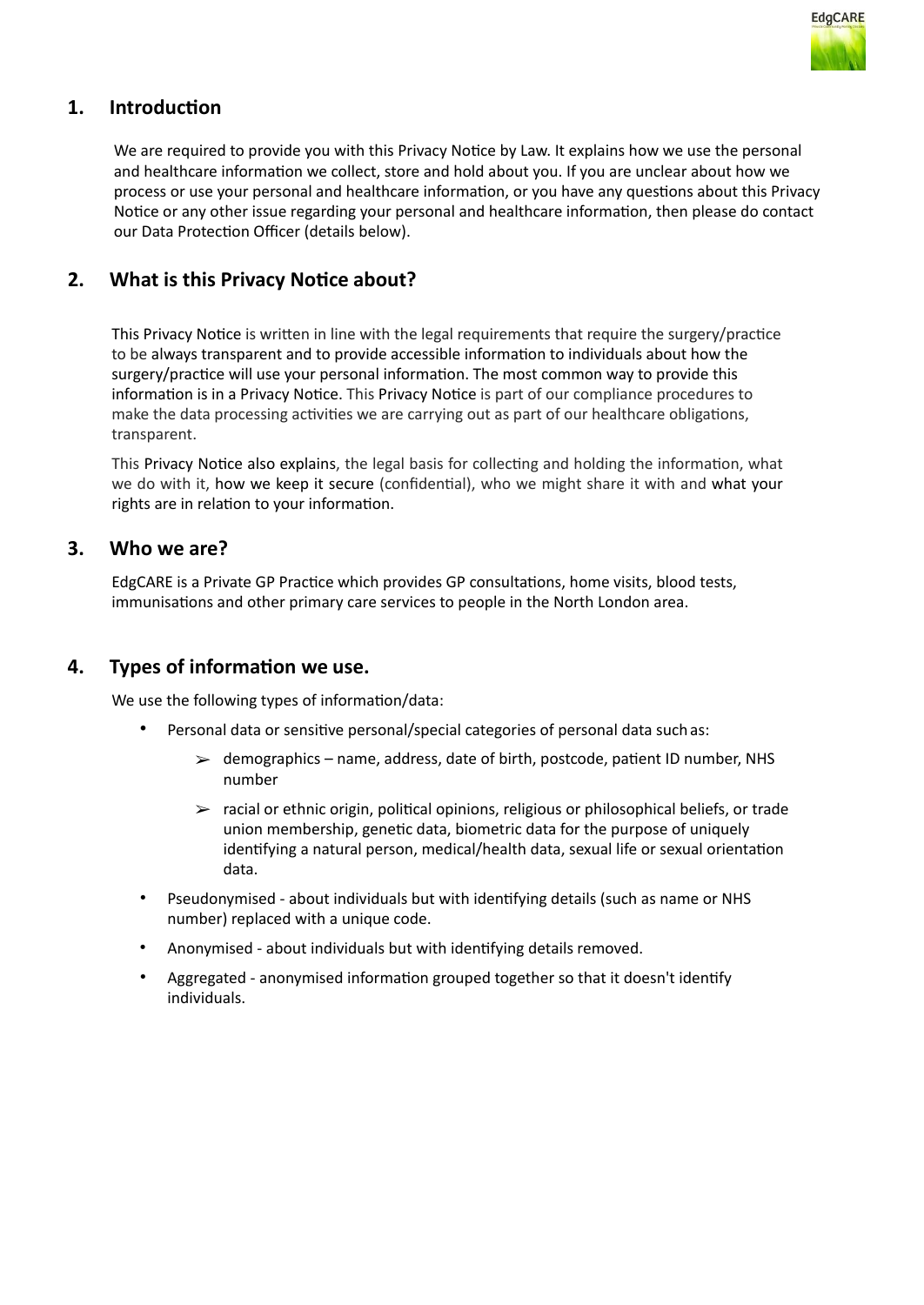## **5. What we use your personal data and special categories of personal data (known as or sensitive personal) for**

We use and share information about you in several ways. These include:

*Primary uses -* information from your GP medical record which can be made available to other healthcare organisations, including doctors, nurses and care professionals in order to help them make the best-informed decision, and provide you with the best possible direct care delivery.

*Secondary uses -* information from your GP medical record involves extracting identifiable data and (usually) sharing that data with other healthcare organisations, for the purpose of indirect care. Examples include using your information for [research](https://www.hra.nhs.uk/planning-and-improving-research/policies-standards-legislation/data-protection-and-information-governance/), auditing, and healthcare planning (population health management). EdgCARE is not currently engaged in processing your data for secondary uses.

## **6. Identity and Contact details of the Data Controller and Data ProtectionOfficer**

Data Protection Officer EdgCARE Rear of 96 Edgware Way Edgware Middlesex HA8 8JS Tel: 020 3818 9240 Email: [info@edgcare.net](mailto:info@edgcare.net)

## **7. Organisations we share your personal information with**

We share information about you with other GPs, NHS acute or mental health Trusts, Independent sector (Private Healthcare) hospitals, Consultants (Private sector and NHS), local authority, community health providers, pharmacists, for the purposes of direct and indirect care delivery of care.

We are required under the law to provide you with the following information how we process your personal data, the purpose of proposing, recipient/categories of your personal data, the identity of our Data Protection Officer (DPO), how long we retain personal information about you, the legal basis and justification for the processing, and your right to view, request access copies of your personal information, or object to the processing.

To understand more the lawful basis of processing that the practice adheres to, see the appendix at the end of this document for a table of the organisations we share information about you. **In all cases, the Data Controller and Data Protection Officer (DPO) are as listed in section 6 above.**

#### **8. What do we use anonymised data for?**

We use anonymised data to plan health care services. Specifically, we use it to:

- check the quality and efficiency of the health services we provide;
- prepare performance reports on the services we provide and,
- review the healthcare we provide in order they are of the highest standard.

#### **9. What safeguards are in place to ensure data that identifies me issecure?**

We only use information that may identify you in accordance with the EU General Data Protection Regulation 2016. These Legislation requires us to process personal data only if there is a lawful basis for doing so and that any processing must be fair and lawful.

We also ensure the information we hold is kept in secure locations, restrict access to information to authorised personnel only, protect personal and confidential information held on equipment such as laptops with encryption (which masks data so that unauthorised users cannot see or make sense of it).

Our appropriate technical and security measures include:

- The ability to ensure ongoing confidentiality, integrity, availability and resilience of our systems;
- the ability to quickly restore availability and access to personal information in the event of a physical or technical incident; and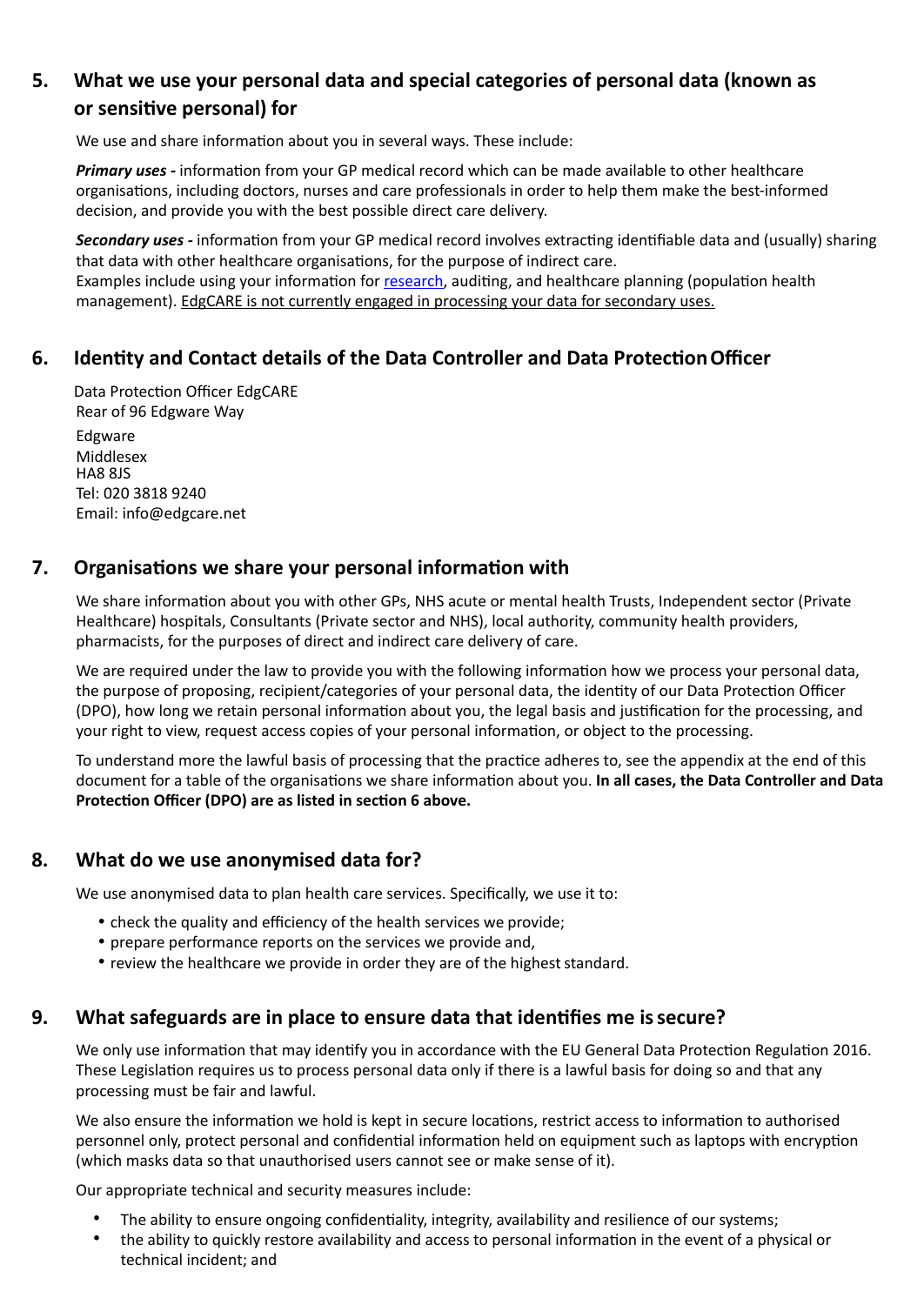• a process regularly testing, assessing and evaluating the effectiveness of security measures, and ensure they comply with the concept of privacy by design and default.

All Practice staff are trained to ensure information is kept confidential.

We are registered with the Information Commissioner's Office (ICO) as a data controller and collects data for a variety of purposes. A copy of the registration is available through the **[ICO website](https://ico.org.uk/esdwebpages/search)**. You can search by "EdgCARE Ltd" or ICO Data Protection Register number ZA004498.

## **10. What are your rights?**

Where information from which you can be identified is held, you have the:

- Right of access to view or request copies of the records
- 
- Right to rectification of inaccurate personal data or special categories of personal data<br>• Right to restriction of the processing of your data where accuracy of the data is contested, processing is unlawful or where we no longer need the data for the purposes of the processing
- Right to object to any automated individual decision-making
- Right to data portability by requesting the data which you provided to us (not data generated by us) in a structured, commonly used machine readable format. Your right to portability applies only where:
	- o data is processed by automated means, and
	- o you provided consent to the processing or,
	- o the processing is necessary for the fulfilment of a contract

These rights will only apply where we cannot demonstrate compelling legitimate grounds for continued processing of your personal data for the purposes of direct provision of care, and compliance with a legal obligation to which we are subject.

**Your right to erasure (right to be forgotten)** will only apply where you had given 'consent' to process your personal health data and later withdrew the consent, **and does not apply to the extent** where the processing of your personal health data is necessary for:

- [Compliance with a legal obligation which we are subject to, under the UK law or, for the performance of](https://gdpr-info.eu/art-6-gdpr/)  [a task carried out in the public interest or, in the exercise of official authority vested on](https://gdpr-info.eu/art-6-gdpr/) us;
- [medical purposes and/or for reasons of public interest in the area of public health;](https://gdpr-info.eu/art-9-gdpr/) [archiving](https://gdpr-info.eu/art-17-gdpr/)  [purposes in the public interest, scientific or historical research purposes or statistical](https://gdpr-info.eu/art-17-gdpr/) purposes; [the establishment, exercise or defence of legal claims](https://gdpr-info.eu/art-17-gdpr/)

You can exercise your rights at any time by contacting the Practice (data controller) or the Data Protection Officer (DPO) at the address below, although we will first need to explain how this may affect the care you receive and any overriding legitimate grounds for the processing that may apply.

## **11. Gaining access to the data we hold about you**

You have the right to see or have a copy of personal data we hold that can identify you. You do not need to give a reason to see your data. However, some information may be withheld under some exceptional circumstances.

If you want to access your personal information you must do so in writing by **completing our** Subject Access Request (SAR) form which is available at [www.edgcare.net](http://www.edgcare.net/) and send it to:

Data Protection Officer EdgCARE Private Community Family Doctors Rear of 96 Edgware Way Edgware Middlesex HA8 8JS Tel: 020 3818 9240 Email: [info@edgcare.net](mailto:info@edgcare.net)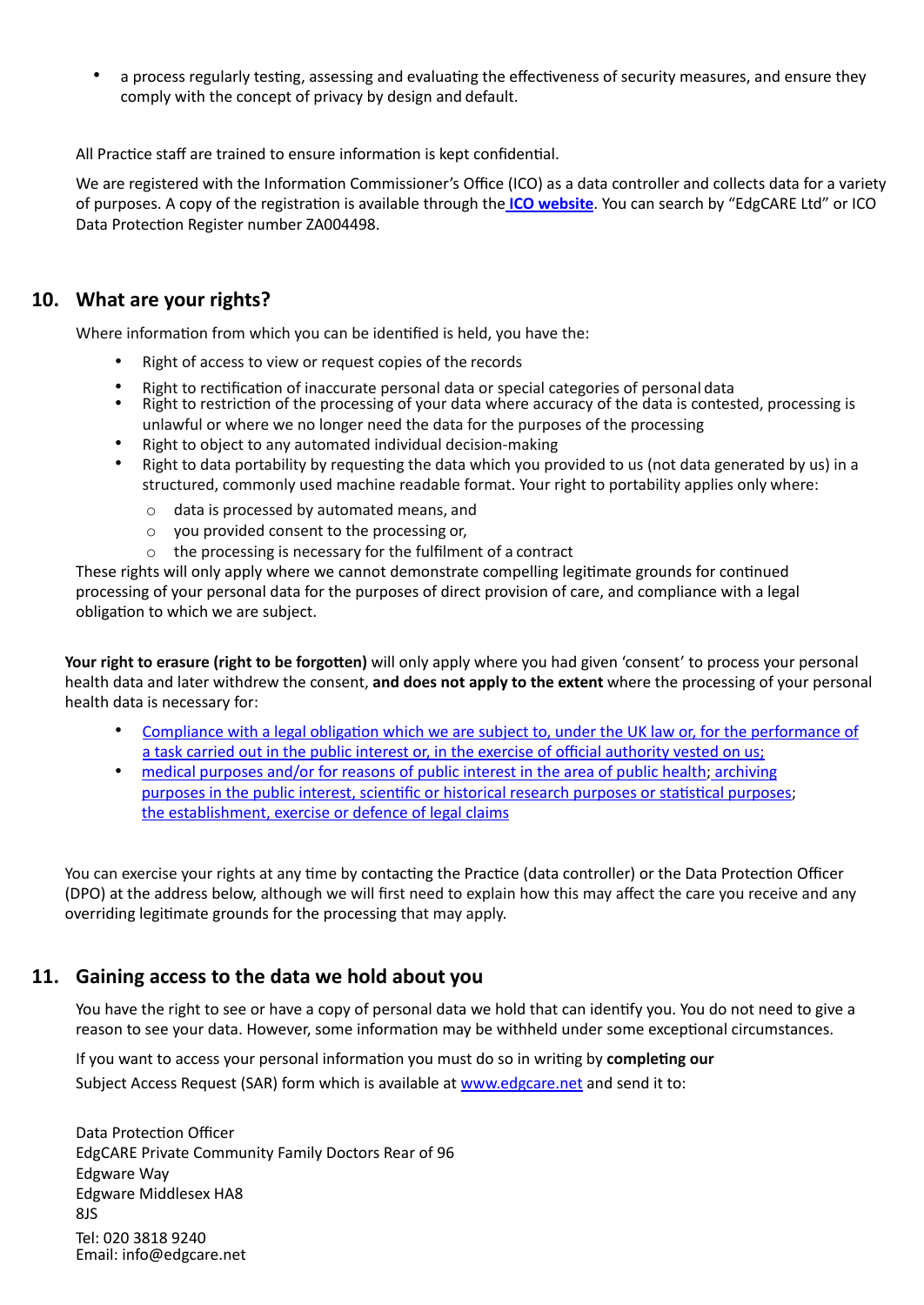## **12. What is the right to know?**

The Freedom of Information Act 2000 (FOIA) gives people a general right of access to information held by or on behalf of public authorities, promoting a culture of openness and accountability across the public sector.

#### **What sort of information can I request?**

In theory, you can request any information that the Practice holds that does not fall under an exemption under the FOI Act. You may not ask for information that is covered by the Data Protection Act or EU General Data Protection Regulation (GDPR) under FOIA. However, you can request this under a Subject Access Request – see section above 'Gaining access to the data we hold about you'.

#### **How do I make a request for information?**

Your request must be in writing and can be either posted or emailed to:

**Email**: [info@edgcare.net](mailto:info@edgcare.net)

**Post:**  Data Protection Officer EdgCARE Private Community Family Doctors Rear of 96 Edgware Way Edgware Middlesex HA8 8JS Tel: 020 3818 9240 Email: [info@edgcare.net](mailto:info@edgcare.net)

#### **13. Glossary of Terms**

**[Common Law of Duty of Confidentiality](https://www.health-ni.gov.uk/articles/common-law-duty-confidentiality)** - is not written out in one document like the GDPR or an Act of Parliament. Common Law is also referred to as 'judge-made' or case law. In practice, this means that all patient/client information, whether held on paper, computer, visually or audio recorded, or held in the memory of the professional, must not normally be disclosed without the consent of the patient/client. However, where the disclosure/sharing of the patient/ client information is for the purpose of Direct Care consent to such disclosure/sharing may be implied where it is informed, given there is a legitimate relationship between the patient/client and the health professional.

**Personal Data -** means any information relating to an identified or identifiable natural person ('data subject'); an identifiable natural person is one who can be identified, directly or indirectly, in particular by reference to an identifier such as a name, an identification number, location data, an online identifier or to one or more factors specific to the physical, physiological, genetic, mental, economic, cultural or social identity of that natural person.

**Special Categories of Personal Data –** data revealing racial or ethnic origin, political opinions, religious or philosophical beliefs, or trade union membership, and the processing of genetic data, biometric data for the purpose of uniquely identifying a natural person, data concerning health or data concerning a natural person's sex life or sexual orientation shall be prohibited.

## **14. Where to find our Privacy Notice**

You may find a copy of this Privacy Notice in the Surgery's reception, on our website, or a copy may be provided on request.

## **15. Changes to our Privacy Notice**

We regularly review and update our Privacy Notice. This Privacy Notice was last updated on 1<sup>st</sup> September 2021.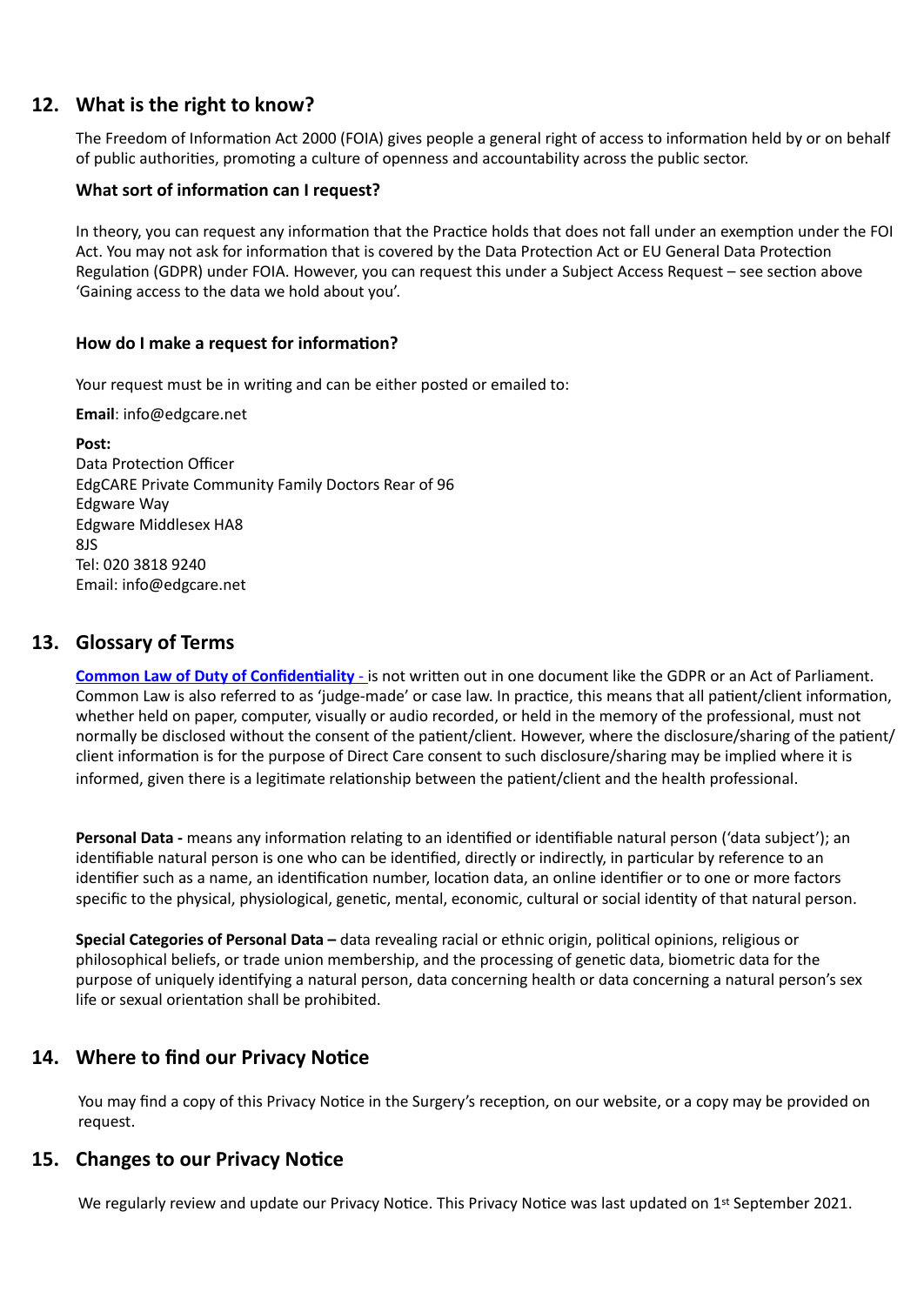## **Appendix to the Privacy Notice**

## **7. Organisations we share your personal information with**

**The following tables provide a comprehensive understanding of who we share data with, the retention policies and the lawful basis of processing as required by the General Data Protection Regulation 2016/679.**

We regularly review and update our Privacy Notice. This Appendix to our Privacy Notice was last updated on 1st September 2021.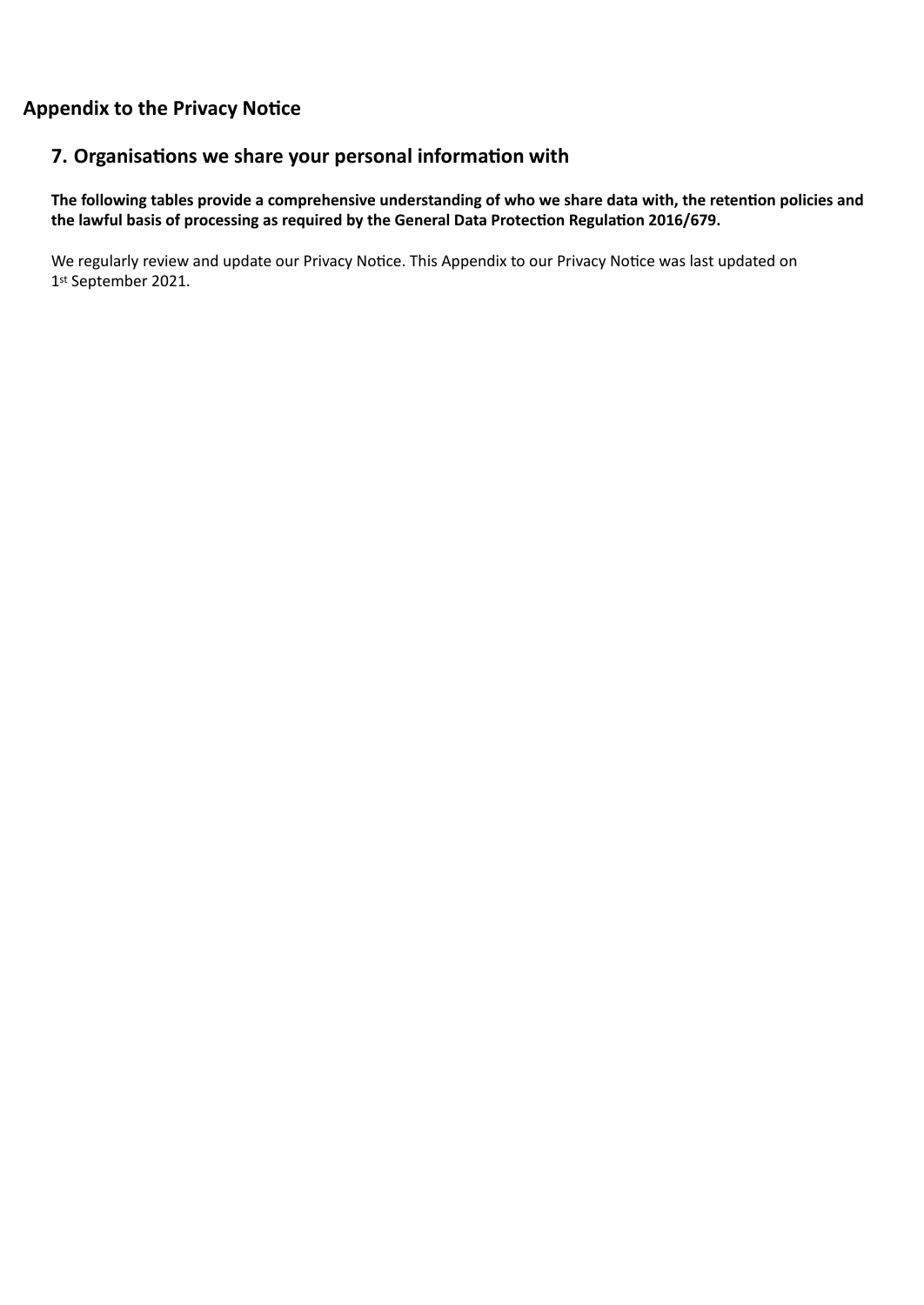

**EdgCARE**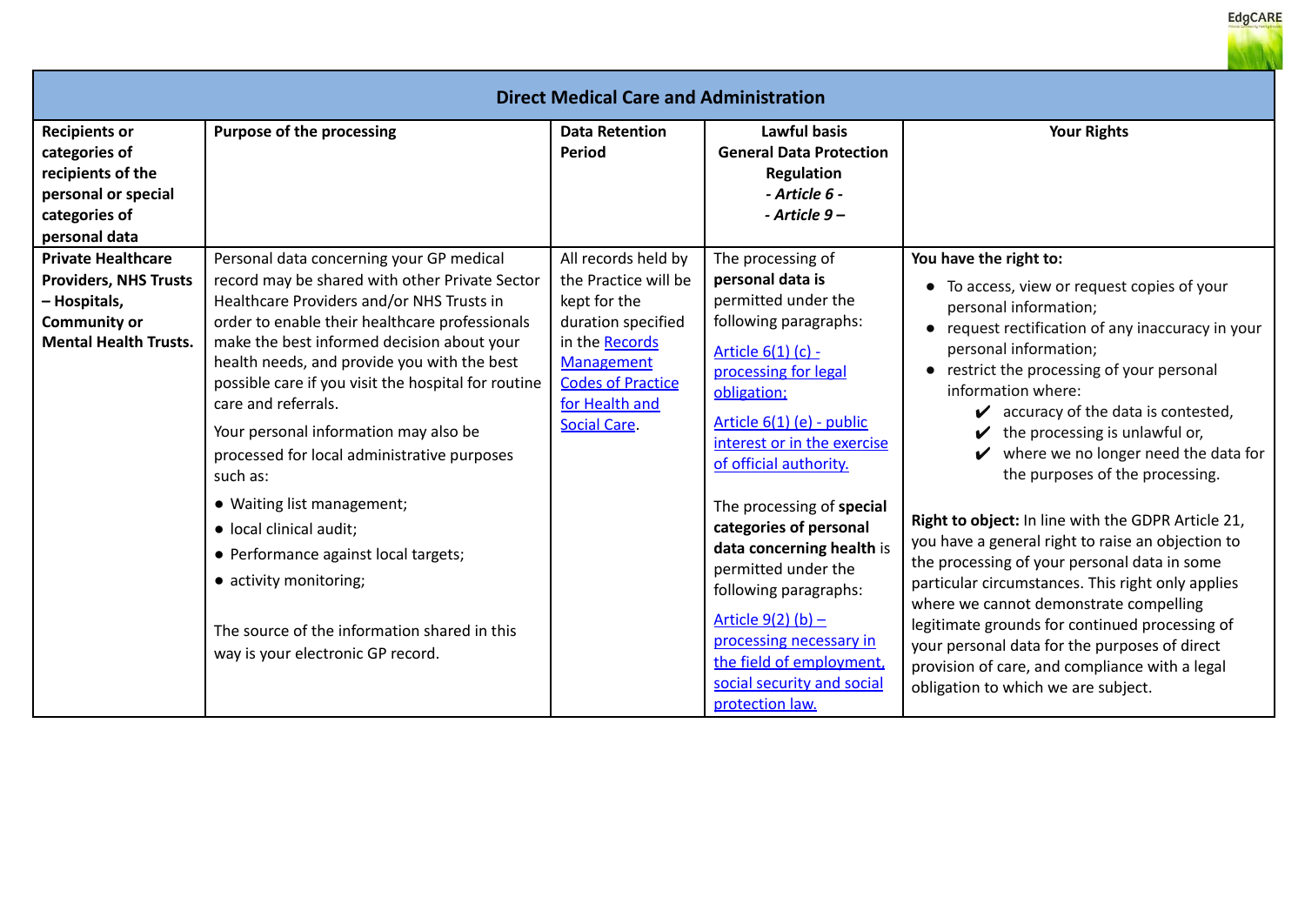

|                                                                                                               |                                                                                                                                                                                                                                                                                                                                                                                                                                                                                                                                                                                                                                                                                     |                                                                                                                                                                                               | Article 9 (2) (h) -<br>processing is necessary<br>for medical or social care<br>treatment or, the<br>management of health or<br>social care systems and<br>services.<br><b>Related Legislation:</b><br>Section 251B Health and<br><b>Social Care (Safety and</b><br>Quality Act) 2015 (Duty to<br>Share);<br>Common Law of Duty of<br>Confidentiality | If you wish to exercise any of your rights please<br>contact the Practice (data controller) or the DPO<br>and your request will be carefully considered.<br>Right to complain: If you are dissatisfied with the<br>way EdgCARE processes your data, you have the<br>right to appeal/complain to the Information<br>Commissioner (IC). The IC can be contacted at:<br><b>Information Commissioner's Office</b><br>Wycliffe House<br><b>Water Lane</b><br>Wilmslow<br>Cheshire<br>Tel: 0303 123 1113 or 01625 545 745<br>Email: https://ico.org.uk/global/contact-us/                                     |
|---------------------------------------------------------------------------------------------------------------|-------------------------------------------------------------------------------------------------------------------------------------------------------------------------------------------------------------------------------------------------------------------------------------------------------------------------------------------------------------------------------------------------------------------------------------------------------------------------------------------------------------------------------------------------------------------------------------------------------------------------------------------------------------------------------------|-----------------------------------------------------------------------------------------------------------------------------------------------------------------------------------------------|-------------------------------------------------------------------------------------------------------------------------------------------------------------------------------------------------------------------------------------------------------------------------------------------------------------------------------------------------------|---------------------------------------------------------------------------------------------------------------------------------------------------------------------------------------------------------------------------------------------------------------------------------------------------------------------------------------------------------------------------------------------------------------------------------------------------------------------------------------------------------------------------------------------------------------------------------------------------------|
| <b>Emergency Services</b><br>(Ambulance trusts,<br>police, A&E<br>departments, out of<br>hours services, 111) | There are circumstances when intervention is<br>necessary in order to save or protect a<br>patient's life or to prevent them from serious<br>immediate harm, for example, during a<br>collapse or diabetic coma or serious injury or<br>accident. In many of these circumstances the<br>patient may be unconscious or too ill to<br>communicate.<br>Medical professionals have a duty of care to<br>share data in emergencies to protect their<br>patients or other persons. In these<br>circumstances, your GP medical record will be<br>shared with emergency healthcare services,<br>the police or fire service in order to enable you<br>receive the best treatment or service. | All records held by<br>the Practice will be<br>kept for the<br>duration specified<br>in the Records<br><b>Management</b><br><b>Codes of Practice</b><br>for Health and<br><b>Social Care.</b> | The processing of<br>personal data is<br>permitted under the<br>following paragraphs:<br>Article 6(1) (c) -<br>processing for legal<br>obligation;<br>Article $6(1)$ (d) – the<br>processing is necessary in<br>order to protect the vital<br>interests of the data<br>subject<br>The processing of special<br>categories of personal                 | You have the right to:<br>Make pre-determined decisions about the<br>type and extent of care you will receive in an<br>emergency, these are known as "Advance<br>Directives";<br>• access, view or request copies of your<br>personal information;<br>• request rectification of any inaccuracy in your<br>personal information;<br>• restrict the processing of your personal<br>information where:<br>$\mathcal V$ accuracy of the data is contested,<br>$\mathbf{\checkmark}$ the processing is unlawful or,<br>$\mathcal V$ where we no longer need the data for<br>the purposes of the processing. |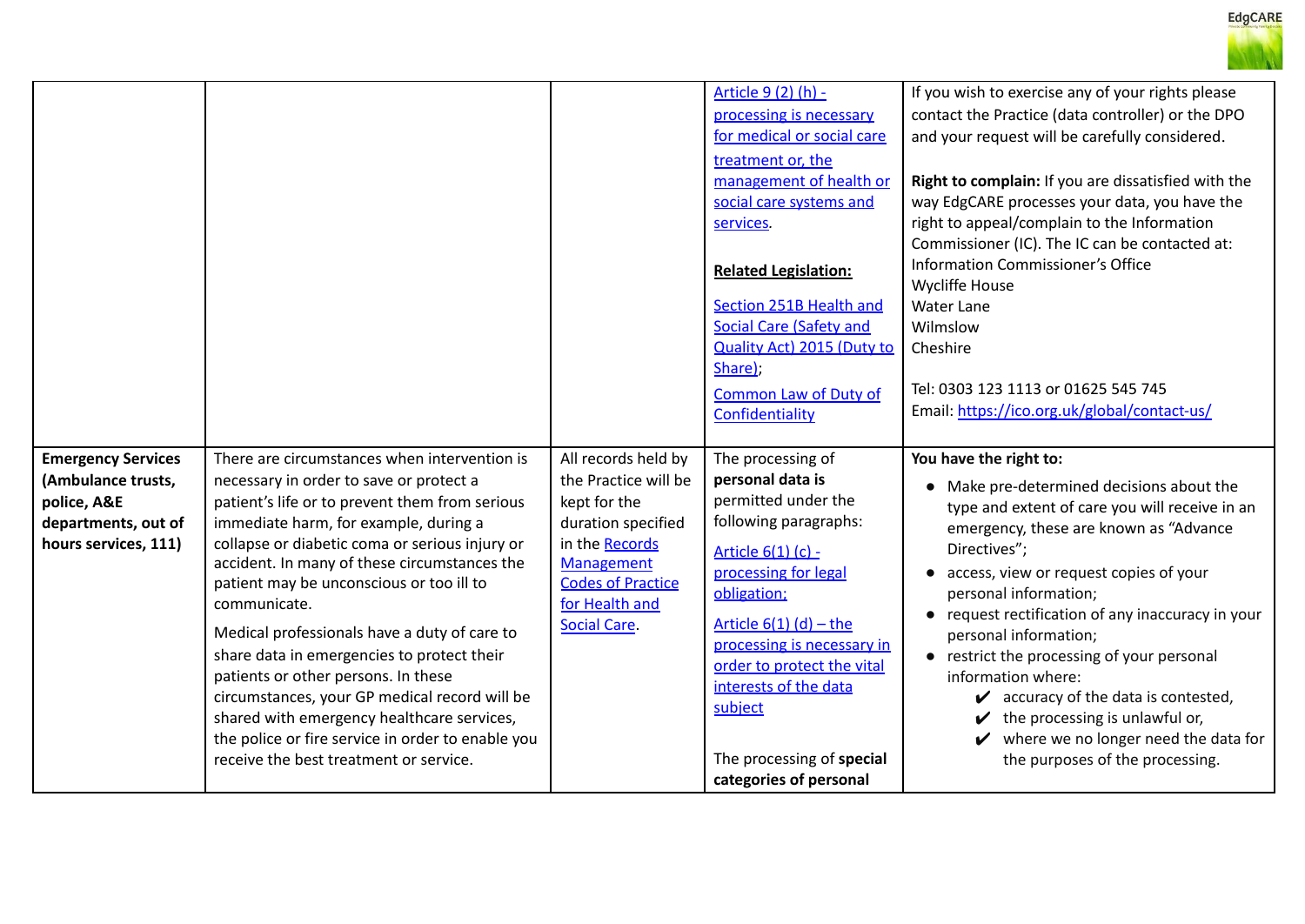

|                    | The source of the information shared in this<br>way is your electronic GP record.                                                                                                          |                                                                                                                                                      | data concerning health is<br>permitted under the<br>following paragraph:<br>Article $9(2)(C) -$ the<br>processing is necessary to<br>protect the vital interests<br>of the data subject | Right to object: You have the right to object to<br>some or all of your personal information being<br>shared with the recipients. You also have the right<br>to have an "Advance Directive" placed in your<br>records and brought to the attention of relevant<br>healthcare workers or staff.<br>We will notify you at the earliest opportunity<br>where we have shared your personal data in an<br>emergency situation.                                                                                                                                           |
|--------------------|--------------------------------------------------------------------------------------------------------------------------------------------------------------------------------------------|------------------------------------------------------------------------------------------------------------------------------------------------------|-----------------------------------------------------------------------------------------------------------------------------------------------------------------------------------------|---------------------------------------------------------------------------------------------------------------------------------------------------------------------------------------------------------------------------------------------------------------------------------------------------------------------------------------------------------------------------------------------------------------------------------------------------------------------------------------------------------------------------------------------------------------------|
|                    |                                                                                                                                                                                            |                                                                                                                                                      | <b>Related Legislation:</b><br>Section 251B Health and<br><b>Social Care (Safety and</b><br>Quality Act) 2015 (Duty to<br>Share);<br><b>Common Law of Duty of</b><br>Confidentiality    | If you wish to exercise any of your rights please<br>contact the Practice (data controller) or the DPO<br>and your request will be carefully considered.<br>Right to complain: If you are dissatisfied with the<br>way EdgCARE processes your data, you have the<br>right to appeal/complain to the Information<br>Commissioner (IC). The IC can be contacted at:<br>Information Commissioner's Office<br><b>Wycliffe House</b><br><b>Water Lane</b><br>Wilmslow<br>Cheshire<br>Tel: 0303 123 1113 or 01625 545 745<br>Email: https://ico.org.uk/global/contact-us/ |
| <b>Your NHS GP</b> | On occasion we made need to share<br>information from your electronic medical<br>record with your registered NHS GP. This is to<br>enable safe and effective provision of medical<br>care. | All records held by<br>the Practice will be<br>kept for the<br>duration specified<br>in the Records<br><b>Management</b><br><b>Codes of Practice</b> | The processing of<br>personal data is<br>permitted under the<br>following paragraphs:                                                                                                   | You have the right to:<br>• To access, view or request copies of your<br>personal information;<br>• request rectification of any inaccuracy in your<br>personal information;<br>• restrict the processing of your personal<br>information where:                                                                                                                                                                                                                                                                                                                    |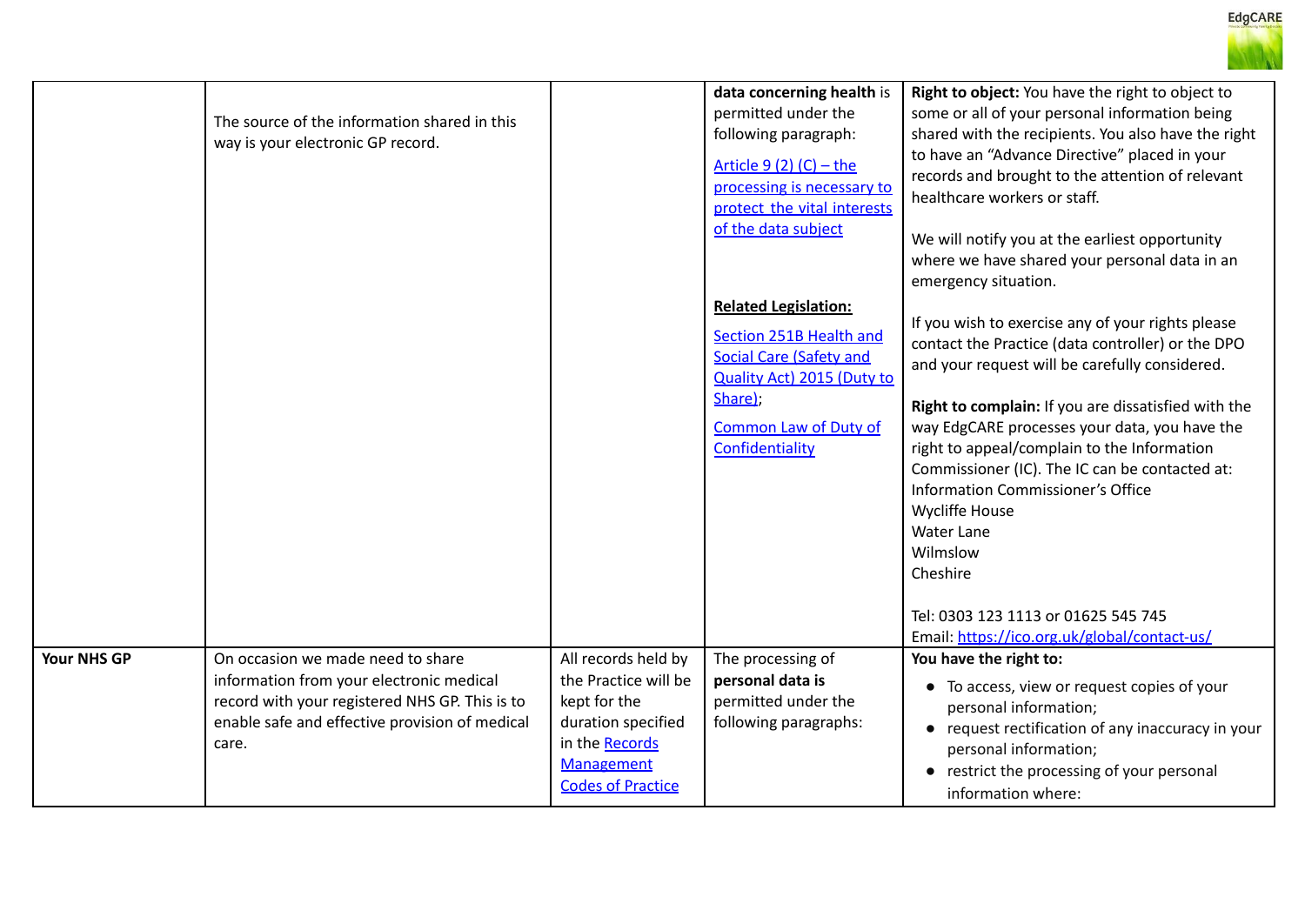

|  | for Health and     | Article 6(1) (c) -                | $\mathcal V$ accuracy of the data is contested,     |
|--|--------------------|-----------------------------------|-----------------------------------------------------|
|  | <b>Social Care</b> | processing for legal              | the processing is unlawful or,                      |
|  |                    | obligation;                       | $\mathcal V$ where we no longer need the data for   |
|  |                    | Article 6(1) (e) - public         | the purposes of the processing.                     |
|  |                    | interest or in the exercise       |                                                     |
|  |                    | of official authority.            | Right to object: In line with the GDPR Article 21,  |
|  |                    |                                   | you have a general right to raise an objection to   |
|  |                    |                                   | the processing of your personal data in some        |
|  |                    |                                   | particular circumstances. This right only applies   |
|  |                    | The processing of special         | where we cannot demonstrate compelling              |
|  |                    | categories of personal            | legitimate grounds for continued processing of      |
|  |                    | data concerning health is         | your personal data for the purposes of direct       |
|  |                    | permitted under the               | provision of care, and compliance with a legal      |
|  |                    | following paragraph:              | obligation to which we are subject.                 |
|  |                    | Article 9 (2) (h) -               |                                                     |
|  |                    | processing is necessary           | If you wish to exercise any of your rights please   |
|  |                    | for medical or social care        | contact the Practice (data controller) or the DPO   |
|  |                    | treatment or, the                 |                                                     |
|  |                    | management of health or           | and your request will be carefully considered.      |
|  |                    | social care systems and           |                                                     |
|  |                    | services.                         | Right to complain: If you are dissatisfied with the |
|  |                    |                                   | way EdgCARE processes your data, you have the       |
|  |                    | <b>Related Legislation:</b>       | right to appeal/complain to the Information         |
|  |                    |                                   | Commissioner (IC). The IC can be contacted at:      |
|  |                    | <b>Section 251B Health and</b>    | Information Commissioner's Office                   |
|  |                    | <b>Social Care (Safety and</b>    |                                                     |
|  |                    | <b>Quality Act) 2015 (Duty to</b> | <b>Wycliffe House</b>                               |
|  |                    | Share);                           | <b>Water Lane</b>                                   |
|  |                    | <b>Common Law of Duty of</b>      | Wilmslow                                            |
|  |                    | Confidentiality                   | Cheshire                                            |
|  |                    |                                   |                                                     |
|  |                    |                                   | Tel: 0303 123 1113 or 01625 545 745                 |
|  |                    |                                   | Email: https://ico.org.uk/global/contact-us/        |
|  |                    |                                   |                                                     |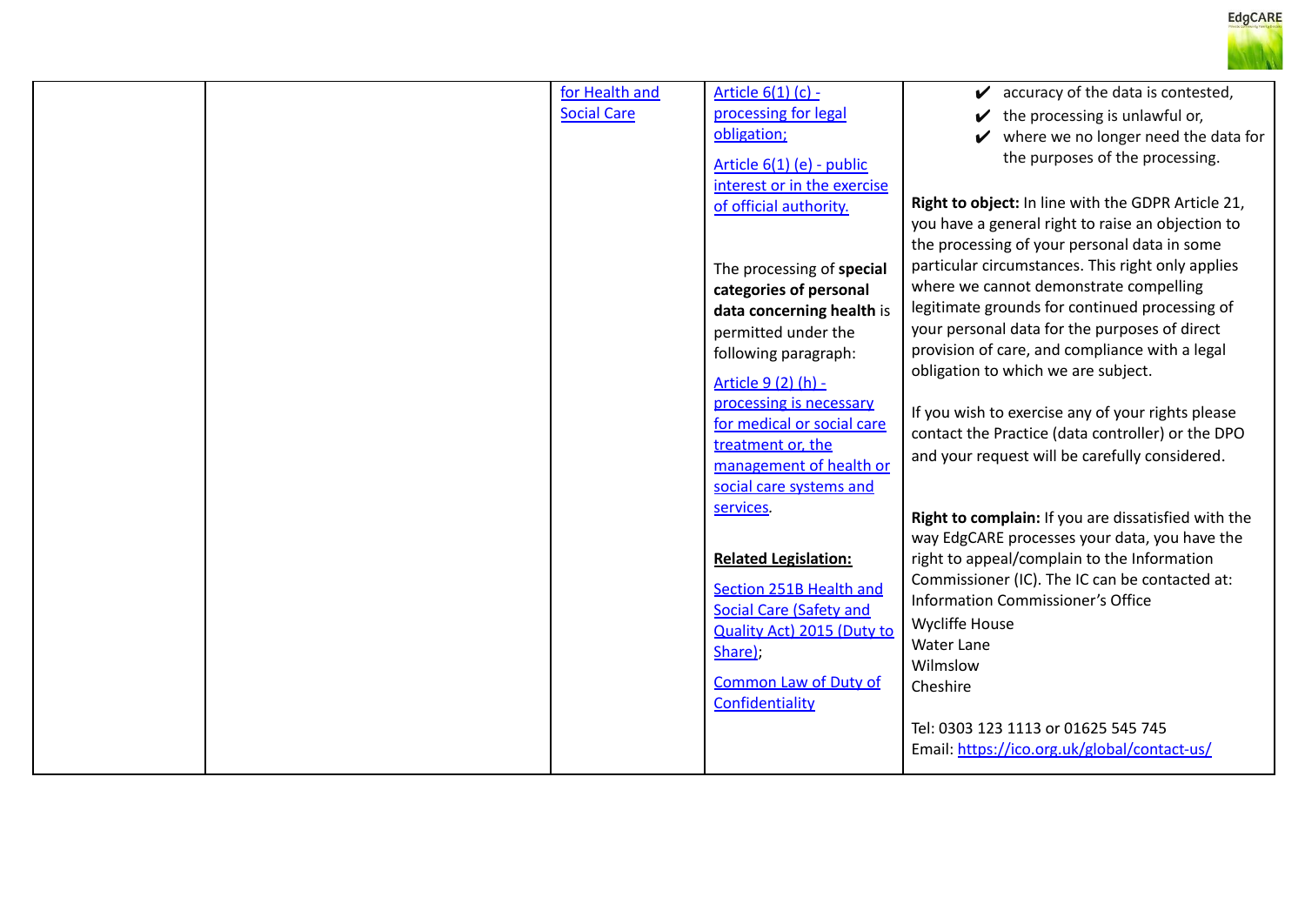

| <b>Pharmacists</b> | It is occasionally necessary to share                                                                                                                                                                                                                                                                                           | All records held by                                                                                                                                                   | The processing of                                                                                                                                                                                                                                                                                                                                                                                                                            | You have the right to:                                                                                                                                                                                                                                                                                                                                                                                                                                                                                                                                                                                                                                                                                                                                                                                                                                                                                          |
|--------------------|---------------------------------------------------------------------------------------------------------------------------------------------------------------------------------------------------------------------------------------------------------------------------------------------------------------------------------|-----------------------------------------------------------------------------------------------------------------------------------------------------------------------|----------------------------------------------------------------------------------------------------------------------------------------------------------------------------------------------------------------------------------------------------------------------------------------------------------------------------------------------------------------------------------------------------------------------------------------------|-----------------------------------------------------------------------------------------------------------------------------------------------------------------------------------------------------------------------------------------------------------------------------------------------------------------------------------------------------------------------------------------------------------------------------------------------------------------------------------------------------------------------------------------------------------------------------------------------------------------------------------------------------------------------------------------------------------------------------------------------------------------------------------------------------------------------------------------------------------------------------------------------------------------|
|                    | information with a Pharmacist in order to<br>ensure that you are being prescribed<br>medication safely and in the right doses. This<br>information usually pertains to your<br>medications but may also relate to your<br>medical history.<br>The source of the information shared in this<br>way is your electronic GP record. | the Practice will be<br>kept for the<br>duration specified<br>in the Records<br><b>Management</b><br><b>Codes of Practice</b><br>for Health and<br><b>Social Care</b> | personal data is<br>permitted under the<br>following paragraphs:<br>Article 6(1) (c) -<br>processing for legal<br>obligation;<br>Article 6(1) (e) - public<br>interest or in the exercise<br>of official authority.                                                                                                                                                                                                                          | • To access, view or request copies of your<br>personal information;<br>• request rectification of any inaccuracy in your<br>personal information;<br>• restrict the processing of your personal<br>information where:<br>$\swarrow$ accuracy of the data is contested,<br>the processing is unlawful or,<br>$\mathcal V$ where we no longer need the data for<br>the purposes of the processing.                                                                                                                                                                                                                                                                                                                                                                                                                                                                                                               |
|                    |                                                                                                                                                                                                                                                                                                                                 |                                                                                                                                                                       | The processing of special<br>categories of personal<br>data concerning health is<br>permitted under the<br>following paragraph:<br>Article 9 (2) (h) -<br>processing is necessary<br>for medical or social care<br>treatment or, the<br>management of health or<br>social care systems and<br>services.<br><b>Related Legislation:</b><br>Section 251B Health and<br><b>Social Care (Safety and</b><br>Quality Act) 2015 (Duty to<br>Share); | Right to object: In line with the GDPR Article 21,<br>you have a general right to raise an objection to<br>the processing of your personal data in some<br>particular circumstances. This right only applies<br>where we cannot demonstrate compelling<br>legitimate grounds for continued processing of<br>your personal data for the purposes of direct<br>provision of care, and compliance with a legal<br>obligation to which we are subject.<br>If you wish to exercise any of your rights please<br>contact the Practice (data controller) or the DPO<br>and your request will be carefully considered.<br>Right to complain: If you are dissatisfied with the<br>way EdgCARE processes your data, you have the<br>right to appeal/complain to the Information<br>Commissioner (IC). The IC can be contacted at:<br>Information Commissioner's Office<br><b>Wycliffe House</b><br>Water Lane<br>Wilmslow |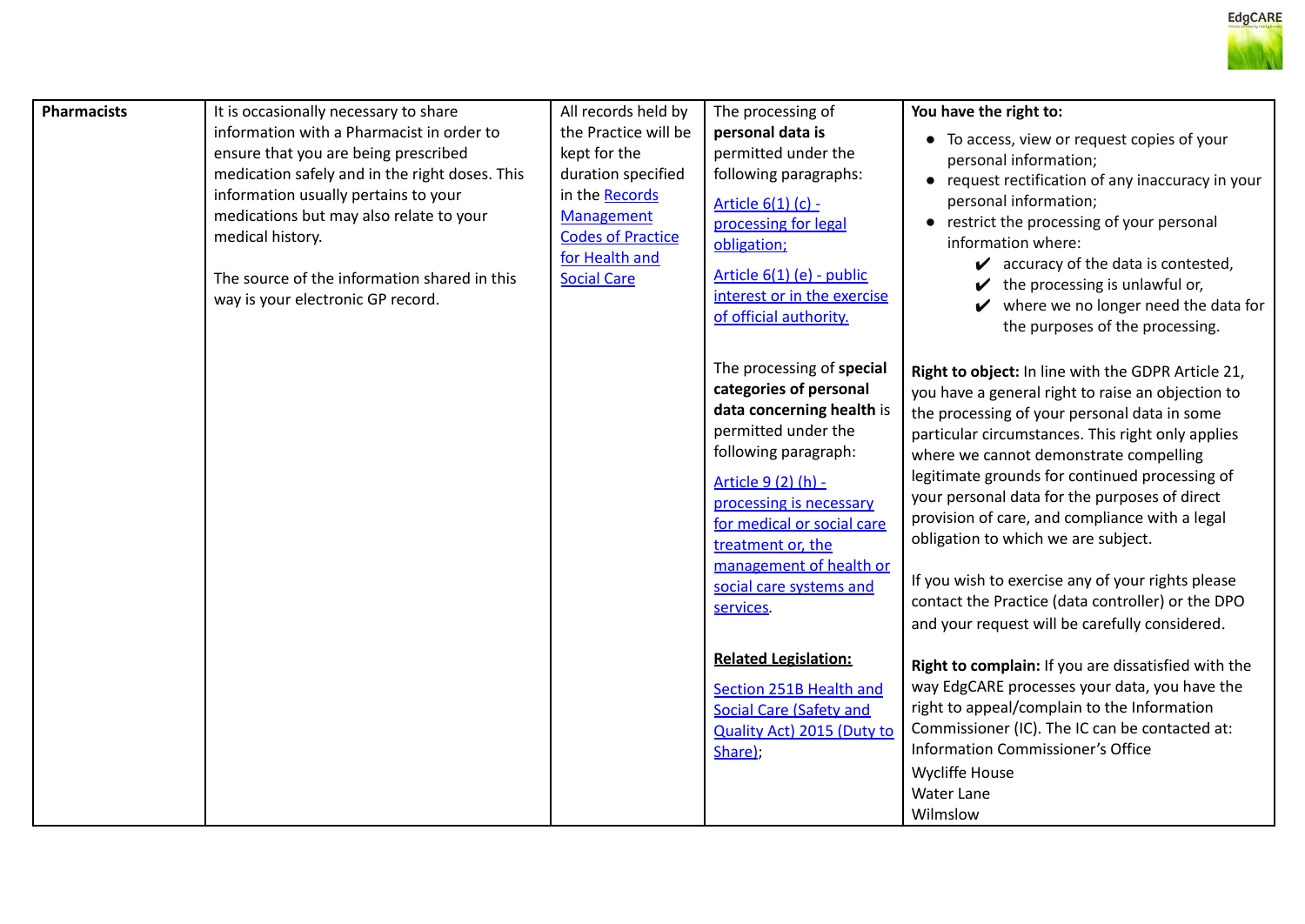

|                                             |                                                                                                                                                                                                                                                                                                                                                                                                                                                                                                |                                                                                                                                                                                               |                                                                                                                                                                                                                                                                                                        | Cheshire                                                                                                                                                                                                                                                                                                                                                                                                                                                                                                                                                                                                        |
|---------------------------------------------|------------------------------------------------------------------------------------------------------------------------------------------------------------------------------------------------------------------------------------------------------------------------------------------------------------------------------------------------------------------------------------------------------------------------------------------------------------------------------------------------|-----------------------------------------------------------------------------------------------------------------------------------------------------------------------------------------------|--------------------------------------------------------------------------------------------------------------------------------------------------------------------------------------------------------------------------------------------------------------------------------------------------------|-----------------------------------------------------------------------------------------------------------------------------------------------------------------------------------------------------------------------------------------------------------------------------------------------------------------------------------------------------------------------------------------------------------------------------------------------------------------------------------------------------------------------------------------------------------------------------------------------------------------|
|                                             |                                                                                                                                                                                                                                                                                                                                                                                                                                                                                                |                                                                                                                                                                                               |                                                                                                                                                                                                                                                                                                        | Tel: 0303 123 1113 or 01625 545 745<br>Email: https://ico.org.uk/global/contact-us/                                                                                                                                                                                                                                                                                                                                                                                                                                                                                                                             |
| Local Authority -<br><b>Social Services</b> | EdgCARE works together with Local Authorities<br>to support and care for people of all ages to<br>deliver the best possible social care.<br>Personal data concerning your GP medical<br>record may be shared with Local Authorities<br>and Multidisciplinary Team (MDT) delivering<br>social care in order to enable them make the<br>best informed decision about your social care<br>needs if required.<br>The source of the information shared in this<br>way is your electronic GP record. | All records held by<br>the Practice will be<br>kept for the<br>duration specified<br>in the Records<br><b>Management</b><br><b>Codes of Practice</b><br>for Health and<br><b>Social Care.</b> | The processing of<br>personal data is<br>permitted under the<br>following paragraphs:<br>Article 6(1) (c) -<br>processing for legal<br>obligation;<br>Article 6(1) (d)<br>(processing for vital<br>interests of data subject)<br>and/or;<br>Article 6(1) (e) - public                                  | You have the right to:<br>• To access, view or request copies of your<br>personal information;<br>• request rectification of any inaccuracy in your<br>personal information;<br>• restrict the processing of your personal<br>information where:<br>$\swarrow$ accuracy of the data is contested,<br>the processing is unlawful or,<br>where we no longer need the data for<br>the purposes of the processing.<br>Right to object: In line with the GDPR Article 21,                                                                                                                                            |
|                                             |                                                                                                                                                                                                                                                                                                                                                                                                                                                                                                |                                                                                                                                                                                               | interest or in the exercise<br>of official authority.<br>The processing of special<br>categories of personal<br>data concerning health is<br>permitted under the<br>following paragraphs:<br>Article $9(2)$ (b) -<br>processing necessary in<br>the field of employment,<br>social security and social | you have a general right to raise an objection to<br>the processing of your personal data in some<br>particular circumstances. This right only applies<br>where we cannot demonstrate compelling<br>legitimate grounds for continued processing of<br>your personal data for the purposes of direct<br>provision of care, and compliance with a legal<br>obligation to which we are subject.<br>If you wish to exercise any of your rights please<br>contact the Practice (data controller) or the DPO<br>and your request will be carefully considered.<br>Right to complain: If you are dissatisfied with the |
|                                             |                                                                                                                                                                                                                                                                                                                                                                                                                                                                                                |                                                                                                                                                                                               | protection law.                                                                                                                                                                                                                                                                                        | way EdgCARE process your data, you have the right<br>to appeal/complain to the Information<br>Commissioner (IC). The IC can be contacted at:                                                                                                                                                                                                                                                                                                                                                                                                                                                                    |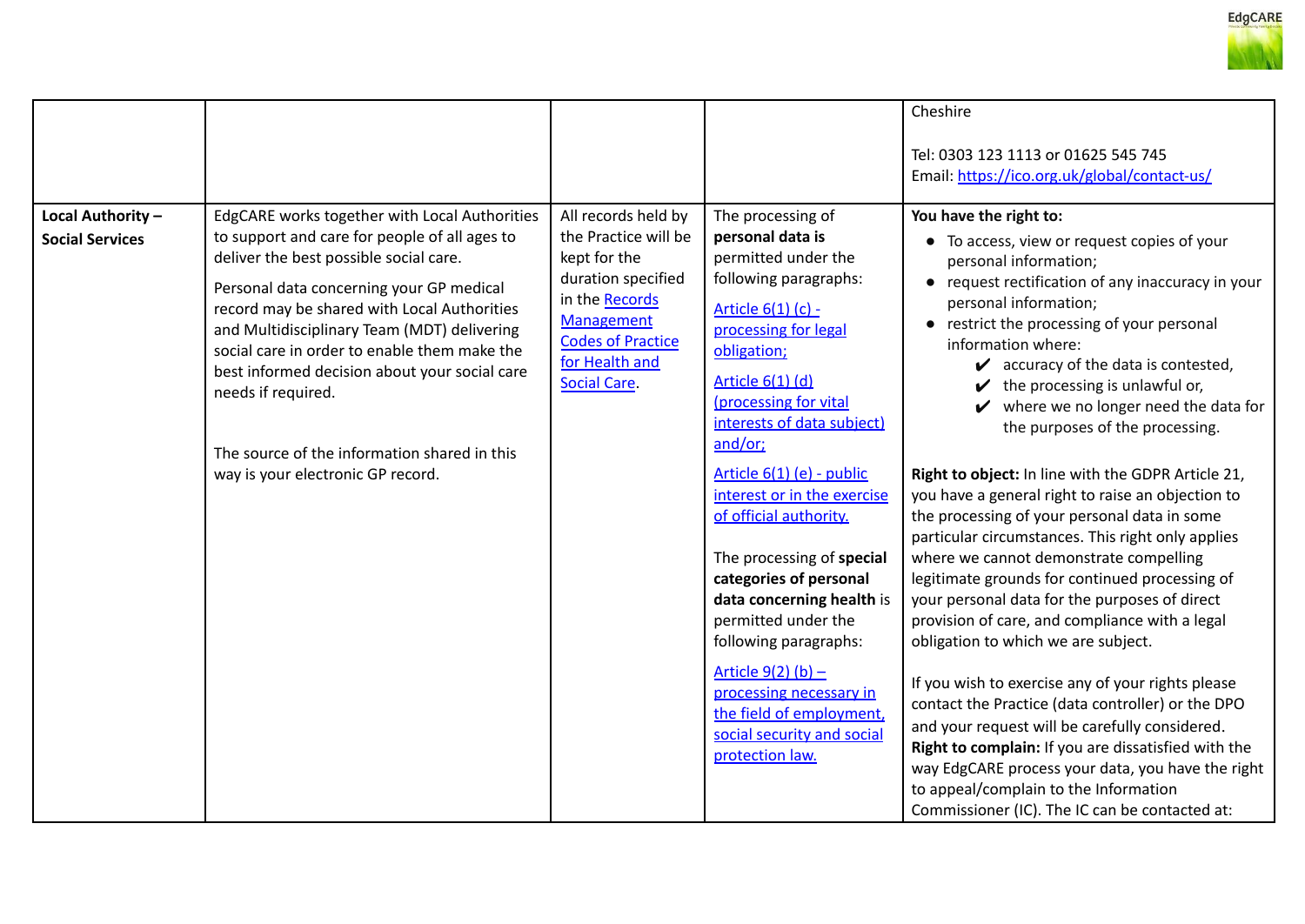

|                   |                                                                                                                                                                                                                                                                                                                                                                                                                      |                                                                                                                                                                                              | Article 9 (2) (h) -<br>processing is necessary<br>for medical or social care<br>treatment or, the<br>management of health or<br>social care systems and<br>services.<br><b>Related Legislation:</b><br>Section 251B Health and<br><b>Social Care (Safety and</b><br><b>Quality Act) 2015 (Duty to</b><br>Share)                                                                                                                                            | Information Commissioner's Office<br><b>Wycliffe House</b><br>Water Lane<br>Wilmslow<br>Cheshire<br>Tel: 0303 123 1113 or 01625 545 745<br>Email: https://ico.org.uk/global/contact-us/                                                                                                                                                                                                                                                                                                                                                                                                                                                                                                                                                                                                         |
|-------------------|----------------------------------------------------------------------------------------------------------------------------------------------------------------------------------------------------------------------------------------------------------------------------------------------------------------------------------------------------------------------------------------------------------------------|----------------------------------------------------------------------------------------------------------------------------------------------------------------------------------------------|------------------------------------------------------------------------------------------------------------------------------------------------------------------------------------------------------------------------------------------------------------------------------------------------------------------------------------------------------------------------------------------------------------------------------------------------------------|-------------------------------------------------------------------------------------------------------------------------------------------------------------------------------------------------------------------------------------------------------------------------------------------------------------------------------------------------------------------------------------------------------------------------------------------------------------------------------------------------------------------------------------------------------------------------------------------------------------------------------------------------------------------------------------------------------------------------------------------------------------------------------------------------|
| <b>Care Homes</b> | Personal data concerning your GP medical<br>record may be shared with Care Homes and<br>other Multidisciplinary Team (MDT) delivering<br>care in order to enable their care professionals<br>make the best informed decision about your<br>care needs, and provide you with the best<br>possible care if you visit a Care Home.<br>The source of the information shared in this<br>way is your electronic GP record. | All records held by<br>the Practice will be<br>kept for the<br>duration specified<br>in the Records<br><b>Management</b><br><b>Codes of Practice</b><br>for Health and<br><b>Social Care</b> | The processing of<br>personal data is<br>permitted under the<br>following paragraphs:<br>Article 6(1) (c) -<br>processing for legal<br>obligation;<br>Article 6(1) (e) - public<br>interest or in the exercise<br>of official authority.<br>The processing of special<br>categories of personal<br>data concerning health is<br>permitted under the<br>following paragraphs:<br>Article $9(2)$ (b) -<br>processing necessary in<br>the field of employment | You have the right to:<br>• To access, view or request copies of your<br>personal information;<br>• request rectification of any inaccuracy in your<br>personal information;<br>• restrict the processing of your personal<br>information where:<br>$\mathcal V$ accuracy of the data is contested,<br>the processing is unlawful or,<br>V<br>$\mathcal V$ where we no longer need the data for<br>the purposes of the processing.<br>Right to object: In line with the GDPR Article 21,<br>you have a general right to raise an objection to<br>the processing of your personal data in some<br>particular circumstances. This right only applies<br>where we cannot demonstrate compelling<br>legitimate grounds for continued processing of<br>your personal data for the purposes of direct |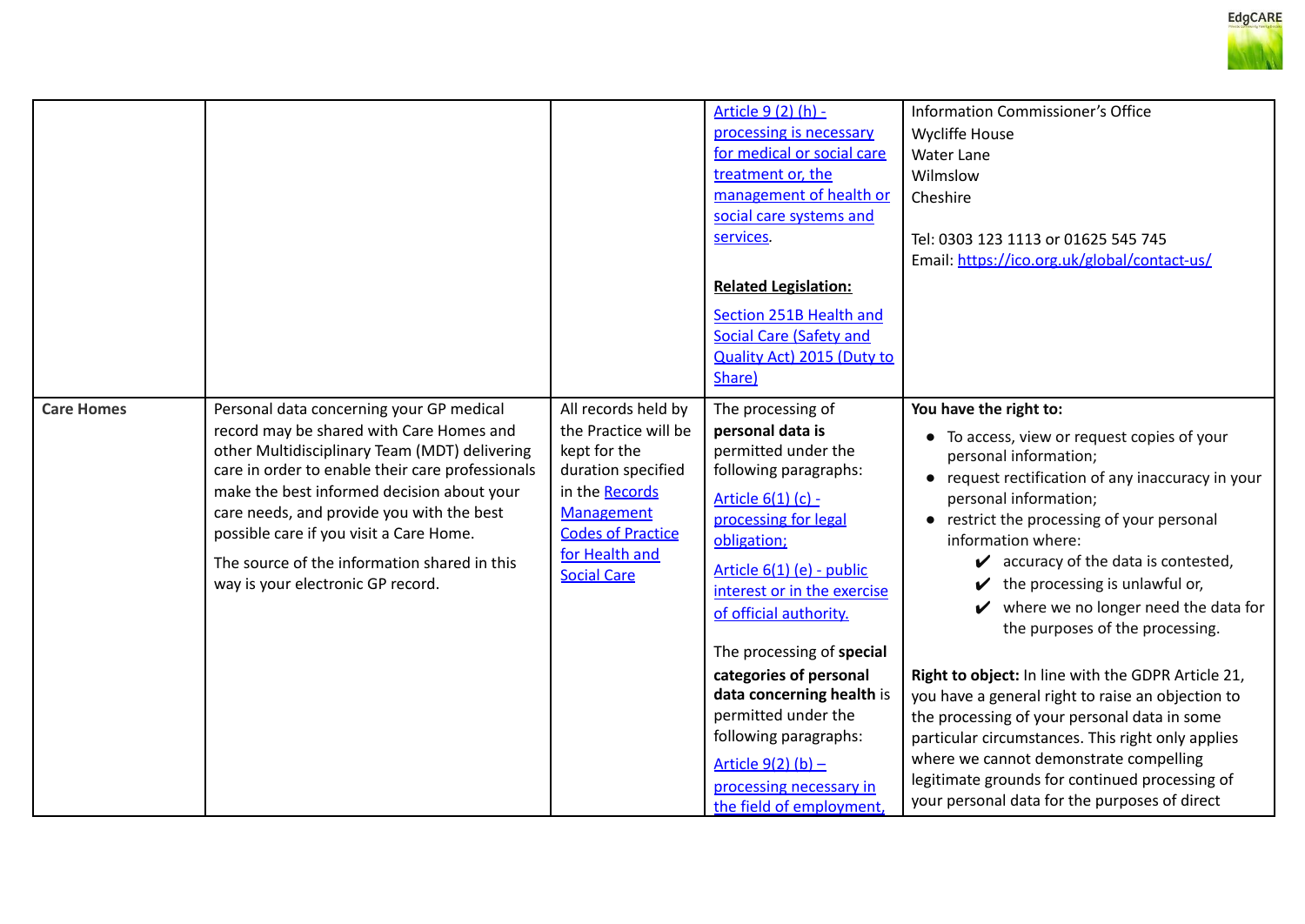

|  |  | social security and social<br>protection law.<br>Article 9 (2) (h) -<br>processing is necessary<br>for medical or social care<br>treatment or, the<br>management of health or<br>social care systems and<br>services.<br><b>Related Legislation:</b><br>Section 251B Health and<br><b>Social Care (Safety and</b><br><b>Quality Act) 2015 (Duty to</b><br>Share) | provision of care, and compliance with a legal<br>obligation to which we are subject.<br>If you wish to exercise any of your rights please<br>contact the Practice (data controller) or the DPO<br>and your request will be carefully considered.<br>Right to complain: If you are dissatisfied with the<br>way EdgCARE process your data, you have the right<br>to appeal/complain to the Information<br>Commissioner (IC). The IC can be contacted at:<br>Information Commissioner's Office<br><b>Wycliffe House</b><br>Water Lane<br>Wilmslow<br>Cheshire<br>Tel: 0303 123 1113 or 01625 545 745<br>Email: https://ico.org.uk/global/contact-us/ |
|--|--|------------------------------------------------------------------------------------------------------------------------------------------------------------------------------------------------------------------------------------------------------------------------------------------------------------------------------------------------------------------|-----------------------------------------------------------------------------------------------------------------------------------------------------------------------------------------------------------------------------------------------------------------------------------------------------------------------------------------------------------------------------------------------------------------------------------------------------------------------------------------------------------------------------------------------------------------------------------------------------------------------------------------------------|
|  |  |                                                                                                                                                                                                                                                                                                                                                                  |                                                                                                                                                                                                                                                                                                                                                                                                                                                                                                                                                                                                                                                     |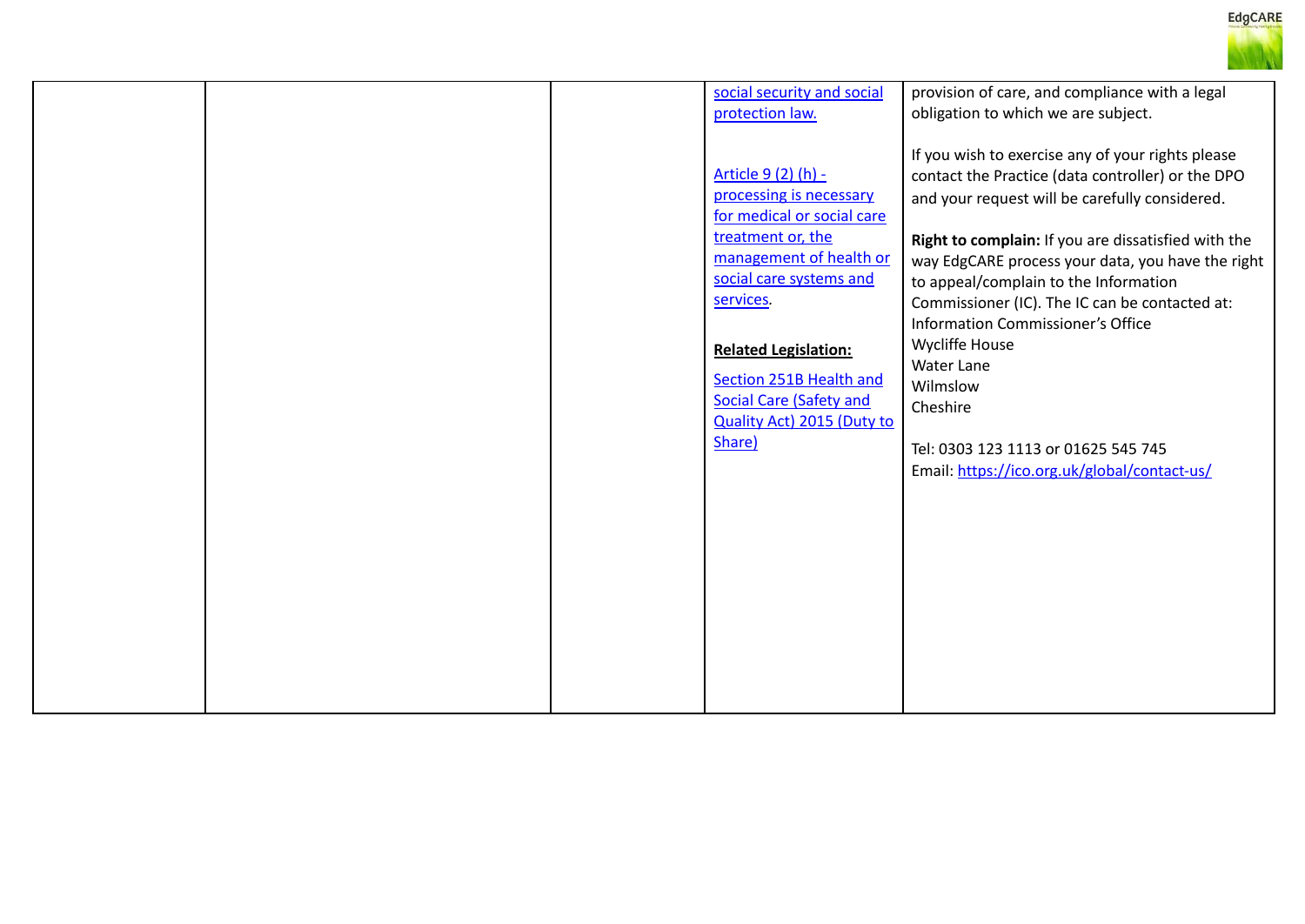

| <b>Statutory Disclosures of Information</b>                                                                         |                                                                                                                                                                                                                                                                                                                                                                                                                                                                                                                                                                                                                                                                         |                                                                                                                                                                                         |                                                                                                                                                                                                                                                                                                                                                                                                                                                                                              |                                                                                                                                                                                                                                                                                                                                                                                                                                                                                                                                                                                                                                                                                                                                                                                                                                                                                                                                                                                      |  |
|---------------------------------------------------------------------------------------------------------------------|-------------------------------------------------------------------------------------------------------------------------------------------------------------------------------------------------------------------------------------------------------------------------------------------------------------------------------------------------------------------------------------------------------------------------------------------------------------------------------------------------------------------------------------------------------------------------------------------------------------------------------------------------------------------------|-----------------------------------------------------------------------------------------------------------------------------------------------------------------------------------------|----------------------------------------------------------------------------------------------------------------------------------------------------------------------------------------------------------------------------------------------------------------------------------------------------------------------------------------------------------------------------------------------------------------------------------------------------------------------------------------------|--------------------------------------------------------------------------------------------------------------------------------------------------------------------------------------------------------------------------------------------------------------------------------------------------------------------------------------------------------------------------------------------------------------------------------------------------------------------------------------------------------------------------------------------------------------------------------------------------------------------------------------------------------------------------------------------------------------------------------------------------------------------------------------------------------------------------------------------------------------------------------------------------------------------------------------------------------------------------------------|--|
| <b>Recipients or</b><br>categories of<br>recipients of the<br>personal or special<br>categories of<br>personal data | <b>Purpose of the processing</b>                                                                                                                                                                                                                                                                                                                                                                                                                                                                                                                                                                                                                                        | <b>Data Retention Period</b>                                                                                                                                                            | <b>Lawful basis</b><br><b>General Data</b><br>Protection<br>Regulation<br>Article 6 -<br>Article 9-                                                                                                                                                                                                                                                                                                                                                                                          | <b>Your Rights</b>                                                                                                                                                                                                                                                                                                                                                                                                                                                                                                                                                                                                                                                                                                                                                                                                                                                                                                                                                                   |  |
| <b>Safeguarding</b><br><b>Concerns</b> $-$ to prevent<br>an individual, or to<br>prevent a serious<br>crime         | Some members of public are recognised as<br>needing safeguarding protection, for example<br>children and vulnerable adults. If an individual<br>is identified as being at risk from harm, we<br>have a duty to do what we can to protect that<br>individual, and we are bound 'Safeguarding'<br>laws to do so.<br>Where there is a suspected or actual<br>safeguarding issue we will share information<br>that we hold about you with other relevant<br>agencies such as local Ambulance trusts, the<br>police, A&E departments, out of hours services,<br>111 or Social Services)<br>The source of the information shared in this<br>way is your electronic GP record. | All records held by the<br>Practice will be kept for<br>the duration specified<br>in the Records<br><b>Management Codes of</b><br><b>Practice for Health and</b><br><b>Social Care.</b> | The processing of<br>personal data is<br>permitted under the<br>following paragraphs:<br>Article 6(1) (c) -<br>processing for legal<br>obligation;<br>Article $6(1)$ (d) – the<br>processing is<br>necessary in order to<br>protect the vital<br>interests of the data<br>subject<br>The processing of<br>special categories of<br>personal data<br>concerning health is<br>permitted under the<br>following paragraphs:<br>Article $9(2)(C) -$ the<br>processing is<br>necessary to protect | This sharing is a legal and professional requirement<br>and therefore there is no right to object.<br>The Children Act 1989 requires local authorities to<br>investigate where a child is the subject of an<br>emergency protection order, is in police protection<br>or where there is a reasonable cause to suspect<br>that a child is suffering or is likely to suffer harm.<br>The Act requires the local authority to safeguard<br>and promote the welfare of children who are in<br>need, within their geographical area and to request<br>help from specified authorities including General<br>Practices, NHS Trusts, Clinical Commissioning<br>Groups (CCGs) and NHS England.<br>Right to complain: If you are dissatisfied with the<br>way EdgCARE process your data, you have the right<br>to appeal/complain to the Information<br>Commissioner (IC). The IC can be contacted at:<br>Information Commissioner's Office<br><b>Wycliffe House</b><br>Water Lane<br>Wilmslow |  |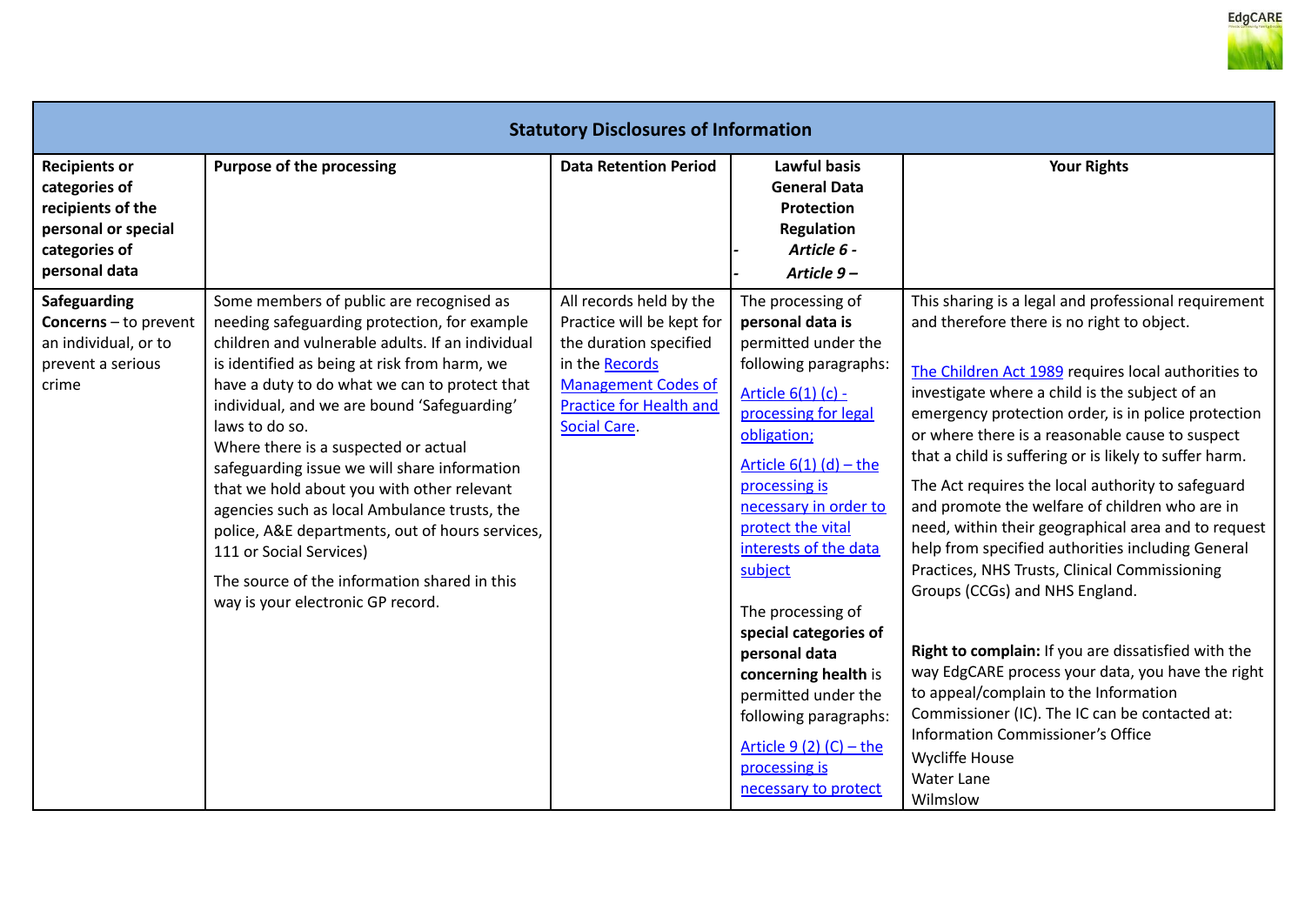

|                         |                                                 |                                | the vital interests of                     | Cheshire                                             |
|-------------------------|-------------------------------------------------|--------------------------------|--------------------------------------------|------------------------------------------------------|
|                         |                                                 |                                | the data subject;                          |                                                      |
|                         |                                                 |                                |                                            | Tel: 0303 123 1113 or 01625 545 745                  |
|                         |                                                 |                                |                                            | Email: https://ico.org.uk/global/contact-us/         |
|                         |                                                 |                                | Article $9(2)$ (b) –                       |                                                      |
|                         |                                                 |                                | processing necessary                       |                                                      |
|                         |                                                 |                                | in the field of                            |                                                      |
|                         |                                                 |                                | employment, social                         |                                                      |
|                         |                                                 |                                | security and social                        |                                                      |
|                         |                                                 |                                | protection law.                            |                                                      |
|                         |                                                 |                                |                                            |                                                      |
|                         |                                                 |                                |                                            |                                                      |
|                         |                                                 |                                | <b>Related Legislations:</b>               |                                                      |
|                         |                                                 |                                | Section 47 of The                          |                                                      |
|                         |                                                 |                                | Children Act 1989.                         |                                                      |
|                         |                                                 |                                | Section 45 of the Care                     |                                                      |
|                         |                                                 |                                | <b>Act 2014</b>                            |                                                      |
| <b>The Care Quality</b> | The Care Quality Commission (CQC) is a          | All records held by the        | The processing of                          | You have the right to:                               |
| <b>Commission (CQC)</b> | regulatory body established under the Health    | Practice will be kept for      | personal data is                           | • To access, view or request copies of your          |
|                         | and Social Care Act. The CQC regulates health   | the duration specified         | permitted under the                        | personal information;                                |
|                         | and social care services in England to ensure   | in the Records                 | following paragraph:                       | • request rectification of any inaccuracy in your    |
|                         | that safe health and care are provided. The law | <b>Management Codes of</b>     |                                            | personal information;                                |
|                         | allows CQC to access identifiable patient       | <b>Practice for Health and</b> | Article 6(1) (c) -<br>processing for legal | • restrict the processing of your personal           |
|                         | data/medical records in our clinical system for | <b>Social Care.</b>            | obligation;                                | information where:                                   |
|                         | the purposes of their assessment and            |                                |                                            | $\mathcal V$ accuracy of the data is contested,      |
|                         | investigation of significant safety incident.   |                                |                                            | $\mathbf{\checkmark}$ the processing is unlawful or, |
|                         |                                                 |                                | The processing of                          | where we no longer need the data for                 |
|                         | The data will be shared with the Care Quality   |                                | special categories of                      | the purposes of the processing.                      |
|                         | Commission, its officers and staff and members  |                                | personal data                              | Right to object: You have a general right to raise   |
|                         | of the inspection teams that visit us from time |                                | concerning health is                       | an objection to the processing of your personal      |
|                         | to time.                                        |                                | permitted under the                        | data in some particular circumstances. This right    |
|                         |                                                 |                                | following paragraph:                       | only applies where we cannot demonstrate             |
|                         |                                                 |                                |                                            | compelling legitimate grounds for continued          |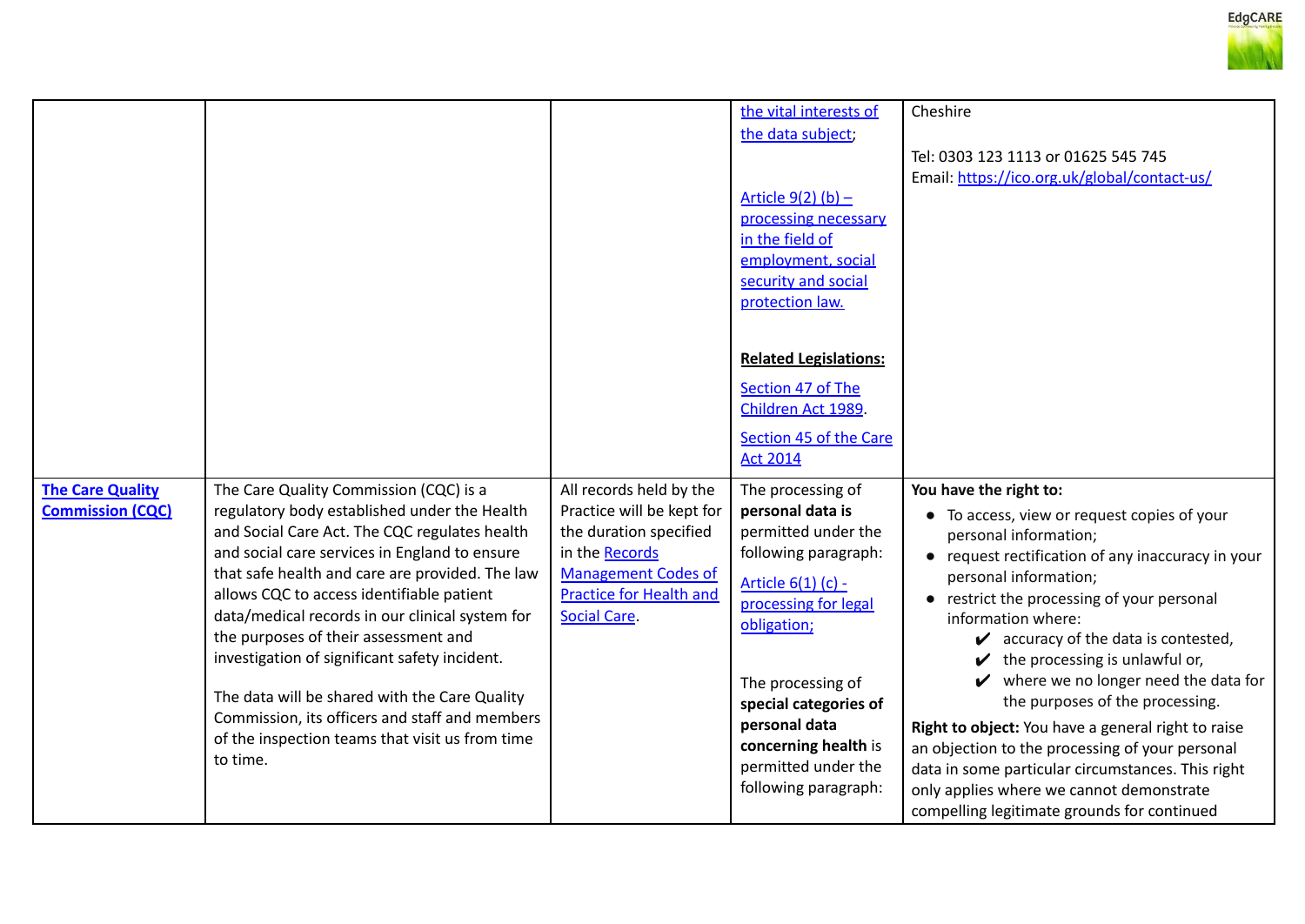

|                                                        | The source of the information shared in this<br>way is your electronic GP record.                                                                                                                                                                                                                                                                                                                                                                                                                                                                      |                                                                                                                                                                                         | Article 9 (2) (h) -<br>processing is<br>necessary for medical<br>or social care<br>treatment or, the<br>management of<br>health or social care<br>systems and services<br><b>Related Legislation:</b><br><b>The Health and Social</b><br>Care Act 2008, s64 | processing of your personal data for the purposes<br>of direct provision of care, and compliance with a<br>legal obligation to which we are subject.<br>If you wish to exercise any of your rights please<br>contact the Practice (data controller) or the DPO<br>and your request will be carefully considered.<br>Right to complain: If you are dissatisfied with the<br>way EdgCARE process your data, you have the right<br>to appeal/complain to the Information<br>Commissioner (IC). The IC can be contacted at:<br><b>Information Commissioner's Office</b><br><b>Wycliffe House</b><br>Water Lane<br>Wilmslow<br>Cheshire<br>Tel: 0303 123 1113 or 01625 545 745<br>Email: https://ico.org.uk/global/contact-us/ |
|--------------------------------------------------------|--------------------------------------------------------------------------------------------------------------------------------------------------------------------------------------------------------------------------------------------------------------------------------------------------------------------------------------------------------------------------------------------------------------------------------------------------------------------------------------------------------------------------------------------------------|-----------------------------------------------------------------------------------------------------------------------------------------------------------------------------------------|-------------------------------------------------------------------------------------------------------------------------------------------------------------------------------------------------------------------------------------------------------------|---------------------------------------------------------------------------------------------------------------------------------------------------------------------------------------------------------------------------------------------------------------------------------------------------------------------------------------------------------------------------------------------------------------------------------------------------------------------------------------------------------------------------------------------------------------------------------------------------------------------------------------------------------------------------------------------------------------------------|
| <b>Law Enforcement and</b><br><b>Regulatory Bodies</b> | In some circumstances the Practice may be<br>legally required to share personal information<br>with law enforcements and regulatory bodies<br>(without the consent of the data subject) such<br>as: the Police; Courts of Justice; HMRC and<br>DVLA for the purposes of prevention or<br>detection of crime; apprehension or<br>prosecution of offenders; the assessment or<br>collection of any tax or duty or, of any<br>imposition of a similar nature.<br>GPs are obliged to notify the DVLA when<br>fitness to drive requires notification but an | All records held by the<br>Practice will be kept for<br>the duration specified<br>in the Records<br><b>Management Codes of</b><br><b>Practice for Health and</b><br><b>Social Care.</b> | The processing of<br>personal data is<br>permitted under the<br>following paragraphs:<br>Article 6(1) (c) -<br>processing for legal<br>obligation;<br>Article 6(1) (e) - public<br>interest or in the<br>exercise of official<br>authority.                 | This sharing is a legal and professional requirement<br>and therefore there is no right to object. Personal<br>data processed these purposes are exempt the first<br>data protection principle (processed lawfully, fairly<br>and in a transparent manner).<br>Right to complain: If you are dissatisfied with the<br>way EdgCARE process your data, you have the<br>right to appeal/complain to the Information<br>Commissioner (IC). The IC can be contacted at:<br>Information Commissioner's Office<br><b>Wycliffe House</b><br>Water Lane                                                                                                                                                                            |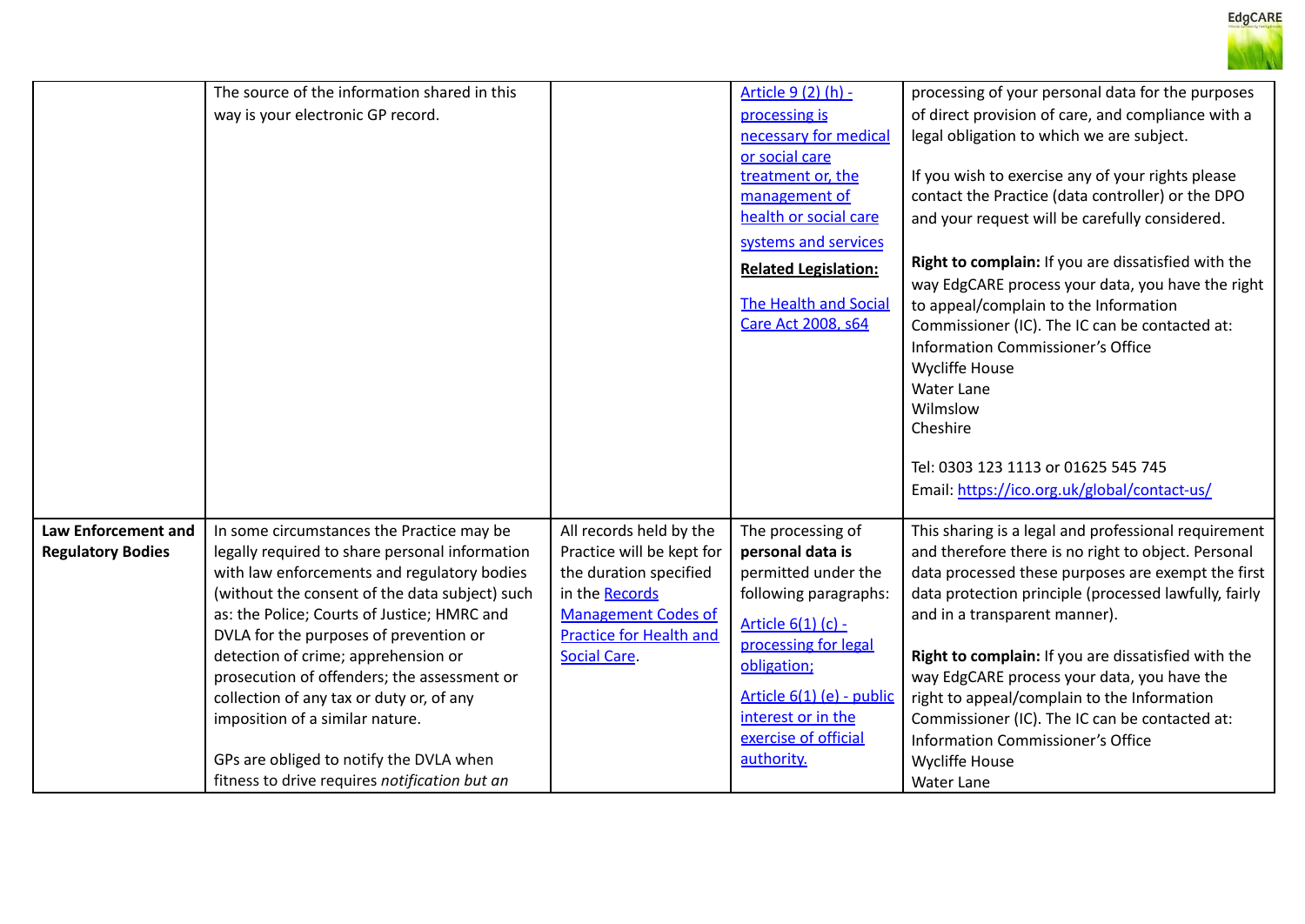

|                     | individual cannot or will not notify the DVLA<br>themselves, and if there is concern for road<br>safety, which would be for both the individual<br>and the wider public.<br>EdgCARE will review each request based on its<br>merits before deciding whether to release<br>information to the 'relevant authorities'.<br>The source of the information shared in this<br>way is your electronic GP record. |                                                                                                                                                                                         | The processing of<br>special categories of<br>personal data<br>concerning health is<br>permitted under the<br>following paragraph:<br>Article $9(2)(6)$ - the<br>processing is<br>necessary for reasons<br>of substantial public<br>interest                                                                                                                                                                                                    | Wilmslow<br>Cheshire<br>Tel: 0303 123 1113 or 01625 545 745<br>Email: https://ico.org.uk/global/contact-us/                                                                                                                                                                                                                                                                                                                                                                                                        |
|---------------------|-----------------------------------------------------------------------------------------------------------------------------------------------------------------------------------------------------------------------------------------------------------------------------------------------------------------------------------------------------------------------------------------------------------|-----------------------------------------------------------------------------------------------------------------------------------------------------------------------------------------|-------------------------------------------------------------------------------------------------------------------------------------------------------------------------------------------------------------------------------------------------------------------------------------------------------------------------------------------------------------------------------------------------------------------------------------------------|--------------------------------------------------------------------------------------------------------------------------------------------------------------------------------------------------------------------------------------------------------------------------------------------------------------------------------------------------------------------------------------------------------------------------------------------------------------------------------------------------------------------|
| <b>Medico-Legal</b> | Medico-Legal - Where a medical professional is<br>holding personal data for the purpose of<br>providing medical reports in connection with<br>legal action.<br>The source of the information shared in this<br>way is your electronic GP record.                                                                                                                                                          | All records held by the<br>Practice will be kept for<br>the duration specified<br>in the Records<br><b>Management Codes of</b><br><b>Practice for Health and</b><br><b>Social Care.</b> | The processing of<br>personal data is<br>permitted under the<br>following paragraph:<br>Article 6(1) (c) -<br>processing for legal<br>obligation;<br>The processing of<br>special categories of<br>personal data<br>concerning health is<br>permitted under the<br>following paragraphs:<br>Article 9 (2) (b):<br>processing is<br>necessary for the<br>purposes of carrying<br>out the obligations<br>and exercising<br>specific rights of the | This sharing is a legal and professional requirement<br>and therefore there is no right to object.<br>Right to complain: If you are dissatisfied with the<br>way EdgCARE process your data, you have the right<br>to appeal/complain to the Information<br>Commissioner (IC). The IC can be contacted at:<br><b>Information Commissioner's Office</b><br><b>Wycliffe House</b><br><b>Water Lane</b><br>Wilmslow<br>Cheshire<br>Tel: 0303 123 1113 or 01625 545 745<br>Email: https://ico.org.uk/global/contact-us/ |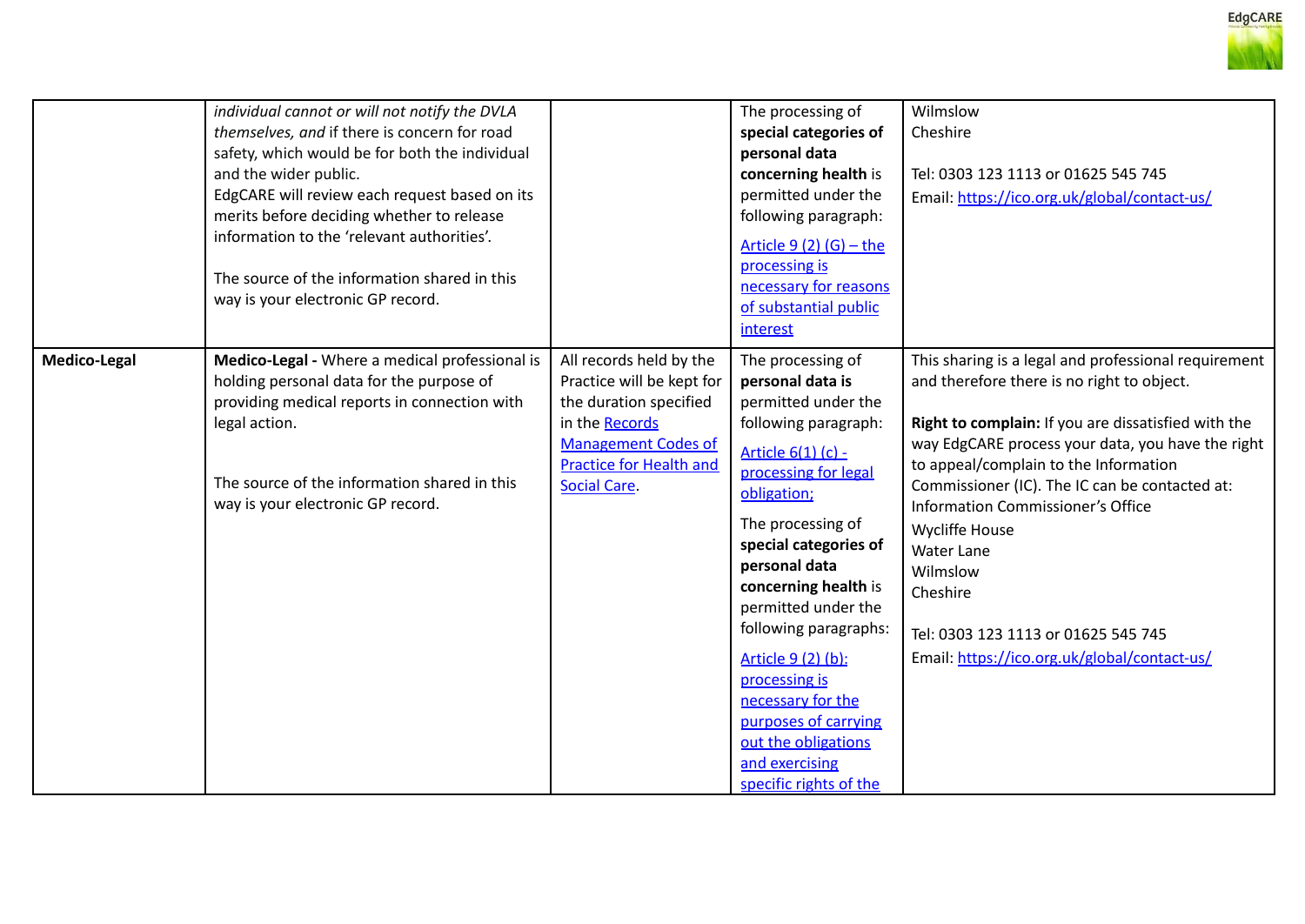

|                                                |                                                                                                                                                                                                                                                                                                                                                                                                                                                                                                                                                                                                                                                 |                                                                                                                                                                                         | controller or of the<br>data subject<br>Art.18 (2): Processing<br>for the establishment,<br>exercise or defence of<br>legal claims.                                                                                                                                                                                                                                                                                                                               |                                                                                                                                                                                                                                                                                                                                                                                                                                                                                                                                                                                                                                                                                                                                                                                                                                                                                                                                                                                                                                                                                                      |
|------------------------------------------------|-------------------------------------------------------------------------------------------------------------------------------------------------------------------------------------------------------------------------------------------------------------------------------------------------------------------------------------------------------------------------------------------------------------------------------------------------------------------------------------------------------------------------------------------------------------------------------------------------------------------------------------------------|-----------------------------------------------------------------------------------------------------------------------------------------------------------------------------------------|-------------------------------------------------------------------------------------------------------------------------------------------------------------------------------------------------------------------------------------------------------------------------------------------------------------------------------------------------------------------------------------------------------------------------------------------------------------------|------------------------------------------------------------------------------------------------------------------------------------------------------------------------------------------------------------------------------------------------------------------------------------------------------------------------------------------------------------------------------------------------------------------------------------------------------------------------------------------------------------------------------------------------------------------------------------------------------------------------------------------------------------------------------------------------------------------------------------------------------------------------------------------------------------------------------------------------------------------------------------------------------------------------------------------------------------------------------------------------------------------------------------------------------------------------------------------------------|
| <b>General Medical</b><br><b>Council (GMC)</b> | <b>General Medical Council (GMC) is a public</b><br>body that maintains the official register of<br>medical practitioners within the United<br>Kingdom. Its primary responsibility is 'to<br>protect, promote and maintain the health and<br>safety of the public' by controlling entry to the<br>register, and suspending or removing members<br>when necessary.<br>Under the Medical Act 1983, the GMC has the<br>power to request access to a patient's medical<br>records for the purposes of an investigation<br>into a doctor's fitness to practise.<br>The source of the information shared in this<br>way is your electronic GP record. | All records held by the<br>Practice will be kept for<br>the duration specified<br>in the Records<br><b>Management Codes of</b><br><b>Practice for Health and</b><br><b>Social Care.</b> | The processing of<br>personal data is<br>permitted under the<br>following paragraph:<br>Article 6(1) (c) -<br>processing for legal<br>obligation;<br>The processing of<br>special categories of<br>personal data<br>concerning health is<br>permitted under the<br>following paragraph:<br>Article 9 (2) (h) -<br>processing is<br>necessary for medical<br>or social care<br>treatment or, the<br>management of<br>health or social care<br>systems and services | You have the right to:<br>To access, view or request copies of your<br>personal information;<br>• request rectification of any inaccuracy in your<br>personal information;<br>• restrict the processing of your personal<br>information where:<br>$\mathcal V$ accuracy of the data is contested,<br>$\mathbf y$ the processing is unlawful or,<br>$\mathcal V$ where we no longer need the data for<br>the purposes of the processing.<br>Right to object: You have a general right to raise<br>an objection to the processing of your personal<br>data in some particular circumstances. This right<br>only applies where we cannot demonstrate<br>compelling legitimate grounds for continued<br>processing of your personal data for the purposes<br>of direct provision of care, and compliance with a<br>legal obligation to which we are subject.<br>Right to complain: If you are dissatisfied with the<br>way EdgCARE process your data, you have the right<br>to appeal/complain to the Information<br>Commissioner (IC). The IC can be contacted at:<br>Information Commissioner's Office |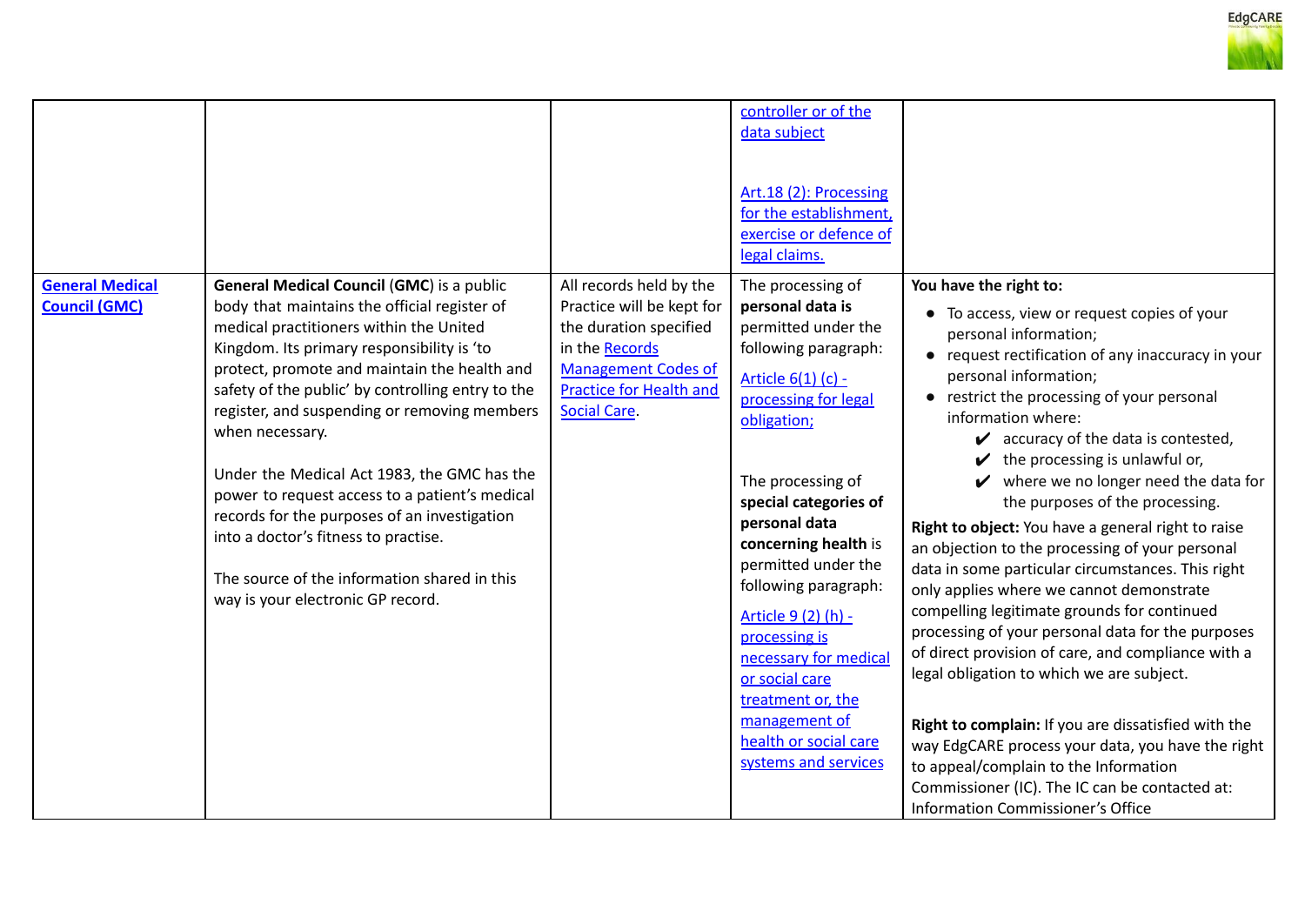

|                                                     |                                                                                                                                                                                                                                                                                                                                                                                                                                        |                                                                                                                                                                                        | <b>Related Legislation:</b><br>The Medical Act 1983                                                                                                                                                                                                                                                                                                                                                                                                                                              | <b>Wycliffe House</b><br>Water Lane<br>Wilmslow<br>Cheshire<br>Tel: 0303 123 1113 or 01625 545 745<br>Email: https://ico.org.uk/global/contact-us/                                                                                                                                                                                                                                                                                                                                                                                                                                                                                                                                                                                                                                                                                                                                                                                                                                                                                                                                                                                             |
|-----------------------------------------------------|----------------------------------------------------------------------------------------------------------------------------------------------------------------------------------------------------------------------------------------------------------------------------------------------------------------------------------------------------------------------------------------------------------------------------------------|----------------------------------------------------------------------------------------------------------------------------------------------------------------------------------------|--------------------------------------------------------------------------------------------------------------------------------------------------------------------------------------------------------------------------------------------------------------------------------------------------------------------------------------------------------------------------------------------------------------------------------------------------------------------------------------------------|------------------------------------------------------------------------------------------------------------------------------------------------------------------------------------------------------------------------------------------------------------------------------------------------------------------------------------------------------------------------------------------------------------------------------------------------------------------------------------------------------------------------------------------------------------------------------------------------------------------------------------------------------------------------------------------------------------------------------------------------------------------------------------------------------------------------------------------------------------------------------------------------------------------------------------------------------------------------------------------------------------------------------------------------------------------------------------------------------------------------------------------------|
| <b>The Health Service</b><br><b>Ombudsman (HSO)</b> | The Health Service Ombudsman (HSO) was set<br>up by Parliament to provide an independent<br>complaint handling service for complaints that<br>have not been resolved by the NHS in England<br>and UK government departments.<br>The HSO has the power to request access to a<br>patient's medical records for the purpose of an<br>investigation.<br>The source of the information shared in this<br>way is your electronic GP record. | All records held by the<br>Practice will be kept for<br>the duration specified<br>in the Records<br><b>Management Codes of</b><br><b>Practice for Health and</b><br><b>Social Care</b> | The processing of<br>personal data is<br>permitted under the<br>following paragraph:<br>Article 6(1) (c) -<br>processing for legal<br>obligation;<br>The processing of<br>special categories of<br>personal data<br>concerning health is<br>permitted under the<br>following paragraph:<br>Article 9 (2) (h) -<br>processing is<br>necessary for medical<br>or social care<br>treatment or, the<br>management of<br>health or social care<br>systems and services<br><b>Related Legislation:</b> | You have the right to:<br>• To access, view or request copies of your<br>personal information;<br>• request rectification of any inaccuracy in your<br>personal information;<br>• restrict the processing of your personal<br>information where:<br>$\swarrow$ accuracy of the data is contested,<br>$\mathbf{\checkmark}$ the processing is unlawful or,<br>$\mathcal V$ where we no longer need the data for<br>the purposes of the processing.<br>Right to object: You have a general right to raise<br>an objection to the processing of your personal<br>data in some particular circumstances. This right<br>only applies where we cannot demonstrate<br>compelling legitimate grounds for continued<br>processing of your personal data for the purposes<br>of direct provision of care, and compliance with a<br>legal obligation to which we are subject.<br>Right to complain: If you are dissatisfied with the<br>way EdgCARE process your data, you have the right<br>to appeal/complain to the Information<br>Commissioner (IC). The IC can be contacted at:<br><b>Information Commissioner's Office</b><br><b>Wycliffe House</b> |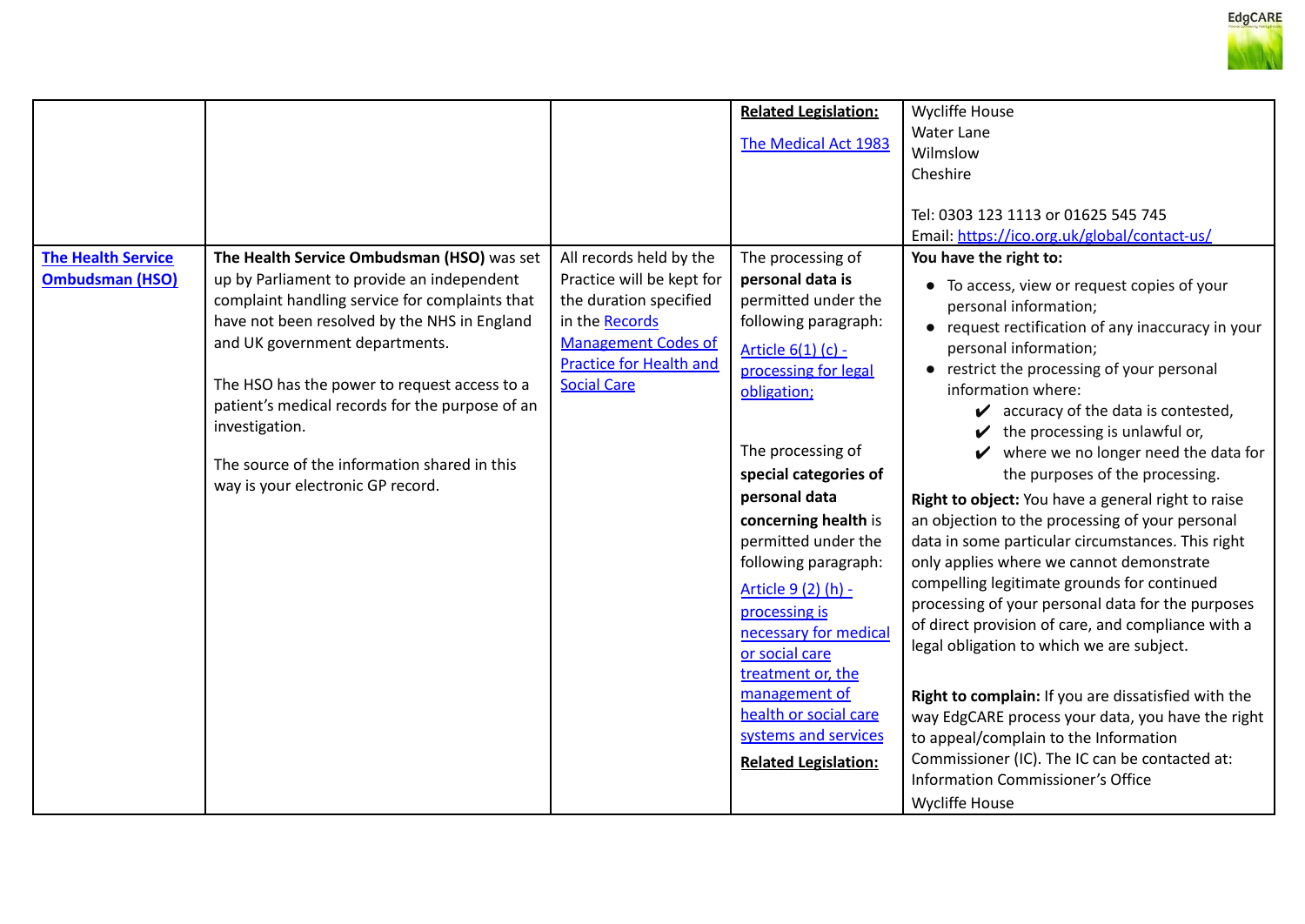

|                      |                                                                                                                                                                                                                                                                                                                                                                                                                                                                                                                                               |                                                                                                                                                                                        | <b>The Health Services</b><br><b>Commissioners Act</b><br>1993, s12                                                                                                                                                                                                                                                                                                                                                                                                                                                                                                                         | Water Lane<br>Wilmslow<br>Cheshire<br>Tel: 0303 123 1113 or 01625 545 745<br>Email: https://ico.org.uk/global/contact-us/                                                                                                                                                                                                                                                                                                                                                                                                                                                                                                                                                                                                                                                                                                                                                                                                                                                                                                                             |
|----------------------|-----------------------------------------------------------------------------------------------------------------------------------------------------------------------------------------------------------------------------------------------------------------------------------------------------------------------------------------------------------------------------------------------------------------------------------------------------------------------------------------------------------------------------------------------|----------------------------------------------------------------------------------------------------------------------------------------------------------------------------------------|---------------------------------------------------------------------------------------------------------------------------------------------------------------------------------------------------------------------------------------------------------------------------------------------------------------------------------------------------------------------------------------------------------------------------------------------------------------------------------------------------------------------------------------------------------------------------------------------|-------------------------------------------------------------------------------------------------------------------------------------------------------------------------------------------------------------------------------------------------------------------------------------------------------------------------------------------------------------------------------------------------------------------------------------------------------------------------------------------------------------------------------------------------------------------------------------------------------------------------------------------------------------------------------------------------------------------------------------------------------------------------------------------------------------------------------------------------------------------------------------------------------------------------------------------------------------------------------------------------------------------------------------------------------|
| <b>Public Health</b> | Public Health England is an executive agency of<br>the Department of Health and Social Care, and<br>a distinct organisation with operational<br>autonomy.<br>The main purpose of the organisation is to<br>protect and improve the health and wellbeing<br>of citizens. These include the management of<br>smoking, alcohol and obesity; management of<br>epidemics and infections such as flu, measles,<br>tuberculosis or outbreaks of food poisoning.<br>The source of the information shared in this<br>way is your electronic GP record. | All records held by the<br>Practice will be kept for<br>the duration specified<br>in the Records<br><b>Management Codes of</b><br><b>Practice for Health and</b><br><b>Social Care</b> | The processing of<br>personal data is<br>permitted under the<br>following paragraph:<br>Article 6(1) (c) -<br>processing for legal<br>obligation;<br>The processing of<br>special categories of<br>personal data<br>concerning health is<br>permitted under the<br>following paragraph:<br>Article $9(2)$ (b) –<br>processing is<br>necessary for reasons<br>of public interest in<br>the area of public<br>health, such as<br>protecting against<br>serious cross-border<br>threats to health or<br>ensuring high<br>standards of quality<br>and safety of health<br>care and of medicinal | You have the right to:<br>• To access, view or request copies of your<br>personal information;<br>• request rectification of any inaccuracy in your<br>personal information;<br>• restrict the processing of your personal<br>information where:<br>$\mathbf{\mathcal{V}}$ accuracy of the data is contested,<br>$\mathbf y$ the processing is unlawful or,<br>$\mathcal V$ where we no longer need the data for<br>the purposes of the processing.<br>Right to object: You have a general right to raise<br>an objection to your personal data being shared<br>with the recipient.<br>If you wish to exercise any of your rights please<br>contact the Practice (data controller) or the DPO<br>and your request will be carefully considered.<br>Right to complain: If you are dissatisfied with the<br>way EdgCARE process your data, you have the right<br>to appeal/complain to the Information<br>Commissioner (IC). The IC can be contacted at:<br><b>Information Commissioner's Office</b><br>Wycliffe House<br><b>Water Lane</b><br>Wilmslow |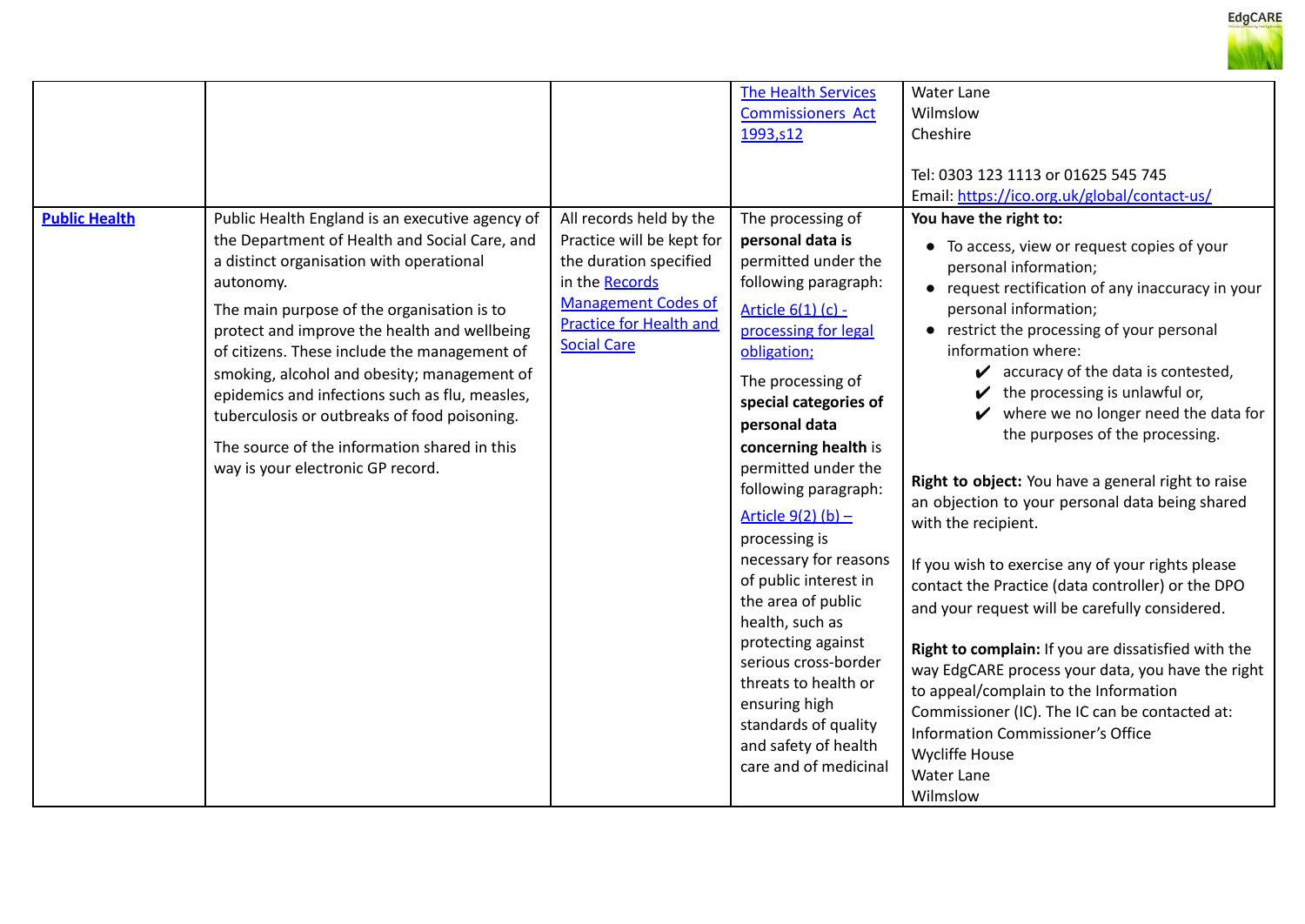

|                   |                                                                                                                                                                                                                                                                                                                                                                                                                                                                                    |                                                                                                                                                             | products or medical<br>devices.                                                                                                                                                                        | Cheshire                                                                                                                                                                                                                                                                                                                                                                                                                                                             |
|-------------------|------------------------------------------------------------------------------------------------------------------------------------------------------------------------------------------------------------------------------------------------------------------------------------------------------------------------------------------------------------------------------------------------------------------------------------------------------------------------------------|-------------------------------------------------------------------------------------------------------------------------------------------------------------|--------------------------------------------------------------------------------------------------------------------------------------------------------------------------------------------------------|----------------------------------------------------------------------------------------------------------------------------------------------------------------------------------------------------------------------------------------------------------------------------------------------------------------------------------------------------------------------------------------------------------------------------------------------------------------------|
|                   |                                                                                                                                                                                                                                                                                                                                                                                                                                                                                    |                                                                                                                                                             |                                                                                                                                                                                                        | Tel: 0303 123 1113 or 01625 545 745<br>Email: https://ico.org.uk/global/contact-us/                                                                                                                                                                                                                                                                                                                                                                                  |
|                   |                                                                                                                                                                                                                                                                                                                                                                                                                                                                                    |                                                                                                                                                             | <b>Related Legislations:</b>                                                                                                                                                                           |                                                                                                                                                                                                                                                                                                                                                                                                                                                                      |
|                   |                                                                                                                                                                                                                                                                                                                                                                                                                                                                                    |                                                                                                                                                             | <b>The Health Protection</b><br>(Notification)<br><b>Regulations 2010 (SI</b>                                                                                                                          |                                                                                                                                                                                                                                                                                                                                                                                                                                                                      |
|                   |                                                                                                                                                                                                                                                                                                                                                                                                                                                                                    |                                                                                                                                                             | 2010/659);                                                                                                                                                                                             |                                                                                                                                                                                                                                                                                                                                                                                                                                                                      |
|                   |                                                                                                                                                                                                                                                                                                                                                                                                                                                                                    |                                                                                                                                                             | <b>The Health Protection</b>                                                                                                                                                                           |                                                                                                                                                                                                                                                                                                                                                                                                                                                                      |
|                   |                                                                                                                                                                                                                                                                                                                                                                                                                                                                                    |                                                                                                                                                             | (Local Authority<br>Powers);                                                                                                                                                                           |                                                                                                                                                                                                                                                                                                                                                                                                                                                                      |
|                   |                                                                                                                                                                                                                                                                                                                                                                                                                                                                                    |                                                                                                                                                             |                                                                                                                                                                                                        |                                                                                                                                                                                                                                                                                                                                                                                                                                                                      |
|                   |                                                                                                                                                                                                                                                                                                                                                                                                                                                                                    |                                                                                                                                                             | <b>Regulations 2010 (SI</b><br>2010/657                                                                                                                                                                |                                                                                                                                                                                                                                                                                                                                                                                                                                                                      |
|                   |                                                                                                                                                                                                                                                                                                                                                                                                                                                                                    |                                                                                                                                                             |                                                                                                                                                                                                        | Processing for the Purposes of Commissioning, Planning, Research and Risk Stratification                                                                                                                                                                                                                                                                                                                                                                             |
| <b>Employment</b> | The Practice ensures the protection of the                                                                                                                                                                                                                                                                                                                                                                                                                                         | All records held by the                                                                                                                                     | The processing of                                                                                                                                                                                      | Employees have the right to:                                                                                                                                                                                                                                                                                                                                                                                                                                         |
| Processing        | rights and freedoms in respect of the<br>processing of its employees' personal data, in<br>particular for the purposes of the recruitment,<br>obligations performance contract of<br>employment, rights and benefits management<br>planning, health and safety, equality and<br>diversity in the workplace, health and safety at<br>work.<br>The Practice ensures that personal data it<br>collects from employees are used only for<br>employment related purposes or where there | Practice will be kept for<br>the duration specified<br>in the Records<br><b>Management Codes of</b><br><b>Practice for Health and</b><br><b>Social Care</b> | personal data is<br>permitted under the<br>following paragraph:<br>Article 6(1) (e) - public<br>interest or in the<br>exercise of official<br>authority.<br>The processing of<br>special categories of | • To access, view or request copies of their<br>personal information held by the Practice;<br>• request rectification of any inaccuracy to their<br>personal information;<br>• restrict the processing of their personal<br>information where:<br>$\checkmark$ accuracy of the data is contested,<br>the processing is unlawful or,<br>where we no longer need the data for<br>the purposes of the processing.<br>Right to object: Employees have a general right to |
|                   | is a statutory obligation to share the personal                                                                                                                                                                                                                                                                                                                                                                                                                                    |                                                                                                                                                             | personal data is                                                                                                                                                                                       | raise an objection to the sharing personal data.                                                                                                                                                                                                                                                                                                                                                                                                                     |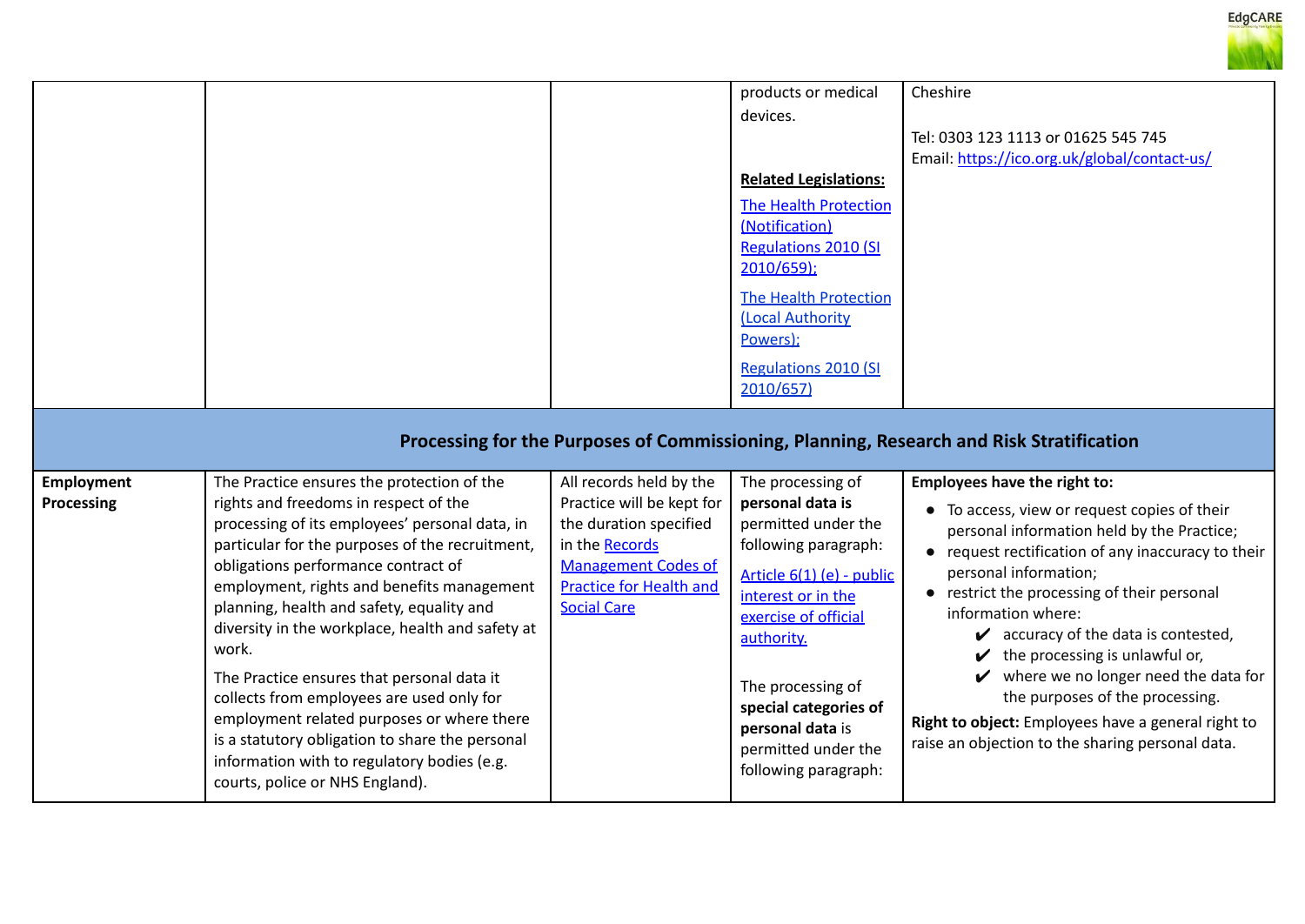

|                                                                                                                                        |                                                                                                                                                                                                                                  |                                                                                                            | (2) (b): processing is<br>necessary for the<br>purposes of carrying<br>out the obligations<br>and exercising<br>specific rights of the<br>controller or of the<br>data subject | If an employee wishes to exercise his/her rights<br>they can contact the Practice (data controller) or<br>the DPO and their request will be carefully<br>considered.<br>Right to complain: If an employee is dissatisfied<br>with the way EdgCARE process his/her personal<br>data, they have the right to appeal/complain to the<br>Information Commissioner (IC). The IC can be<br>contacted at:<br>Information Commissioner's Office<br><b>Wycliffe House</b><br><b>Water Lane</b><br>Wilmslow<br>Cheshire<br>Tel: 0303 123 1113 or 01625 545 745<br>Email: https://ico.org.uk/global/contact-us/ |
|----------------------------------------------------------------------------------------------------------------------------------------|----------------------------------------------------------------------------------------------------------------------------------------------------------------------------------------------------------------------------------|------------------------------------------------------------------------------------------------------------|--------------------------------------------------------------------------------------------------------------------------------------------------------------------------------|------------------------------------------------------------------------------------------------------------------------------------------------------------------------------------------------------------------------------------------------------------------------------------------------------------------------------------------------------------------------------------------------------------------------------------------------------------------------------------------------------------------------------------------------------------------------------------------------------|
|                                                                                                                                        |                                                                                                                                                                                                                                  |                                                                                                            | <b>Data Processors</b>                                                                                                                                                         |                                                                                                                                                                                                                                                                                                                                                                                                                                                                                                                                                                                                      |
| System/database<br><b>Recipients or</b><br>categories of<br>recipients of the<br>personal or special<br>categories of<br>personal data | Purpose of the processing & Data Retention<br>Period                                                                                                                                                                             | <b>Data Retention Period</b>                                                                               | <b>Lawful basis</b><br><b>General Data</b><br>Protection<br><b>Regulation</b><br>Article 6 -<br>Article 9-                                                                     | <b>Your Rights</b>                                                                                                                                                                                                                                                                                                                                                                                                                                                                                                                                                                                   |
| <b>Medical Management</b><br><b>Systems MMS</b><br>(Meddbase clinical<br>system)                                                       | Medical Management Systems are responsible<br>for the provision of a clinical system called<br>"Meddbase". This clinical system contains your<br>electronic medical record and is used to store<br>and process this information. | All records held in the<br>Practice EMIS system<br>be kept for the<br>duration specified in<br>the Records | The processing of<br>personal data is<br>permitted under the<br>following paragraph:                                                                                           | You have the right to:<br>• To access, view or request copies of your<br>personal information;<br>• request rectification of any inaccuracy in your<br>personal information;                                                                                                                                                                                                                                                                                                                                                                                                                         |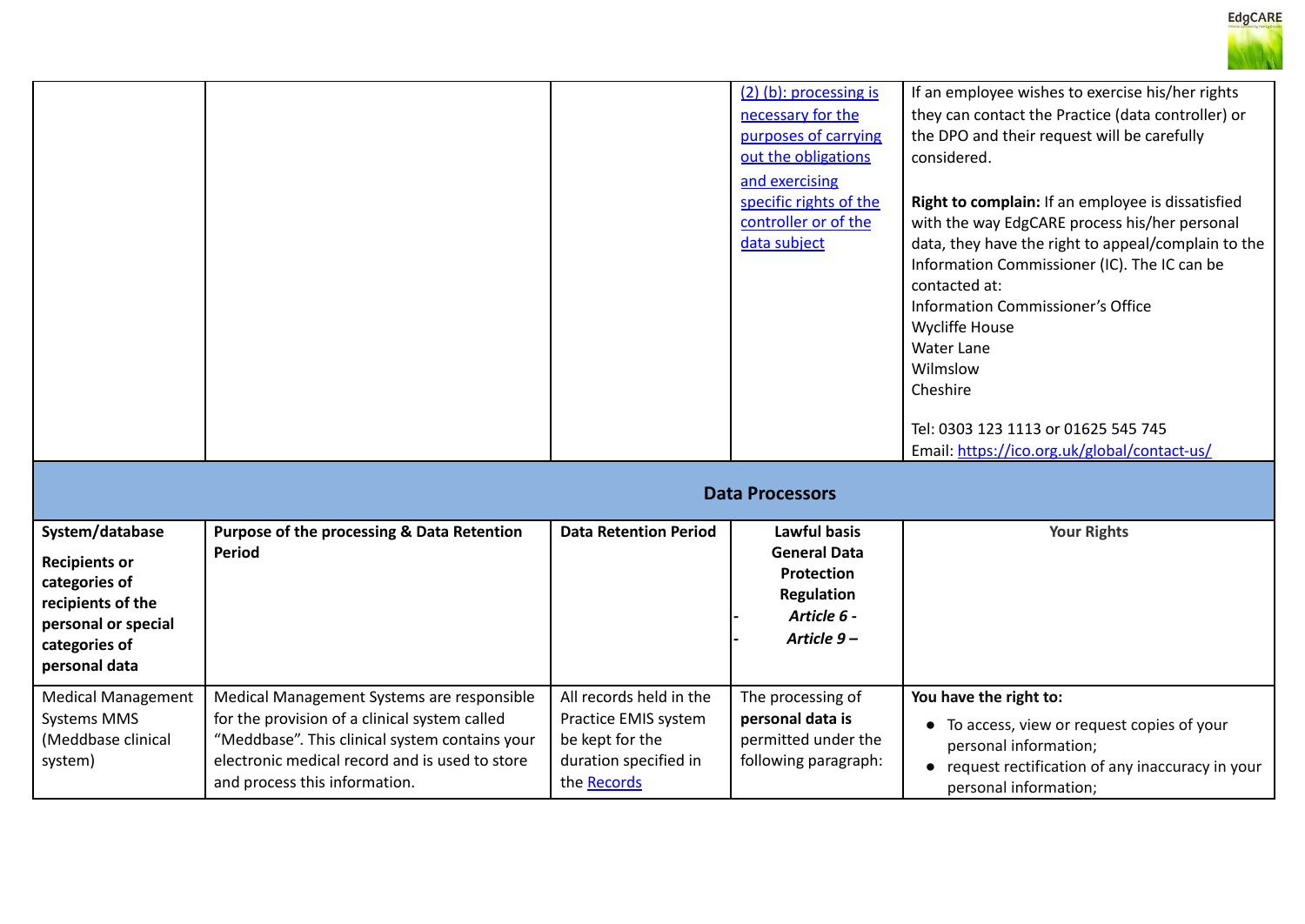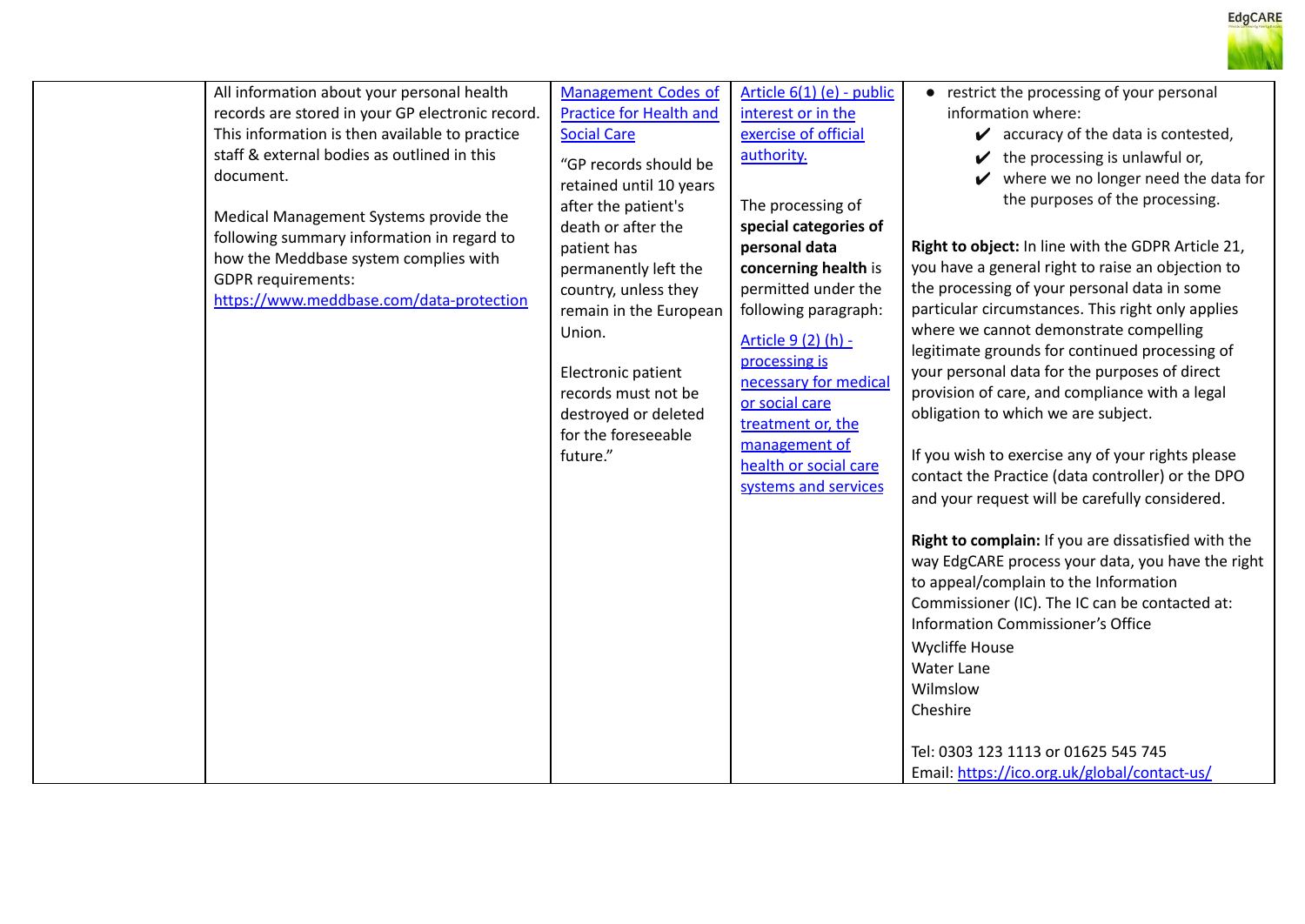

**EdgCARE**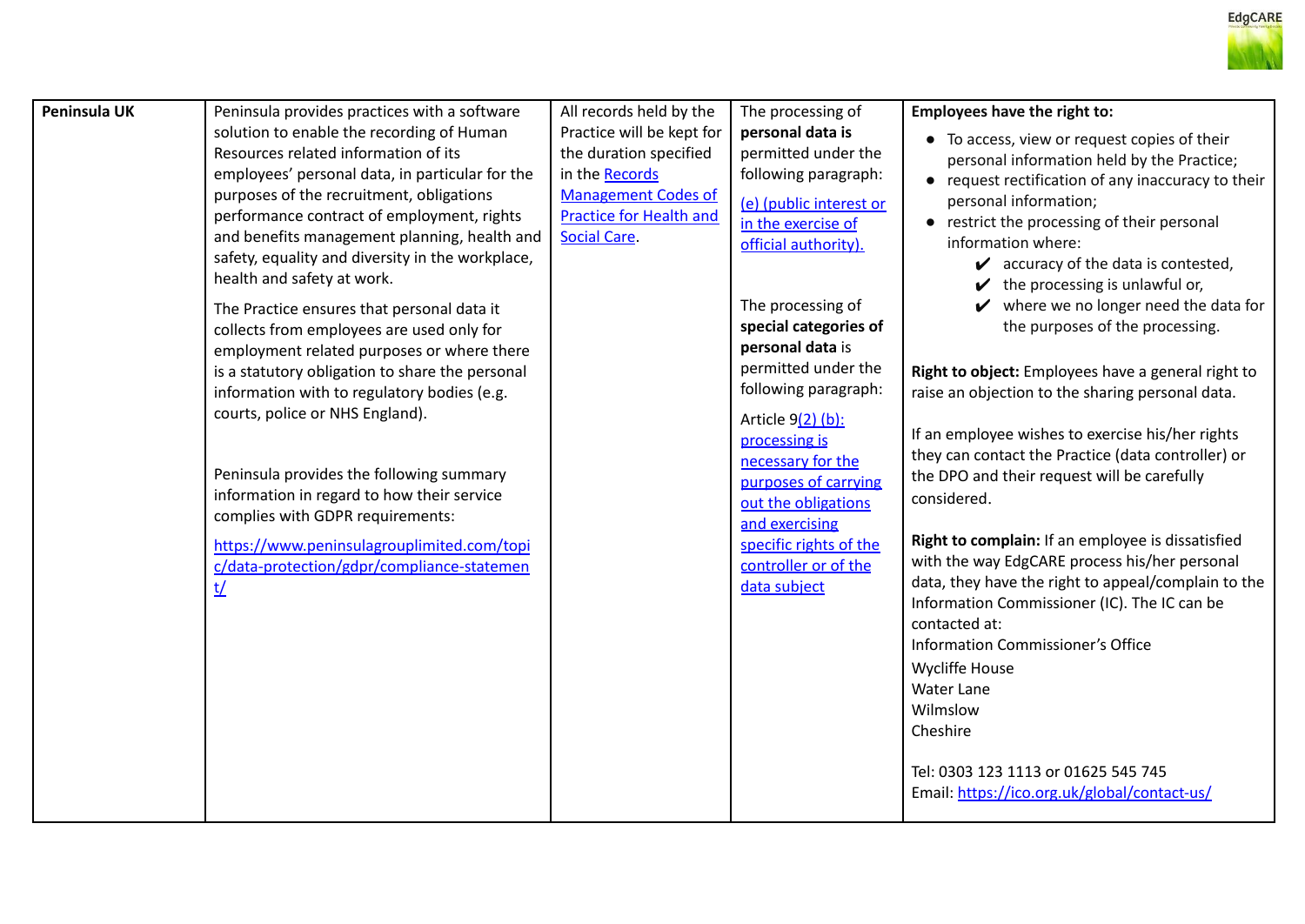

| <b>Paris Partnership</b><br><b>Accountancy Services</b> | Paris Partnership provides EdgCARE with<br>Payroll services and as such EdgCARE shares<br>data pertaining to employees with Paris<br>Partnership.<br>The Practice ensures that personal data it<br>collects from employees are used only for<br>employment related purposes or where there<br>is a statutory obligation to share the personal<br>information with to regulatory bodies (e.g.<br>courts, police or NHS England).<br>Paris Partnership provides the following<br>summary information in regard to how their<br>service complies with GDPR requirements:<br>https://www.parispartnership.com/disclaimer | All records held by the<br>Practice will be kept for<br>the duration specified<br>in the Records<br><b>Management Codes of</b><br><b>Practice for Health and</b><br><b>Social Care.</b> | The processing of<br>personal data is<br>permitted under the<br>following paragraph:<br>(e) (public interest or<br>in the exercise of<br>official authority).<br>The processing of<br>special categories of<br>personal data is<br>permitted under the<br>following paragraph:<br>Article 9(2) (b):<br>processing is<br>necessary for the<br>purposes of carrying<br>out the obligations<br>and exercising<br>specific rights of the<br>controller or of the<br>data subject | Employees have the right to:<br>• To access, view or request copies of their<br>personal information held by the Practice;<br>• request rectification of any inaccuracy to their<br>personal information;<br>• restrict the processing of their personal<br>information where:<br>$\checkmark$ accuracy of the data is contested,<br>$\blacktriangleright$ the processing is unlawful or,<br>where we no longer need the data for<br>the purposes of the processing.<br>Right to object: Employees have a general right to<br>raise an objection to the sharing personal data.<br>If an employee wishes to exercise his/her rights<br>they can contact the Practice (data controller) or<br>the DPO and their request will be carefully<br>considered.<br>Right to complain: If an employee is dissatisfied<br>with the way EdgCARE process his/her personal<br>data, they have the right to appeal/complain to the<br>Information Commissioner (IC). The IC can be<br>contacted at:<br>Information Commissioner's Office<br><b>Wycliffe House</b><br><b>Water Lane</b><br>Wilmslow<br>Cheshire<br>Tel: 0303 123 1113 or 01625 545 745<br>Email: https://ico.org.uk/global/contact-us/ |
|---------------------------------------------------------|----------------------------------------------------------------------------------------------------------------------------------------------------------------------------------------------------------------------------------------------------------------------------------------------------------------------------------------------------------------------------------------------------------------------------------------------------------------------------------------------------------------------------------------------------------------------------------------------------------------------|-----------------------------------------------------------------------------------------------------------------------------------------------------------------------------------------|------------------------------------------------------------------------------------------------------------------------------------------------------------------------------------------------------------------------------------------------------------------------------------------------------------------------------------------------------------------------------------------------------------------------------------------------------------------------------|----------------------------------------------------------------------------------------------------------------------------------------------------------------------------------------------------------------------------------------------------------------------------------------------------------------------------------------------------------------------------------------------------------------------------------------------------------------------------------------------------------------------------------------------------------------------------------------------------------------------------------------------------------------------------------------------------------------------------------------------------------------------------------------------------------------------------------------------------------------------------------------------------------------------------------------------------------------------------------------------------------------------------------------------------------------------------------------------------------------------------------------------------------------------------------------|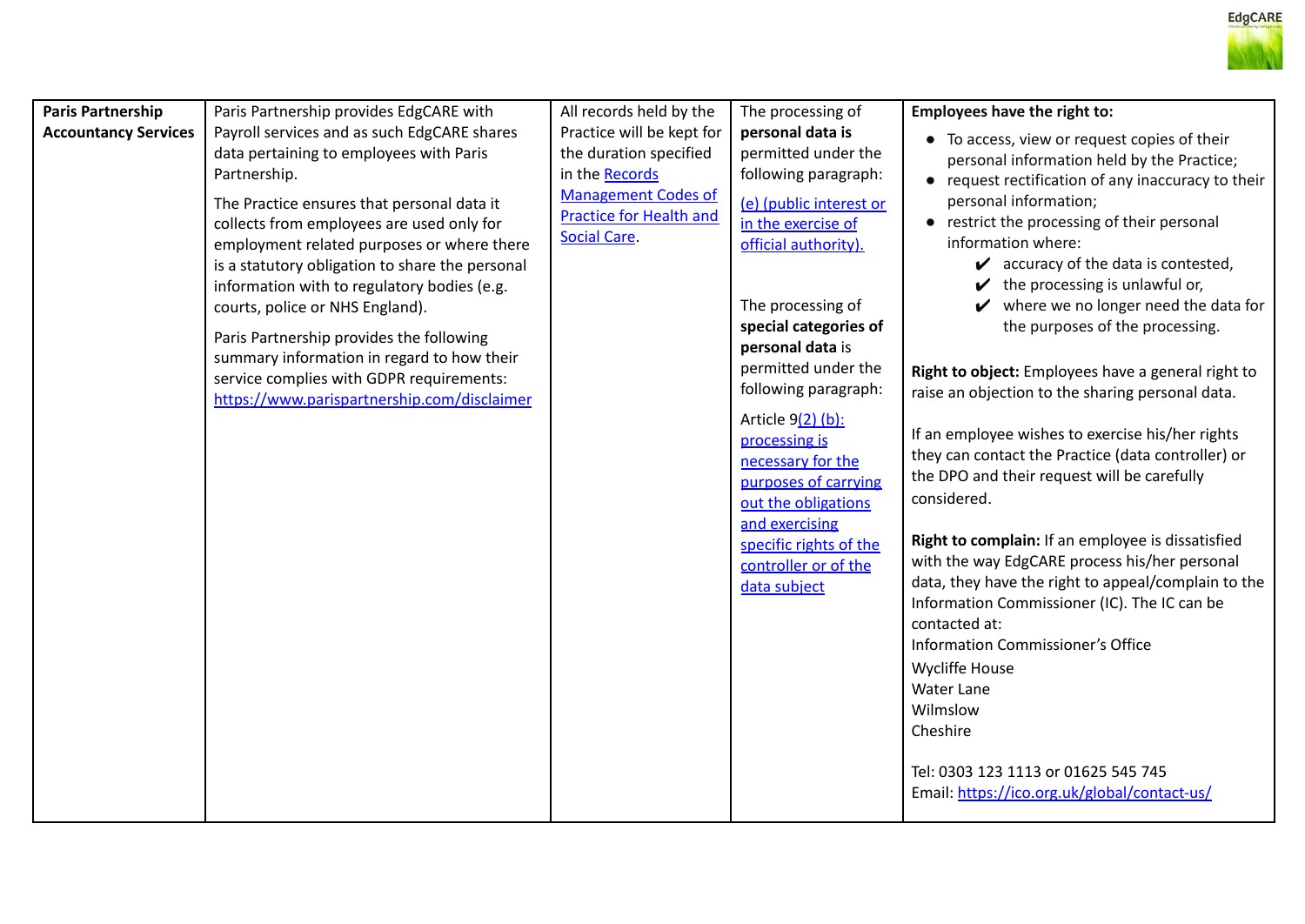

| Bookkeeping2u | Bookkeeping2u provides EdgCARE with<br>bookkeeping services and as such EdgCARE<br>shares data pertaining to employees payroll<br>with Bookkeeping2u.                                                                                                                      | All records held by the<br>Practice will be kept for<br>the duration specified<br>in the Retention &<br>Handling Instruction | The processing of<br>personal data is<br>permitted under the<br>following paragraph:                                                       | Employees have the right to:<br>• To access, view or request copies of their<br>personal information held by the Practice;<br>• request rectification of any inaccuracy to their<br>personal information;                                                |
|---------------|----------------------------------------------------------------------------------------------------------------------------------------------------------------------------------------------------------------------------------------------------------------------------|------------------------------------------------------------------------------------------------------------------------------|--------------------------------------------------------------------------------------------------------------------------------------------|----------------------------------------------------------------------------------------------------------------------------------------------------------------------------------------------------------------------------------------------------------|
|               | The Practice ensures that personal data it<br>collects from employees are used only for<br>employment related purposes or where<br>there is a statutory obligation to share the<br>personal information with to regulatory<br>bodies (e.g. courts, police or NHS England). | Document                                                                                                                     | Article 6 (f)<br>processing is<br>necessary for the<br>purposes of the<br>legitimate interests<br>pursued by the<br>controller.            | • restrict the processing of their personal<br>information where:<br>$\swarrow$ accuracy of the data is contested,<br>$\mathbf y$ the processing is unlawful or,<br>$\mathcal V$ where we no longer need the data for<br>the purposes of the processing. |
|               |                                                                                                                                                                                                                                                                            |                                                                                                                              | And<br>Article 6 (c)<br>-processing is<br>necessary for<br>compliance with a<br>legal obligation to<br>which the controller<br>is subject: | If an employee wishes to exercise his/her rights<br>they can contact the Practice (data controller) or<br>the DPO and their request will be carefully<br>considered.                                                                                     |
|               |                                                                                                                                                                                                                                                                            |                                                                                                                              |                                                                                                                                            |                                                                                                                                                                                                                                                          |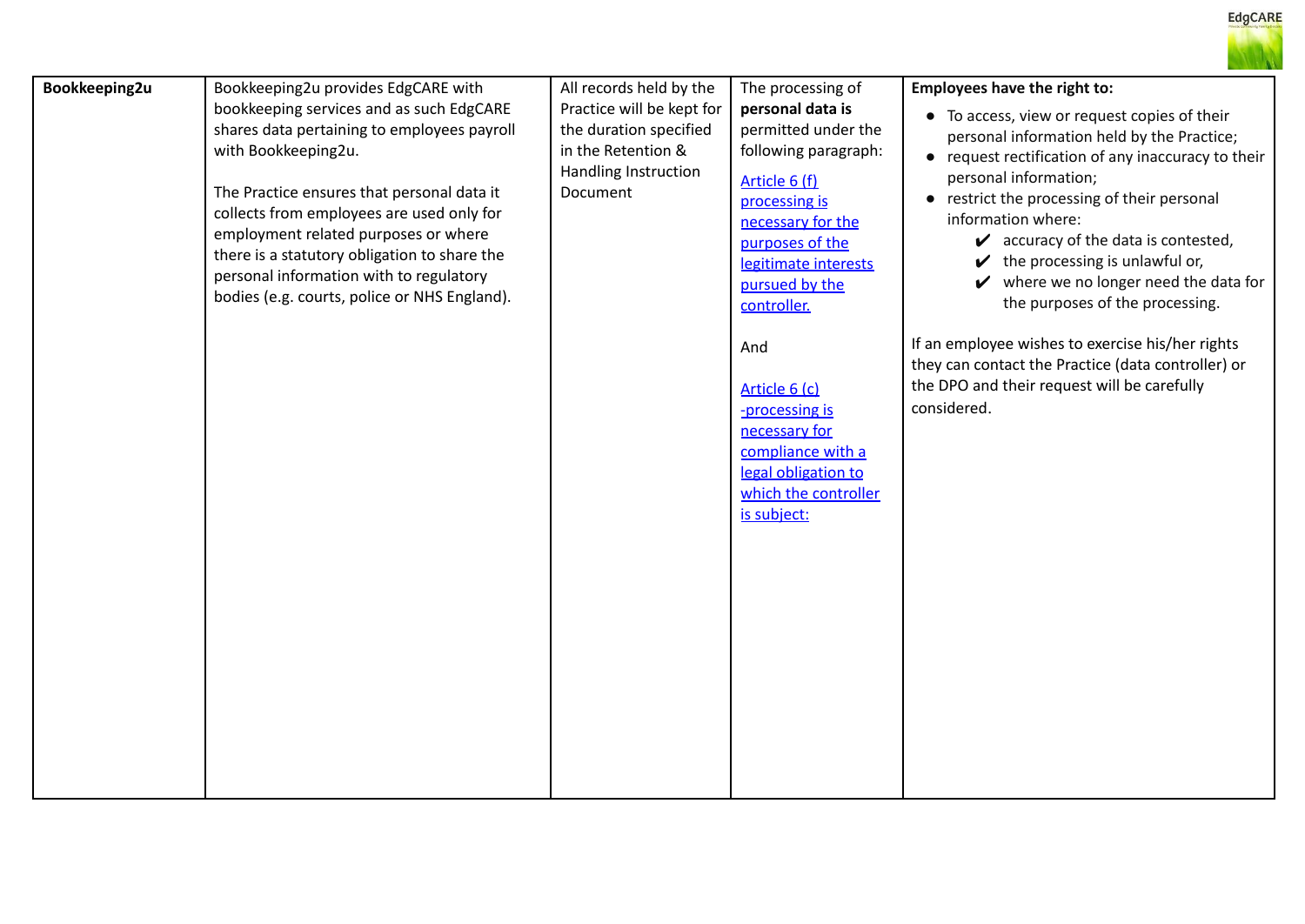

| Accountancy    | <b>Accountancy Manager provides practices</b> | All records held by the   | The processing of    | Employees have the right to:                                                    |
|----------------|-----------------------------------------------|---------------------------|----------------------|---------------------------------------------------------------------------------|
| <b>Manager</b> | with a cloud-based solution for               | Practice will be kept for | personal data is     |                                                                                 |
|                | bookkeeping services and as such EdgCARE      | the duration specified    | permitted under the  | • To access, view or request copies of their                                    |
|                | uploads data pertaining to employees          | in the Retention &        | following            | personal information held by the Practice;                                      |
|                | payroll onto Accountancy Manager.             | Handling Instruction      | paragraphs:          | • request rectification of any inaccuracy to their                              |
|                |                                               | Document                  |                      | personal information;                                                           |
|                | The Practice ensures that personal data it    |                           | GDPR Article 6 (f) - | • restrict the processing of their personal                                     |
|                | collects from employees are used only for     |                           | processing is        | information where:                                                              |
|                | employment related purposes or where          |                           | necessary for the    | $\swarrow$ accuracy of the data is contested,<br>the processing is unlawful or, |
|                | there is a statutory obligation to share the  |                           | purposes of the      |                                                                                 |
|                | personal information with to regulatory       |                           | legitimate interests | where we no longer need the data for                                            |
|                | bodies (e.g. courts, police or NHS England).  |                           | pursued by the       | the purposes of the processing.                                                 |
|                |                                               |                           | controller           | If an employee wishes to exercise his/her rights                                |
|                | Accountancy Manager provides the              |                           |                      | they can contact the Practice (data controller) or                              |
|                | following summary information in regard to    |                           | And                  | the DPO and their request will be carefully                                     |
|                | how their service complies with GDPR          |                           |                      | considered.                                                                     |
|                | requirements:                                 |                           | Article 6 (c)        |                                                                                 |
|                | https://www.accountancymanager.co.uk/se       |                           | -processing is       |                                                                                 |
|                | curity                                        |                           | necessary for        |                                                                                 |
|                |                                               |                           | compliance with a    |                                                                                 |
|                |                                               |                           | legal obligation to  |                                                                                 |
|                |                                               |                           | which the controller |                                                                                 |
|                |                                               |                           | is subject:          |                                                                                 |
|                |                                               |                           |                      |                                                                                 |
|                |                                               |                           |                      |                                                                                 |
|                |                                               |                           |                      |                                                                                 |
|                |                                               |                           |                      |                                                                                 |
|                |                                               |                           |                      |                                                                                 |
|                |                                               |                           |                      |                                                                                 |
|                |                                               |                           |                      |                                                                                 |
|                |                                               |                           |                      |                                                                                 |
|                |                                               |                           |                      |                                                                                 |
|                |                                               |                           |                      |                                                                                 |
|                |                                               |                           |                      |                                                                                 |
|                |                                               |                           |                      |                                                                                 |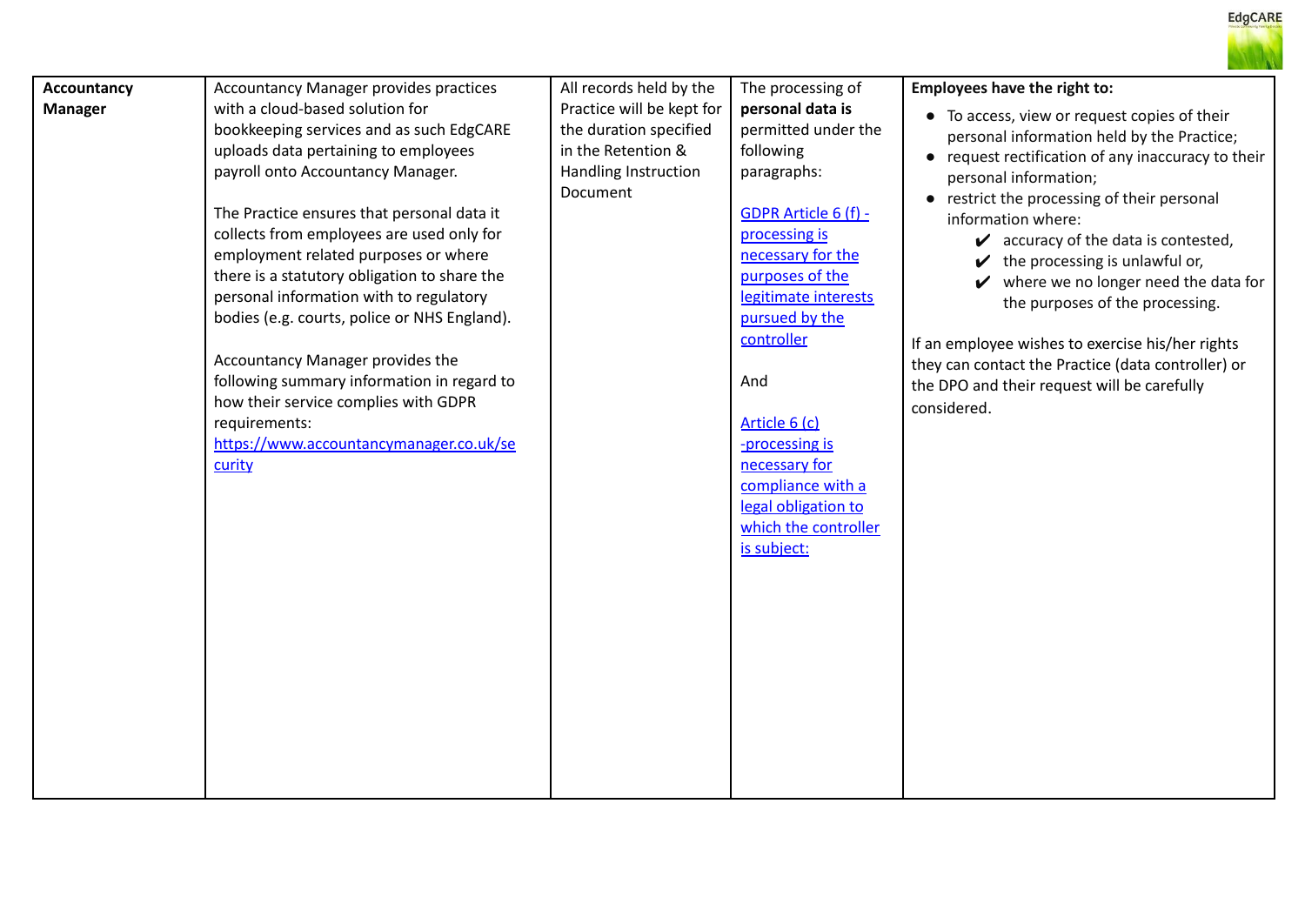

| All records held by the<br><b>Pure Jam</b><br>PureJAM is a virtual reception service used<br>The processing of<br>Data subject have the right to:                                                                                                                                                                                                                                                                                                                                                                                                                                                                                                                                                                                                                                                                                                                                                                                                                                                                                                                                                                                                                                                                                                                                                                                                                                                                                                                                                                                                           |  |
|-------------------------------------------------------------------------------------------------------------------------------------------------------------------------------------------------------------------------------------------------------------------------------------------------------------------------------------------------------------------------------------------------------------------------------------------------------------------------------------------------------------------------------------------------------------------------------------------------------------------------------------------------------------------------------------------------------------------------------------------------------------------------------------------------------------------------------------------------------------------------------------------------------------------------------------------------------------------------------------------------------------------------------------------------------------------------------------------------------------------------------------------------------------------------------------------------------------------------------------------------------------------------------------------------------------------------------------------------------------------------------------------------------------------------------------------------------------------------------------------------------------------------------------------------------------|--|
| Practice will be kept for<br>on occasion by EdgCARE to answer calls in<br>personal data is<br>• To access, view or request copies of their<br>our company name and pass on the<br>the duration specified<br>permitted under the<br>personal information held by the Practice;<br>in the Retention &<br>following paragraph:<br>messages.<br>• request rectification of any inaccuracy to their<br>Handling Instruction<br>personal information;<br>Document<br>Article $6(f)$ -<br>• request erasure of any data collected whilst<br>processing is<br>using the service;<br>necessary for the<br>• restrict the processing of their personal<br>purposes of the<br>information where:<br>legitimate interests<br>$\mathcal V$ accuracy of the data is contested,<br>pursued by the<br>$\mathbf{\checkmark}$ the processing is unlawful or,<br>controller<br>$\mathcal V$ where we no longer need the data for<br>the purposes of the processing.<br>If a data subject wishes to exercise his/her rights<br>they can contact the Practice (data controller) or<br>the DPO and their request will be carefully<br>considered.<br>Right to complain: If an employee is dissatisfied<br>with the way EdgCARE process his/her personal<br>data, they have the right to appeal/complain to the<br>Information Commissioner (IC). The IC can be<br>contacted at:<br><b>Information Commissioner's Office</b><br>Wycliffe House<br><b>Water Lane</b><br>Wilmslow<br>Cheshire<br>Tel: 0303 123 1113 or 01625 545 745<br>Email: https://ico.org.uk/global/contact-us/ |  |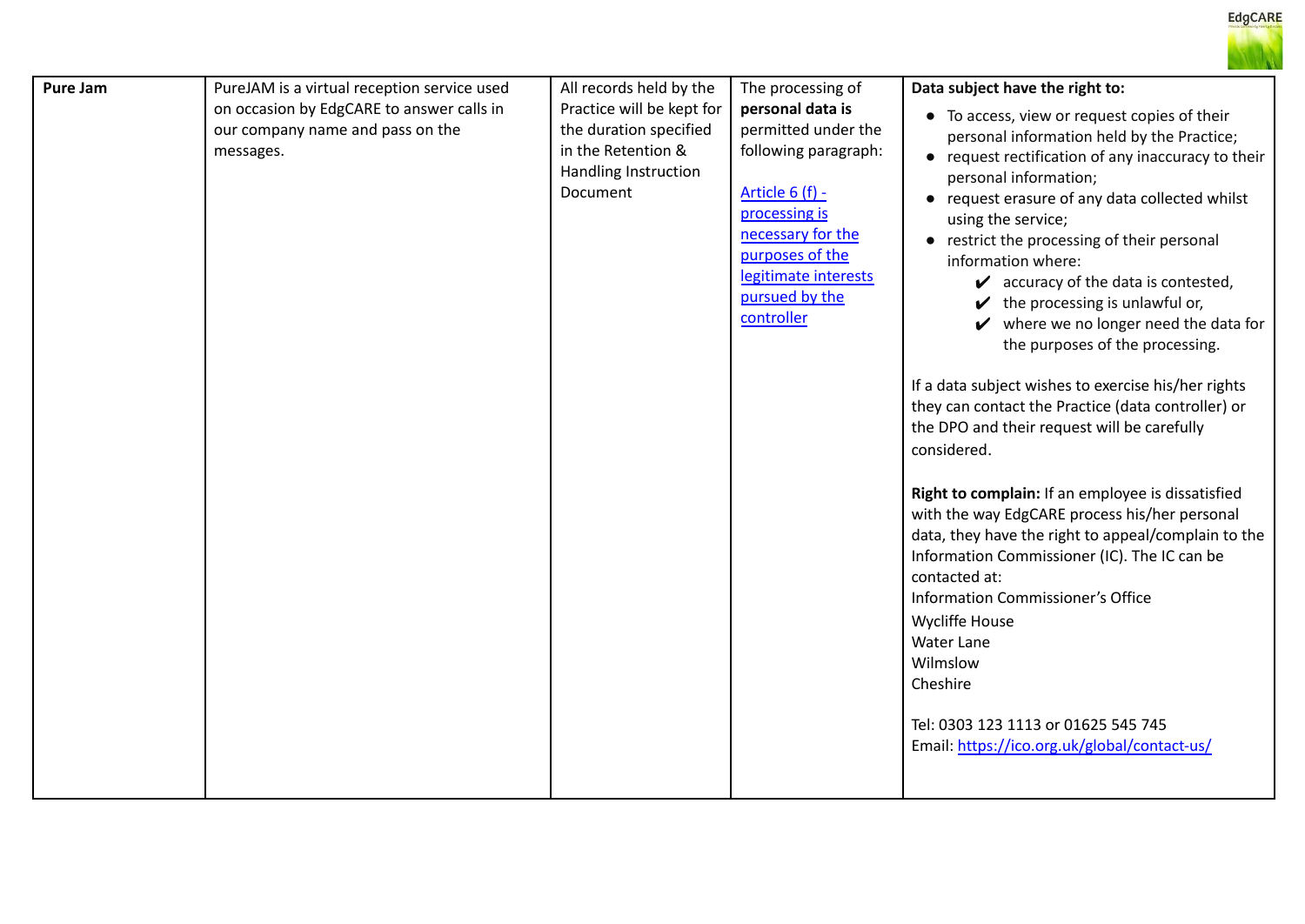

| The Doctor's | EdgCARE uses The Doctor's Laboratory for                                                                                                                                                                                                                                                                                                                                                                                                                                                                                                                                                                                                                        | All records held by the                                                                                                                                      | The processing of                                                                                                                                                                                                                                                                                                                                                                                                                                                        | You have the right to:                                                                                                                                                                                                                                                                                                                                                                                                                                                                                                                                                                                                                                                                                                                                                                                                                                                                                                                                                                                                                                                                                                                                                                                                                                                                                                                                                                                                                       |
|--------------|-----------------------------------------------------------------------------------------------------------------------------------------------------------------------------------------------------------------------------------------------------------------------------------------------------------------------------------------------------------------------------------------------------------------------------------------------------------------------------------------------------------------------------------------------------------------------------------------------------------------------------------------------------------------|--------------------------------------------------------------------------------------------------------------------------------------------------------------|--------------------------------------------------------------------------------------------------------------------------------------------------------------------------------------------------------------------------------------------------------------------------------------------------------------------------------------------------------------------------------------------------------------------------------------------------------------------------|----------------------------------------------------------------------------------------------------------------------------------------------------------------------------------------------------------------------------------------------------------------------------------------------------------------------------------------------------------------------------------------------------------------------------------------------------------------------------------------------------------------------------------------------------------------------------------------------------------------------------------------------------------------------------------------------------------------------------------------------------------------------------------------------------------------------------------------------------------------------------------------------------------------------------------------------------------------------------------------------------------------------------------------------------------------------------------------------------------------------------------------------------------------------------------------------------------------------------------------------------------------------------------------------------------------------------------------------------------------------------------------------------------------------------------------------|
| Laboratory   | processing pathology tests. Patient results from<br>the Laboratory are received via a cloud-based<br>platform and uploaded onto patient records on<br>Meddbase as outlined above.<br>All information about personal health records<br>are stored in the GP electronic record. This<br>information is then available to practice staff &<br>external bodies as outlined in this document.<br>The Doctor's Laboratory provides the<br>following summary information in regard to<br>how the TDL system complies with GDPR<br>requirements:<br>https://www.tdlpathology.com/about-us/co<br>rporate-information/tdl-group-privacy-notic<br>$\underline{\mathsf{e}}$ | Practice will be kept for<br>the duration specified<br>in the Records<br><b>Management Codes of</b><br><b>Practice for Health and</b><br><b>Social Care.</b> | personal data is<br>permitted under the<br>following paragraph:<br>Article 6(1) (e) - public<br>interest or in the<br>exercise of official<br>authority.<br>The processing of<br>special categories of<br>personal data<br>concerning health is<br>permitted under the<br>following paragraph:<br>Article 9 (2) (h) -<br>processing is<br>necessary for<br>medical or social<br>care treatment or.<br>the management of<br>health or social care<br>systems and services | • To access, view or request copies of your<br>personal information;<br>request rectification of any inaccuracy in your<br>personal information;<br>• restrict the processing of your personal<br>information where:<br>$\mathbf{\mathcal{V}}$ accuracy of the data is contested,<br>$\mathbf y$ the processing is unlawful or,<br>where we no longer need the data for<br>the purposes of the processing.<br>Right to object: In line with the GDPR Article 21,<br>you have a general right to raise an objection to<br>the processing of your personal data in some<br>particular circumstances. This right only applies<br>where we cannot demonstrate compelling<br>legitimate grounds for continued processing of<br>your personal data for the purposes of direct<br>provision of care, and compliance with a legal<br>obligation to which we are subject.<br>If you wish to exercise any of your rights please<br>contact the Practice (data controller) or the DPO<br>and your request will be carefully considered.<br>Right to complain: If you are dissatisfied with the<br>way EdgCARE process your data, you have the right<br>to appeal/complain to the Information<br>Commissioner (IC). The IC can be contacted at:<br><b>Information Commissioner's Office</b><br><b>Wycliffe House</b><br><b>Water Lane</b><br>Wilmslow<br>Cheshire<br>Tel: 0303 123 1113 or 01625 545 745<br>Email: https://ico.org.uk/global/contact-us/ |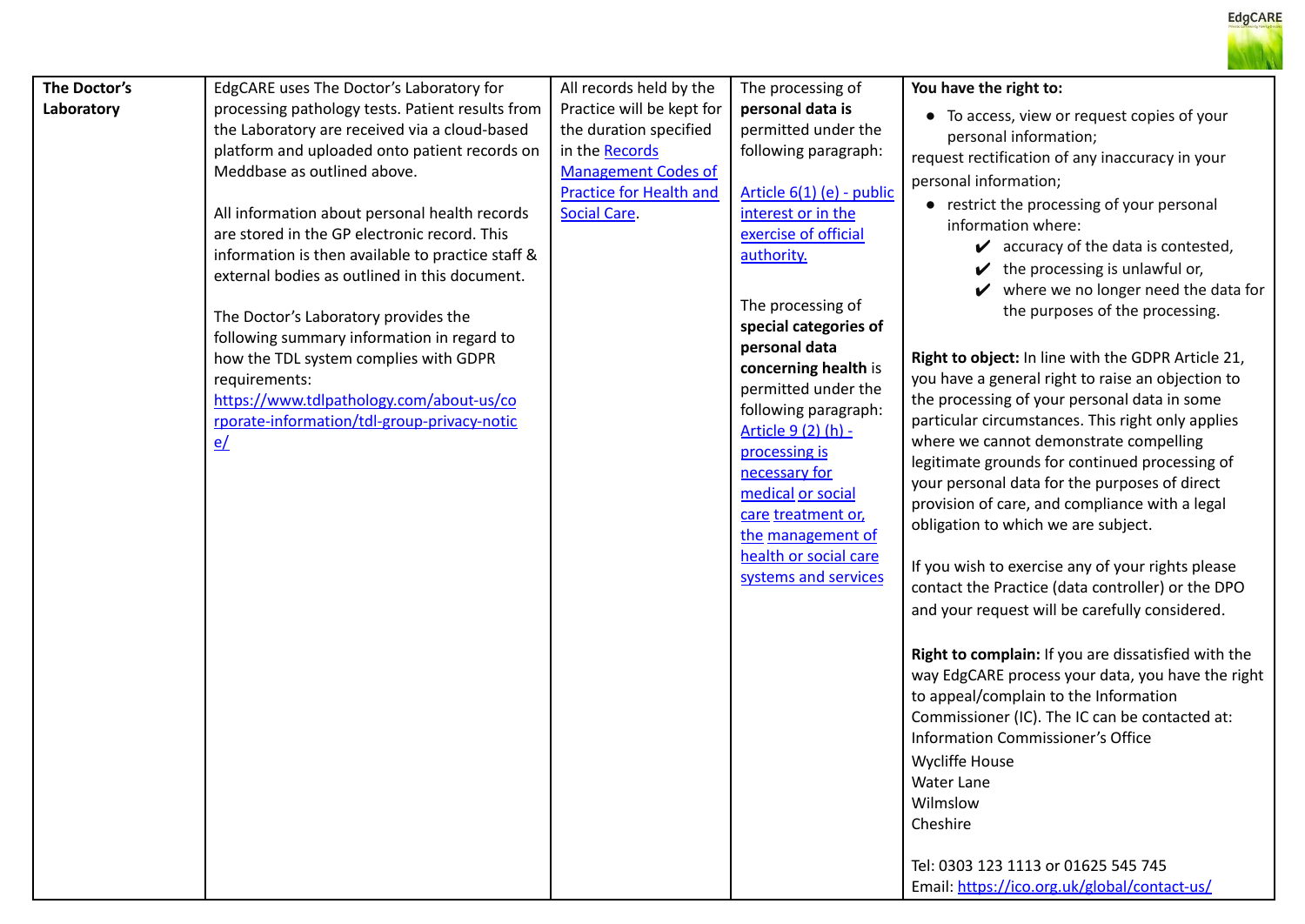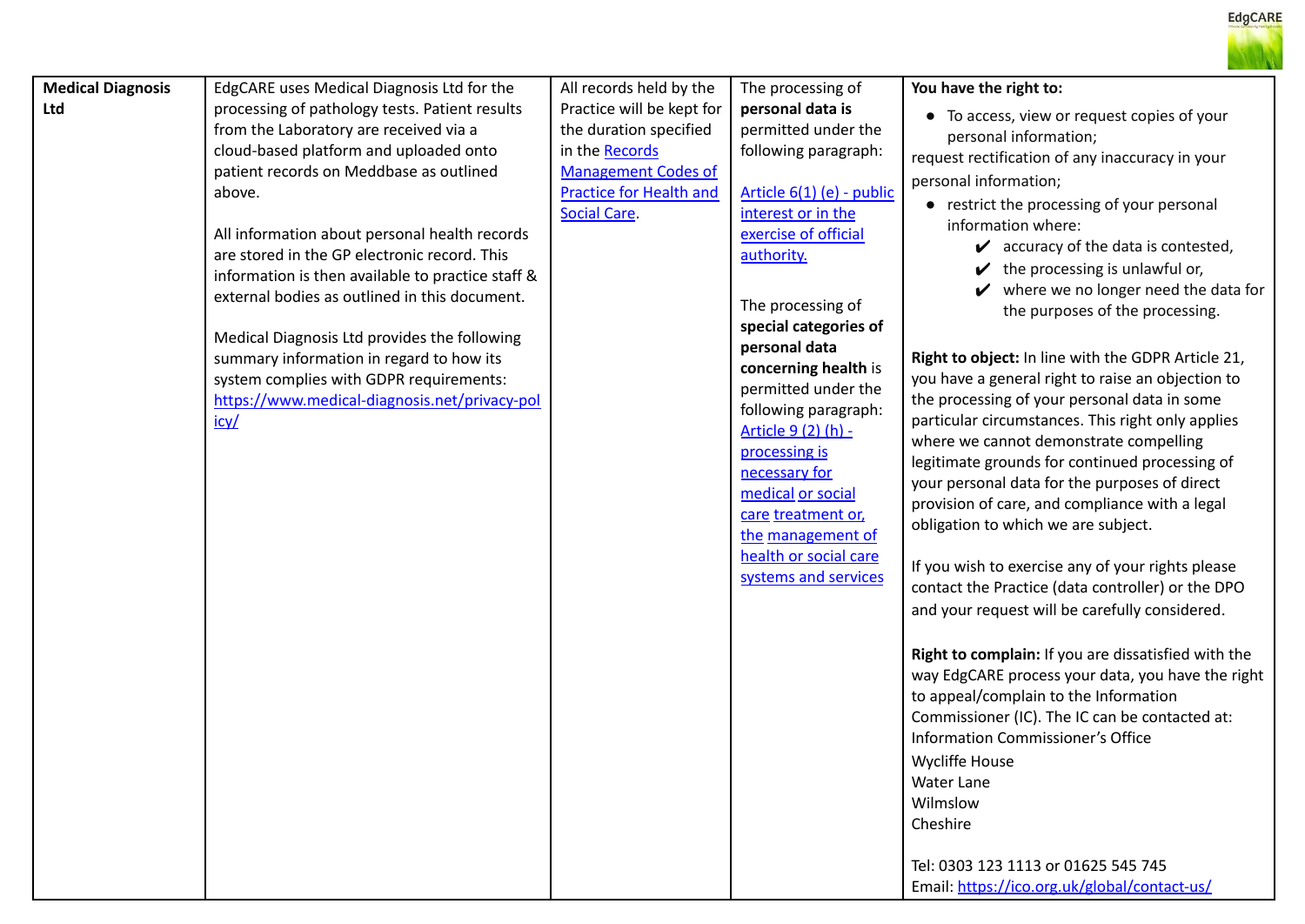

| <b>Clarity Team Net</b> | Clarity provides practices with a software                                                                                                                                                                                                                                                                                                                                                                                                                                                                                                                                                                                                                | All records held by the                                                                                       | The processing of                                                                                                                                                                                                                                                                                                                                   | Employees have the right to:                                                                                                                                                                                                                                                                                                                                                                                                                                                                                                                                                                                                                                                                                         |
|-------------------------|-----------------------------------------------------------------------------------------------------------------------------------------------------------------------------------------------------------------------------------------------------------------------------------------------------------------------------------------------------------------------------------------------------------------------------------------------------------------------------------------------------------------------------------------------------------------------------------------------------------------------------------------------------------|---------------------------------------------------------------------------------------------------------------|-----------------------------------------------------------------------------------------------------------------------------------------------------------------------------------------------------------------------------------------------------------------------------------------------------------------------------------------------------|----------------------------------------------------------------------------------------------------------------------------------------------------------------------------------------------------------------------------------------------------------------------------------------------------------------------------------------------------------------------------------------------------------------------------------------------------------------------------------------------------------------------------------------------------------------------------------------------------------------------------------------------------------------------------------------------------------------------|
|                         | solution to enable the recording of Human<br>Resources related information of its<br>employees' personal data, in particular for the<br>purposes of training and registration.<br>The Practice ensures that personal data it<br>collects from employees are used only for<br>employment and compliance related purposes<br>or where there is a statutory obligation to share<br>the personal information with to regulatory<br>bodies (e.g. courts, police or NHS England).<br>Clarity Team Net provides the following<br>summary information in regard to how their<br>service complies with GDPR requirements:<br>https://clarity.co.uk/privacy-policy/ | Practice will be kept for<br>the duration specified<br>in the Retention &<br>Handling Instruction<br>Document | personal data is<br>permitted under the<br>following<br>paragraphs:<br>Article 6 (a) - the<br>data subject has<br>given consent to the<br>processing of his or<br>her personal data for<br>one or more specific<br>purposes.<br>Article $6(f)$ –<br>processing is<br>necessary for the<br>purposes of the<br>legitimate interests<br>pursued by the | • To access, view or request copies of their<br>personal information held by the Practice;<br>• request rectification of any inaccuracy to their<br>personal information;<br>• restrict the processing of their personal<br>information where:<br>$\mathcal V$ accuracy of the data is contested,<br>$\mathbf{\checkmark}$ the processing is unlawful or,<br>$\mathcal V$ where we no longer need the data for<br>the purposes of the processing.<br>Right to object: Employees have a general right to<br>raise an objection to the sharing personal data.<br>If an employee wishes to exercise his/her rights<br>they can contact the Practice (data controller) or<br>the DPO and their request will be carefully |
|                         |                                                                                                                                                                                                                                                                                                                                                                                                                                                                                                                                                                                                                                                           |                                                                                                               | controller.<br>The processing of<br>special categories of<br>personal data is<br>permitted under the<br>following paragraph:<br>Article 9 (2) (b):<br>processing is<br>necessary for the<br>purposes of carrying<br>out the obligations<br>and exercising<br>specific rights of the<br>controller or of the<br>data subject                         | considered.<br>Right to complain: If an employee is dissatisfied<br>with the way EdgCARE process his/her personal<br>data, they have the right to appeal/complain to the<br>Information Commissioner (IC). The IC can be<br>contacted at:<br><b>Information Commissioner's Office</b><br><b>Wycliffe House</b><br><b>Water Lane</b><br>Wilmslow<br>Cheshire<br>Tel: 0303 123 1113 or 01625 545 745<br>Email: https://ico.org.uk/global/contact-us/                                                                                                                                                                                                                                                                   |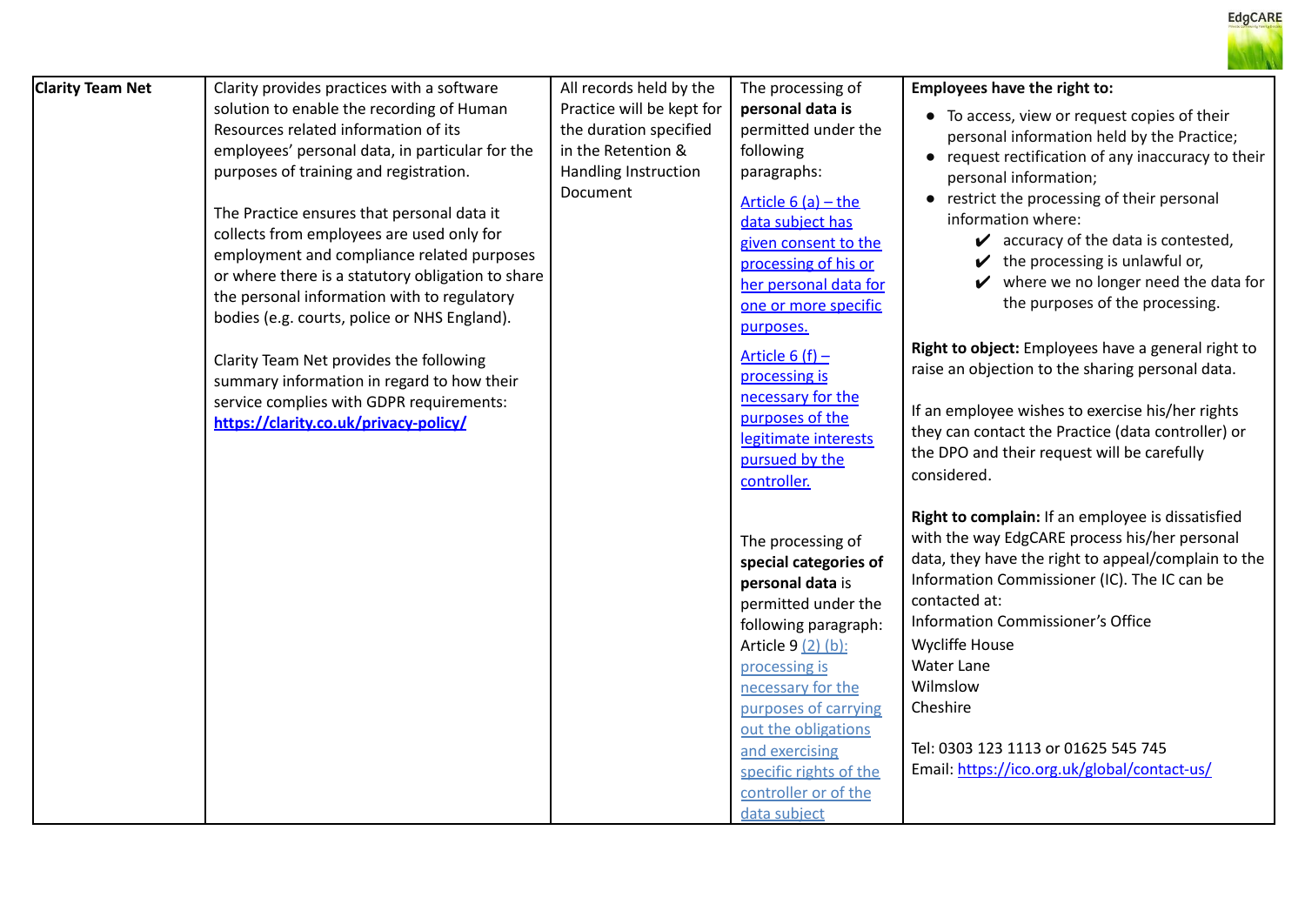

| <b>Smart Survey</b> | Smart Survey is an online survey tool used by                                                                                                                                                                                                                                                                                                                                                                                                                                                                                                                                                                               | All records held by the                                                                                       | The processing of                                                                                                                                                                                                         | You have the right to:                                                                                                                                                                                                                                                                                                                                                                                                                                                                                                                                                                                                                                                                                                                                                                                                                                                                                                                                                                                                         |
|---------------------|-----------------------------------------------------------------------------------------------------------------------------------------------------------------------------------------------------------------------------------------------------------------------------------------------------------------------------------------------------------------------------------------------------------------------------------------------------------------------------------------------------------------------------------------------------------------------------------------------------------------------------|---------------------------------------------------------------------------------------------------------------|---------------------------------------------------------------------------------------------------------------------------------------------------------------------------------------------------------------------------|--------------------------------------------------------------------------------------------------------------------------------------------------------------------------------------------------------------------------------------------------------------------------------------------------------------------------------------------------------------------------------------------------------------------------------------------------------------------------------------------------------------------------------------------------------------------------------------------------------------------------------------------------------------------------------------------------------------------------------------------------------------------------------------------------------------------------------------------------------------------------------------------------------------------------------------------------------------------------------------------------------------------------------|
|                     | EdgCARE to collect patient registration data.<br>Forms are filled in by patients and uploaded<br>onto uploaded onto patient records on<br>Meddbase as outlined above. They are then<br>deleted from the EdgCARE Smart Survey<br>platform.<br>All information about personal health records<br>are stored in the GP electronic record. This<br>information is then available to practice staff &<br>external bodies as outlined in this document.<br>Smart Survey provides the following<br>summary information in regard to how their<br>service complies with GDPR requirements:<br>https://www.smartsurvey.co.uk/security | Practice will be kept for<br>the duration specified<br>in the Retention &<br>Handling Instruction<br>Document | personal data is<br>permitted under the<br>following paragraph:<br>Article $6(a)$ - the<br>data subject has<br>given consent to the<br>processing of his or<br>her personal data for<br>one or more specific<br>purposes. | • To access, view or request copies of your<br>personal information;<br>• request rectification of any inaccuracy in your<br>personal information;<br>• request erasure of your personal data;<br>• restrict the processing of your personal<br>information where:<br>$\swarrow$ accuracy of the data is contested,<br>$\mathbf y$ the processing is unlawful or,<br>$\mathcal V$ where we no longer need the data for<br>the purposes of the processing.<br>If you wish to exercise any of your rights please<br>contact the Practice (data controller) or the DPO<br>and your request will be carefully considered.<br>Right to complain: If you are dissatisfied with the<br>way EdgCARE process your data, you have the right<br>to appeal/complain to the Information<br>Commissioner (IC). The IC can be contacted at:<br><b>Information Commissioner's Office</b><br><b>Wycliffe House</b><br>Water Lane<br>Wilmslow<br>Cheshire<br>Tel: 0303 123 1113 or 01625 545 745<br>Email: https://ico.org.uk/global/contact-us/ |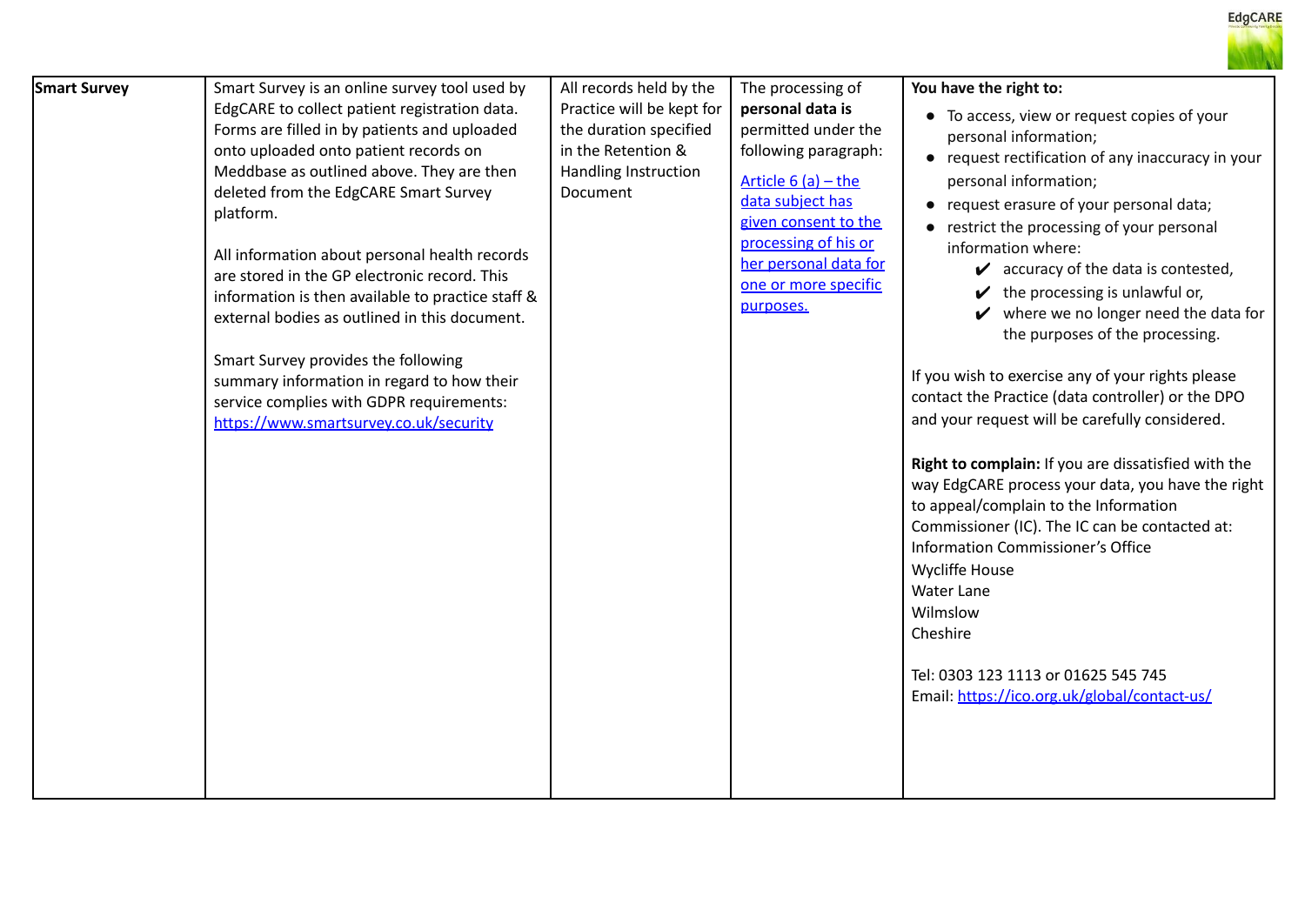

| Microsoft Cloud<br><b>Services</b> | EdgCARE uses Microsoft 365 to store some<br>Human Resources related information of its<br>employees' personal data, in particular for the<br>purposes of contracts, appraisals and training.<br>The Practice ensures that personal data it<br>collects from employees are used only for<br>employment related purposes or where<br>there is a statutory obligation to share the<br>personal information with to regulatory<br>bodies (e.g. courts, police or NHS England).<br>Microsoft provides the following summary<br>information in regard to how their service<br>complies with GDPR requirements:<br>https://www.microsoft.com/en-gb/security | All records held by the<br>Practice will be kept for<br>the duration specified<br>in the Retention &<br>Handling Instruction<br>Document | The processing of<br>personal data is<br>permitted under the<br>following paragraph:<br>Article $6(f)$ –<br>processing is<br>necessary for the<br>purposes of the<br>legitimate interests<br>pursued by the<br>controller. | You have the right to:<br>• To access, view or request copies of your<br>personal information;<br>• request rectification of any inaccuracy in your<br>personal information;<br>• request erasure of your personal data;<br>• restrict the processing of your personal<br>information where:<br>$\mathbf{\mathcal{V}}$ accuracy of the data is contested,<br>$\blacktriangleright$ the processing is unlawful or,<br>$\mathcal V$ where we no longer need the data for<br>the purposes of the processing.<br>If you wish to exercise any of your rights please<br>contact the Practice (data controller) or the DPO<br>and your request will be carefully considered.<br>Right to complain: If you are dissatisfied with the<br>way EdgCARE process your data, you have the right<br>to appeal/complain to the Information<br>Commissioner (IC). The IC can be contacted at:<br>Information Commissioner's Office |
|------------------------------------|------------------------------------------------------------------------------------------------------------------------------------------------------------------------------------------------------------------------------------------------------------------------------------------------------------------------------------------------------------------------------------------------------------------------------------------------------------------------------------------------------------------------------------------------------------------------------------------------------------------------------------------------------|------------------------------------------------------------------------------------------------------------------------------------------|----------------------------------------------------------------------------------------------------------------------------------------------------------------------------------------------------------------------------|-------------------------------------------------------------------------------------------------------------------------------------------------------------------------------------------------------------------------------------------------------------------------------------------------------------------------------------------------------------------------------------------------------------------------------------------------------------------------------------------------------------------------------------------------------------------------------------------------------------------------------------------------------------------------------------------------------------------------------------------------------------------------------------------------------------------------------------------------------------------------------------------------------------------|
|                                    |                                                                                                                                                                                                                                                                                                                                                                                                                                                                                                                                                                                                                                                      |                                                                                                                                          |                                                                                                                                                                                                                            | <b>Wycliffe House</b><br>Water Lane<br>Wilmslow<br>Cheshire<br>Tel: 0303 123 1113 or 01625 545 745<br>Email: https://ico.org.uk/global/contact-us/                                                                                                                                                                                                                                                                                                                                                                                                                                                                                                                                                                                                                                                                                                                                                                |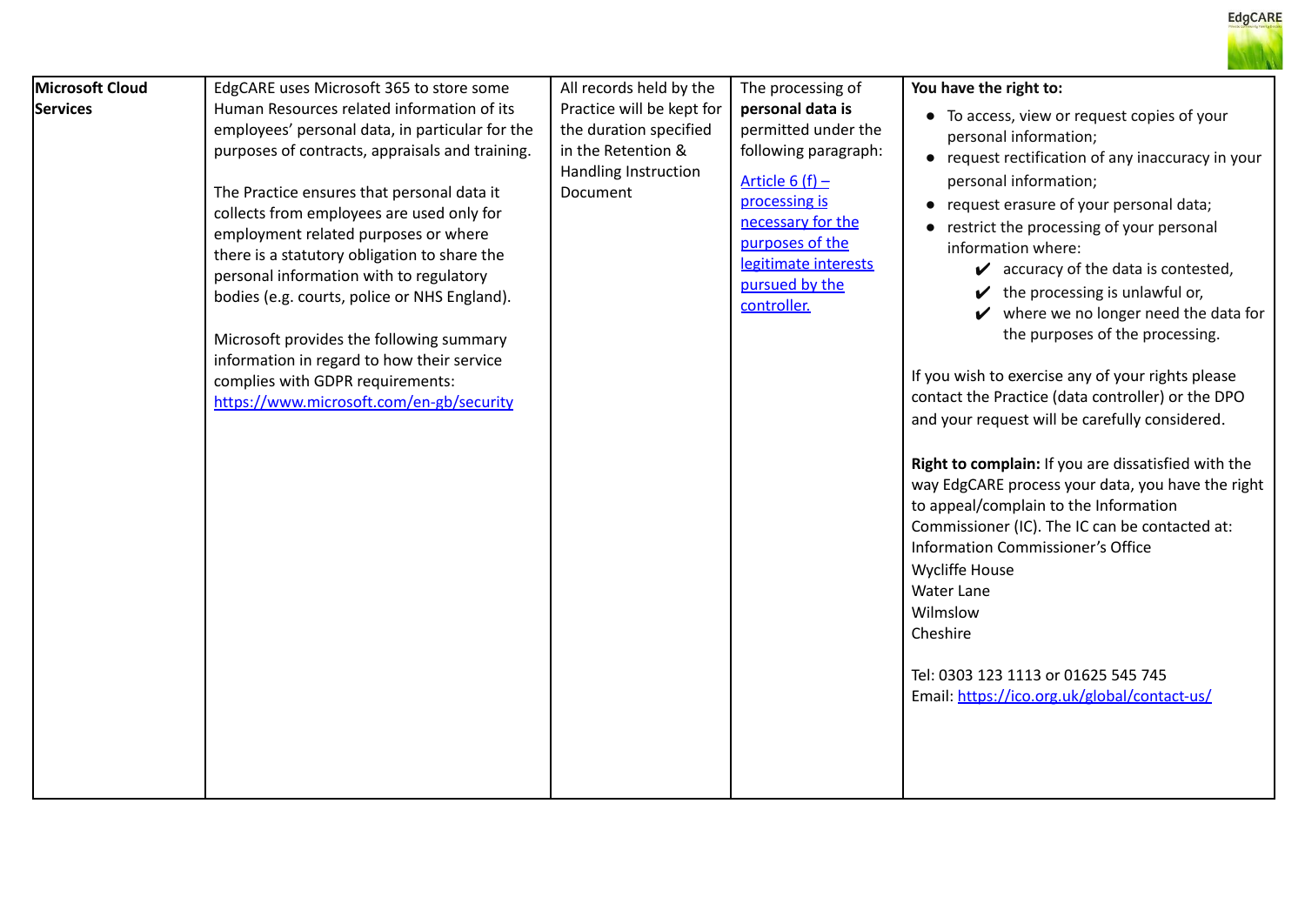

| Xero | Xero is the accounting software used by        | All records held by the   | The processing of    | You have the right to:                            |
|------|------------------------------------------------|---------------------------|----------------------|---------------------------------------------------|
|      | EdgCARE and as such imports bank               | Practice will be kept for | personal data is     | • To access, view or request copies of your       |
|      | transactions and invoices.                     | the duration specified    | permitted under the  | personal information;                             |
|      |                                                | in the Retention &        | following paragraph: | • request rectification of any inaccuracy in your |
|      | The Practice ensures that personal data it     | Handling Instruction      |                      | personal information;                             |
|      | collects in relation to finances are used only | Document                  | Article $6(c)$ –     |                                                   |
|      | for appropriate purposes or where there is a   |                           | processing is        | If you wish to exercise any of your rights please |
|      | statutory obligation to share the personal     |                           | necessary for        | contact the Practice (data controller) or the DPO |
|      | information with to regulatory bodies (e.g.    |                           | compliance with a    | and your request will be carefully considered.    |
|      | courts, police or NHS England).                |                           | legal obligation to  |                                                   |
|      |                                                |                           | which the controller |                                                   |
|      | Xero provides the following summary            |                           | is subject.          |                                                   |
|      | information in regard to how their service     |                           |                      |                                                   |
|      | complies with GDPR requirements:               |                           |                      |                                                   |
|      | https://www.xero.com/id/about/security/        |                           |                      |                                                   |
|      |                                                |                           |                      |                                                   |
|      |                                                |                           |                      |                                                   |
|      |                                                |                           |                      |                                                   |
|      |                                                |                           |                      |                                                   |
|      |                                                |                           |                      |                                                   |
|      |                                                |                           |                      |                                                   |
|      |                                                |                           |                      |                                                   |
|      |                                                |                           |                      |                                                   |
|      |                                                |                           |                      |                                                   |
|      |                                                |                           |                      |                                                   |
|      |                                                |                           |                      |                                                   |
|      |                                                |                           |                      |                                                   |
|      |                                                |                           |                      |                                                   |
|      |                                                |                           |                      |                                                   |
|      |                                                |                           |                      |                                                   |
|      |                                                |                           |                      |                                                   |
|      |                                                |                           |                      |                                                   |
|      |                                                |                           |                      |                                                   |
|      |                                                |                           |                      |                                                   |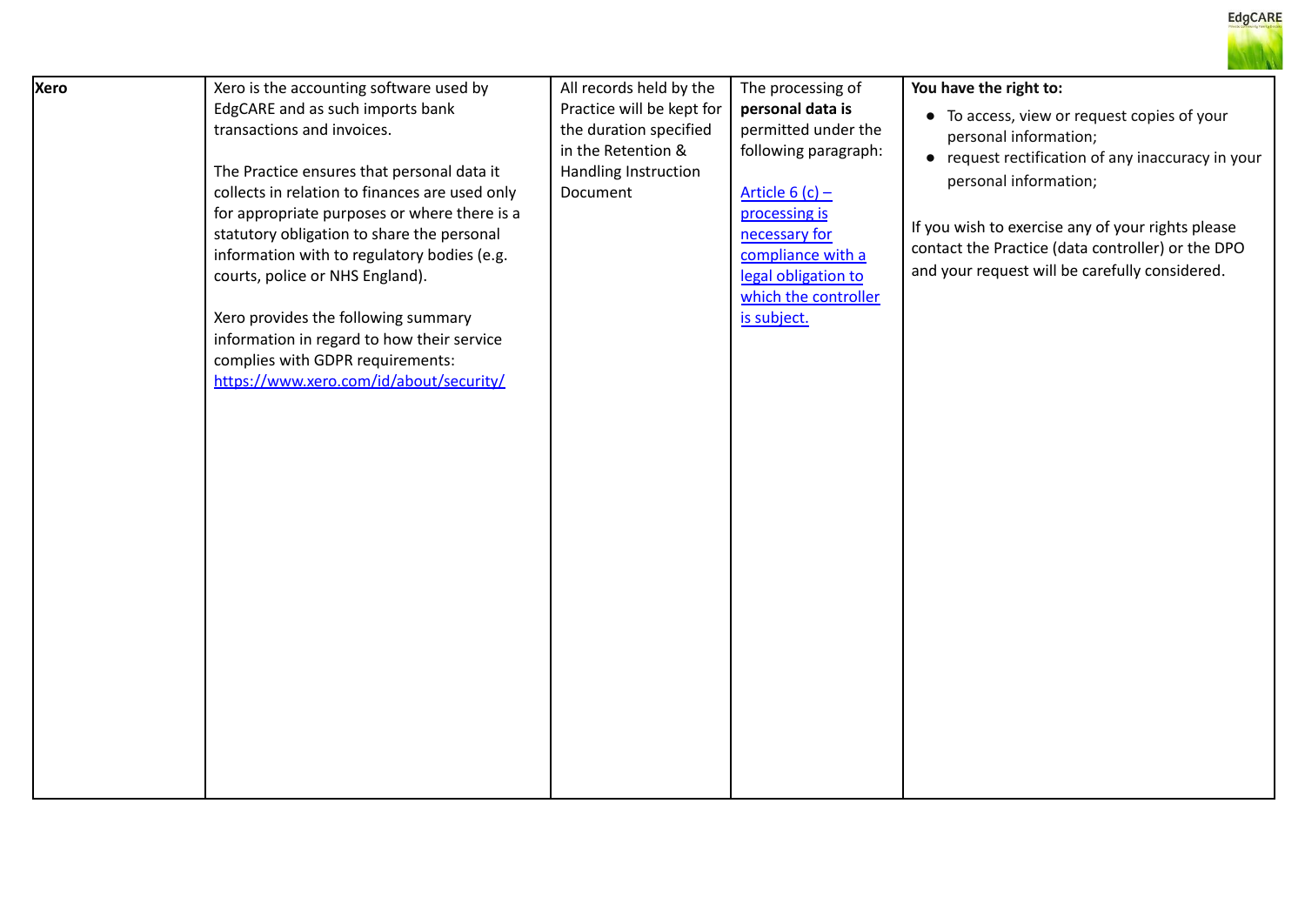

| Surgery Connect X-on | EdgCARE uses Surgery Connect as its hosted                                                                                                                                                                                                              | All records held by the                                                                                       | The processing of                                                                                                                                                                                     | You have the right to:                                                                                                                                                                                                                                                                                                                                                                                                                                                                                                                                                                                                                                                                                                                                       |
|----------------------|---------------------------------------------------------------------------------------------------------------------------------------------------------------------------------------------------------------------------------------------------------|---------------------------------------------------------------------------------------------------------------|-------------------------------------------------------------------------------------------------------------------------------------------------------------------------------------------------------|--------------------------------------------------------------------------------------------------------------------------------------------------------------------------------------------------------------------------------------------------------------------------------------------------------------------------------------------------------------------------------------------------------------------------------------------------------------------------------------------------------------------------------------------------------------------------------------------------------------------------------------------------------------------------------------------------------------------------------------------------------------|
| <b>Good Call</b>     | phone system. All calls are recorded for<br>training and monitoring purposes.<br>Surgery Connect provides the following<br>summary information in regard to how their<br>service complies with GDPR requirements:<br>https://www.x-on.co.uk/privacy.htm | Practice will be kept for<br>the duration specified<br>in the Retention &<br>Handling Instruction<br>Document | personal data is<br>permitted under the<br>following paragraph:<br>Article $6(f)$ –<br>processing is<br>necessary for the<br>purposes of the<br>legitimate interests<br>pursued by the<br>controller. | • To access, view or request copies of your<br>personal information;<br>• request rectification of any inaccuracy in your<br>personal information;<br>• request erasure of your personal data;<br>If you wish to exercise any of your rights please<br>contact the Practice (data controller) or the DPO<br>and your request will be carefully considered.<br>Right to complain: If you are dissatisfied with the<br>way EdgCARE process your data, you have the right<br>to appeal/complain to the Information<br>Commissioner (IC). The IC can be contacted at:<br>Information Commissioner's Office<br><b>Wycliffe House</b><br>Water Lane<br>Wilmslow<br>Cheshire<br>Tel: 0303 123 1113 or 01625 545 745<br>Email: https://ico.org.uk/global/contact-us/ |